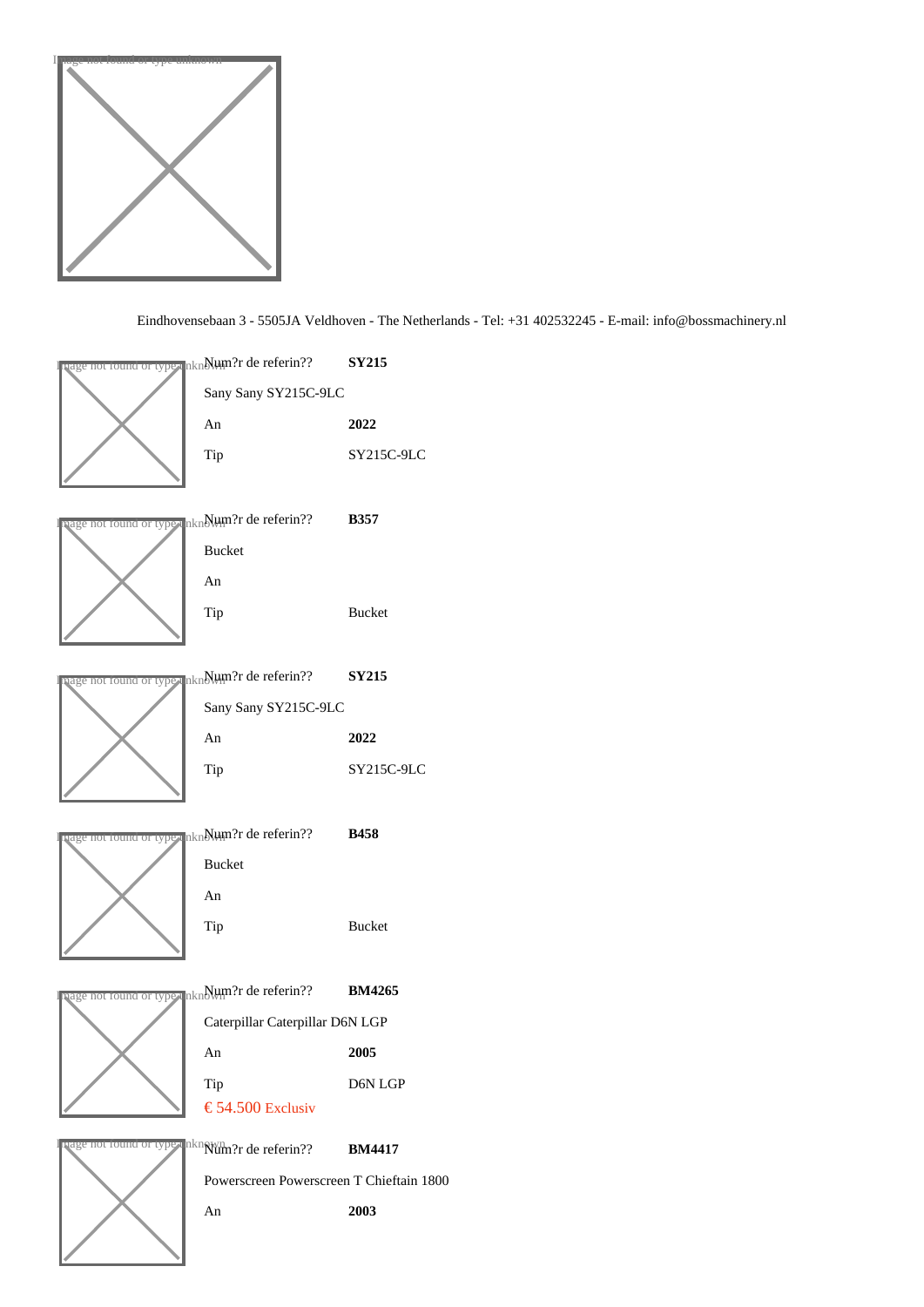# Tip T. Chieftain 1800 € 39.500 Exclusiv

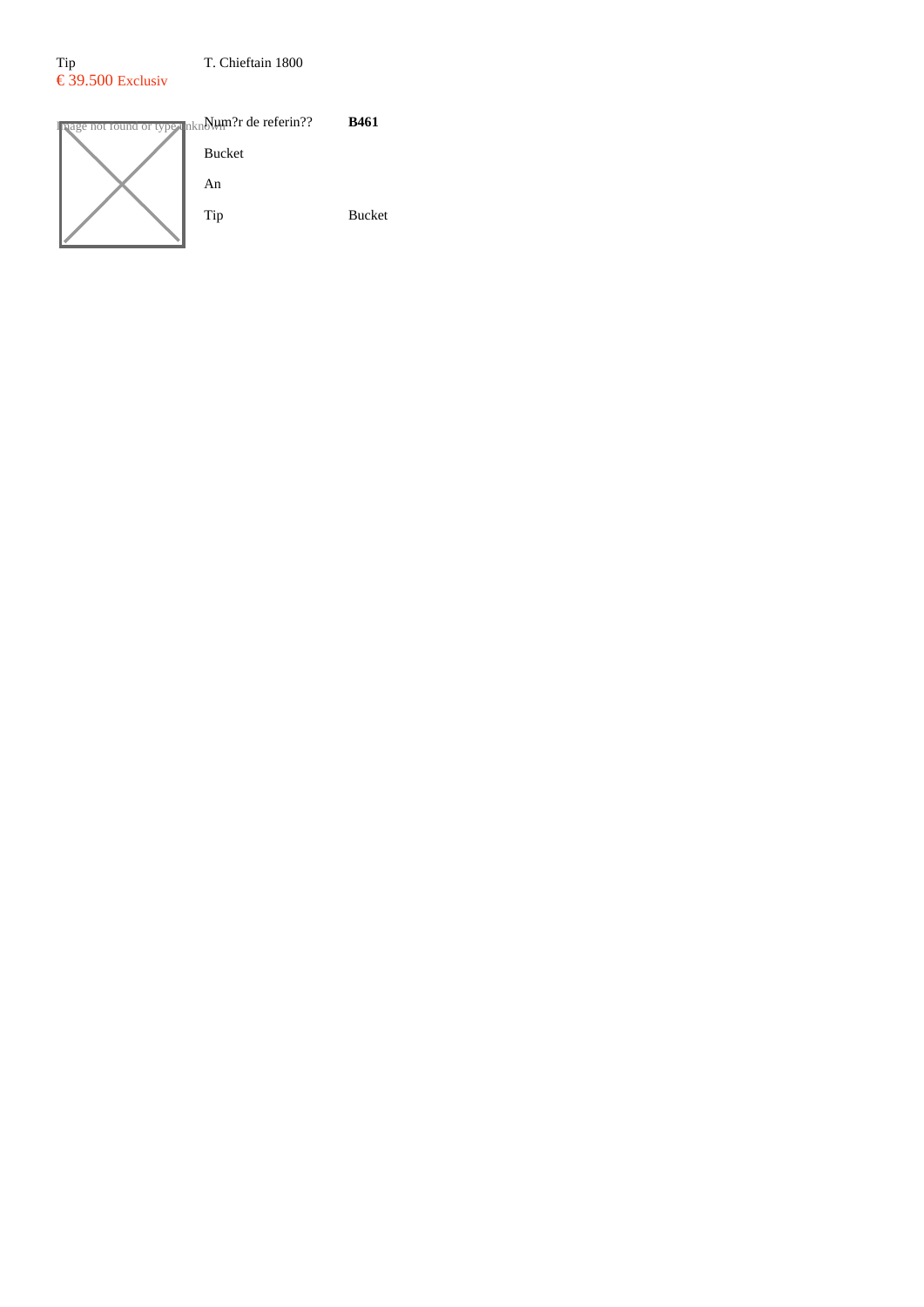

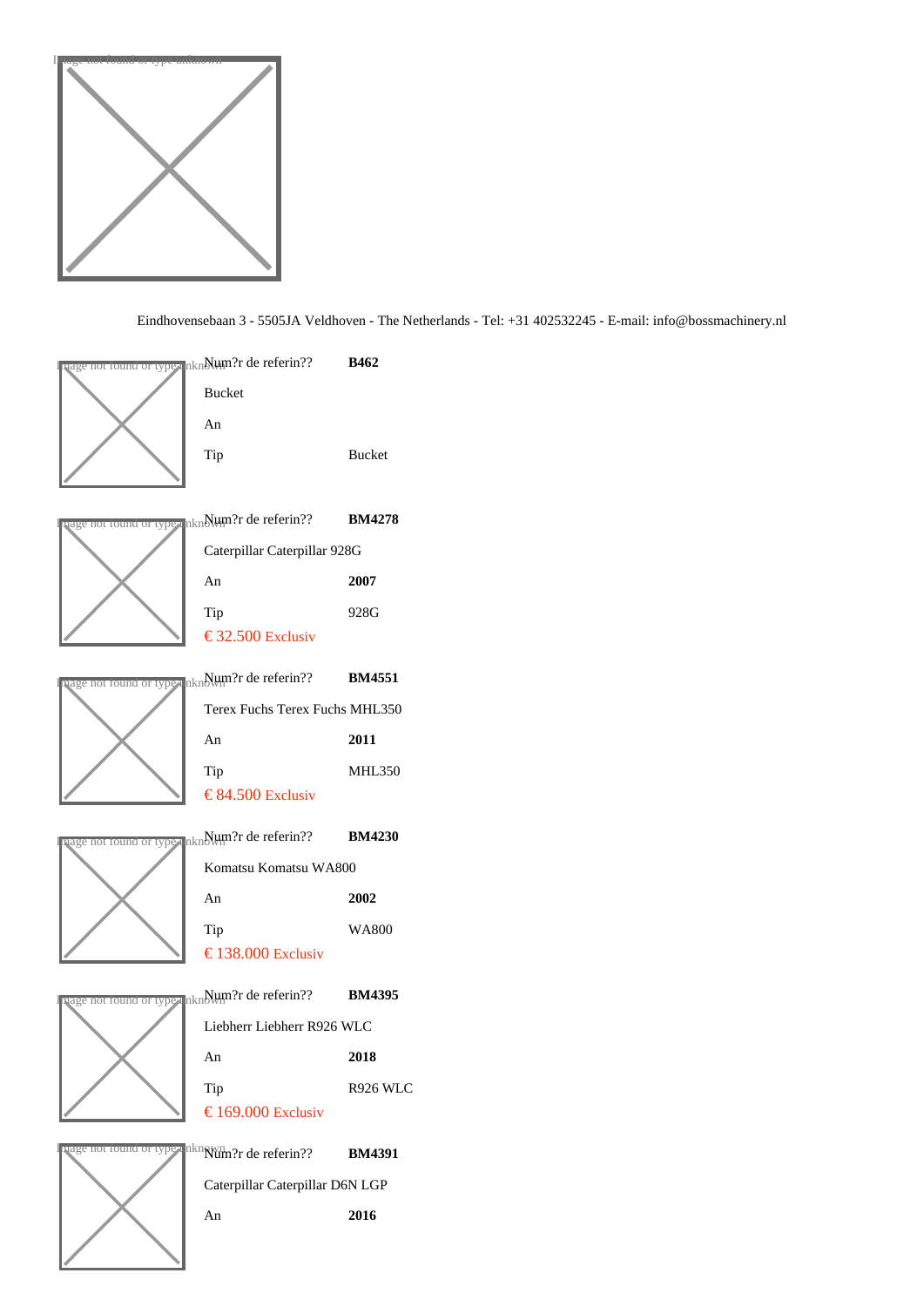# Tip D6N LGP  $\epsilon$  134.000 Exclusiv

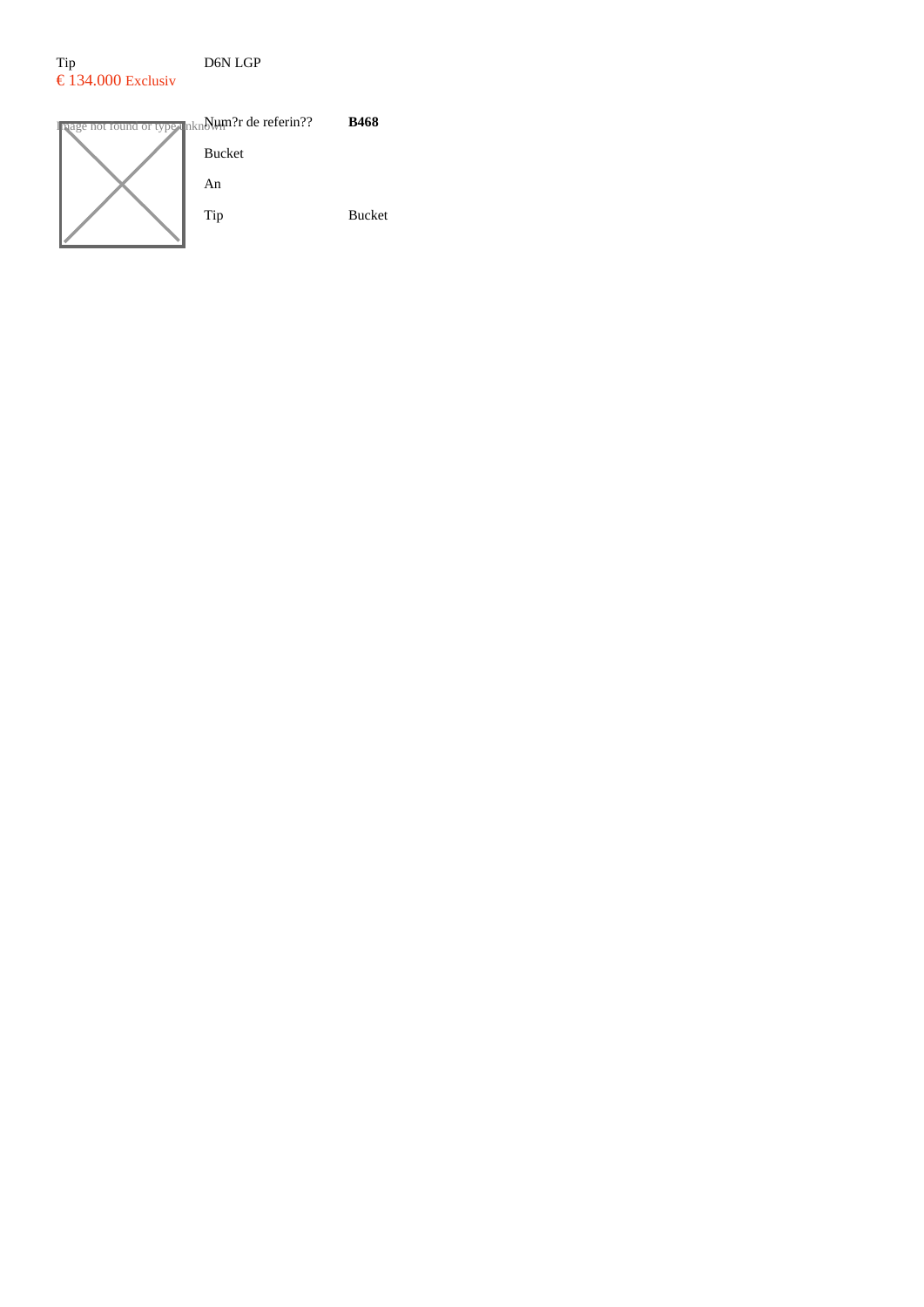

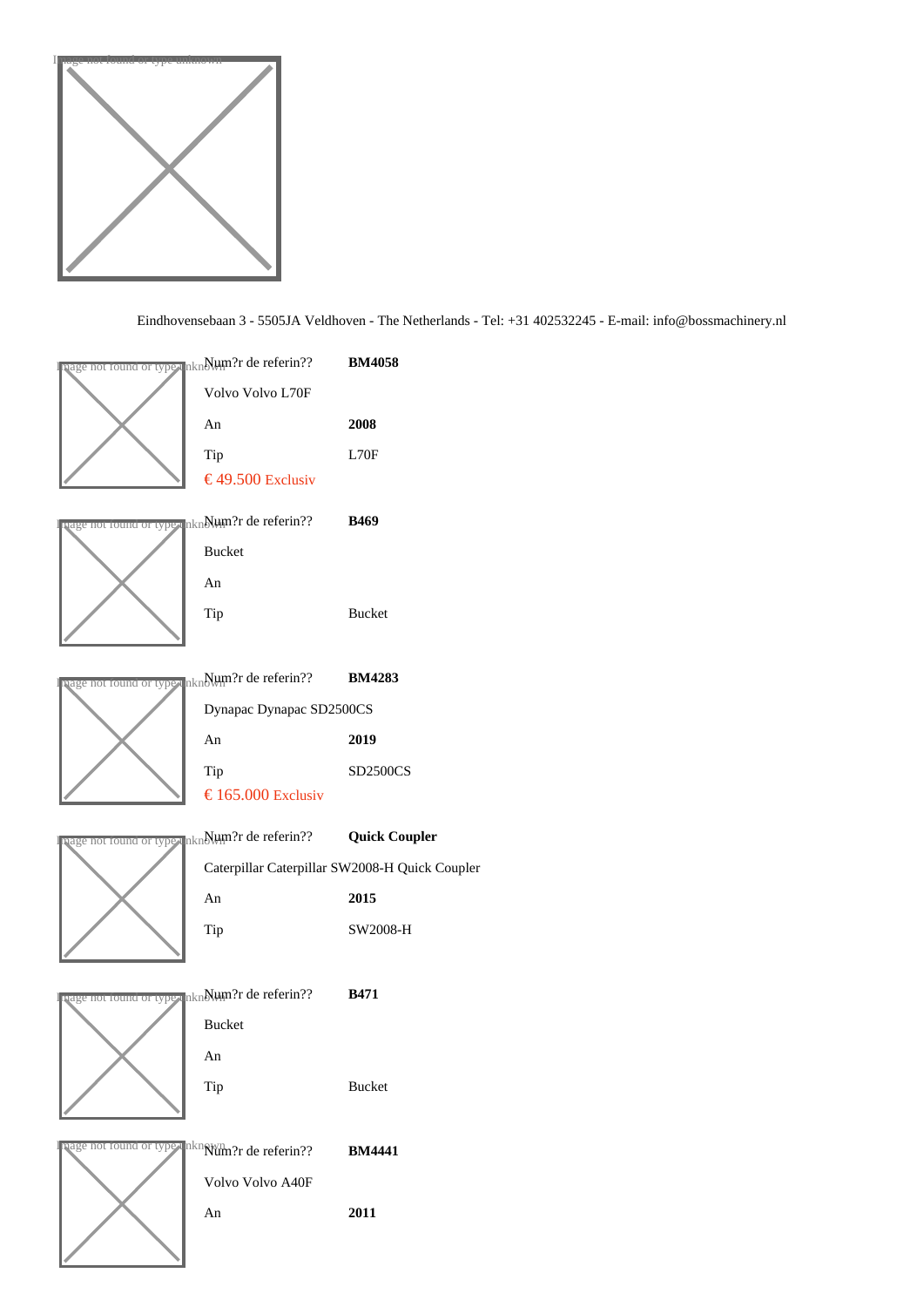## Tip A40F  $\epsilon$ 98.000 Exclusiv

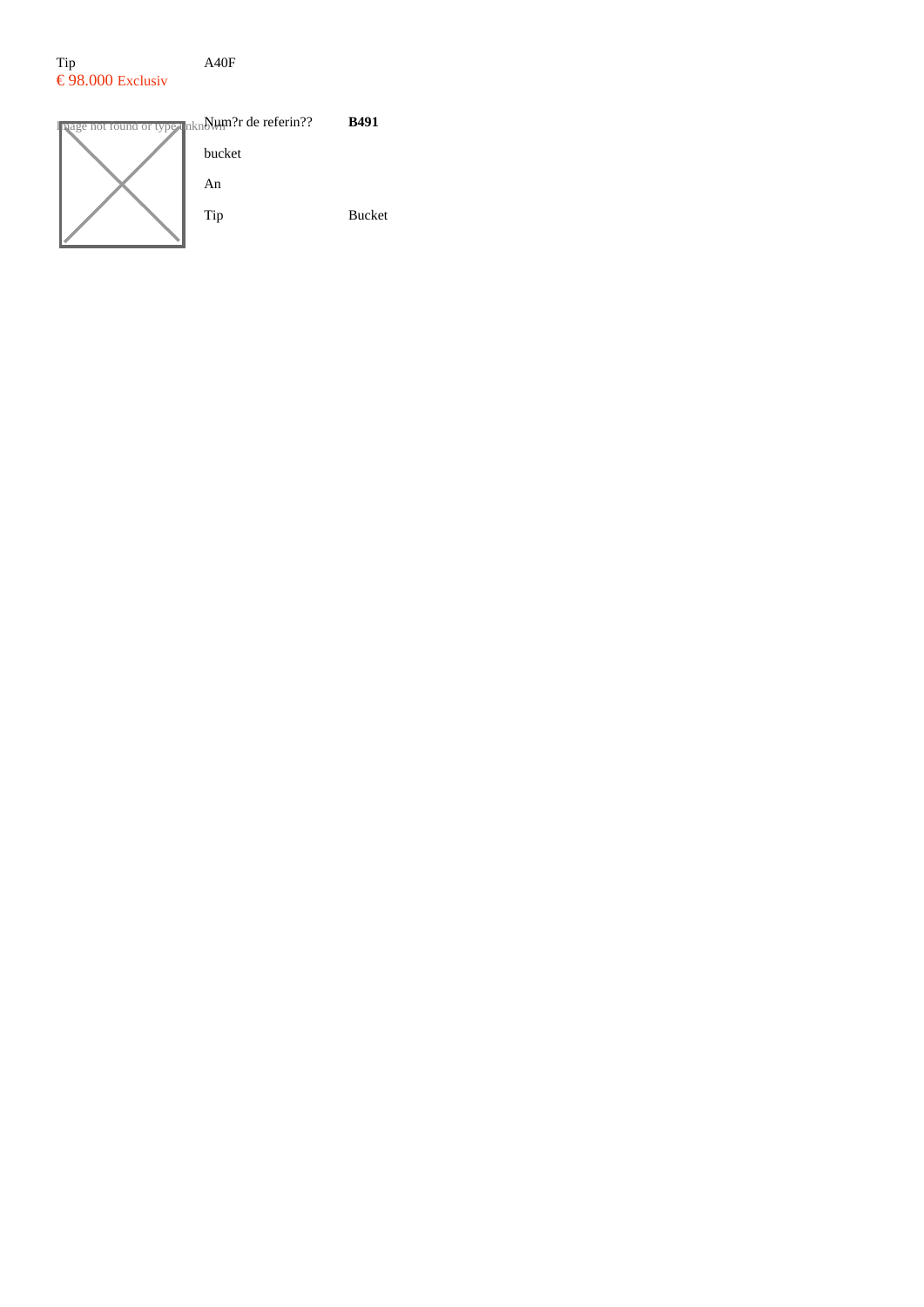

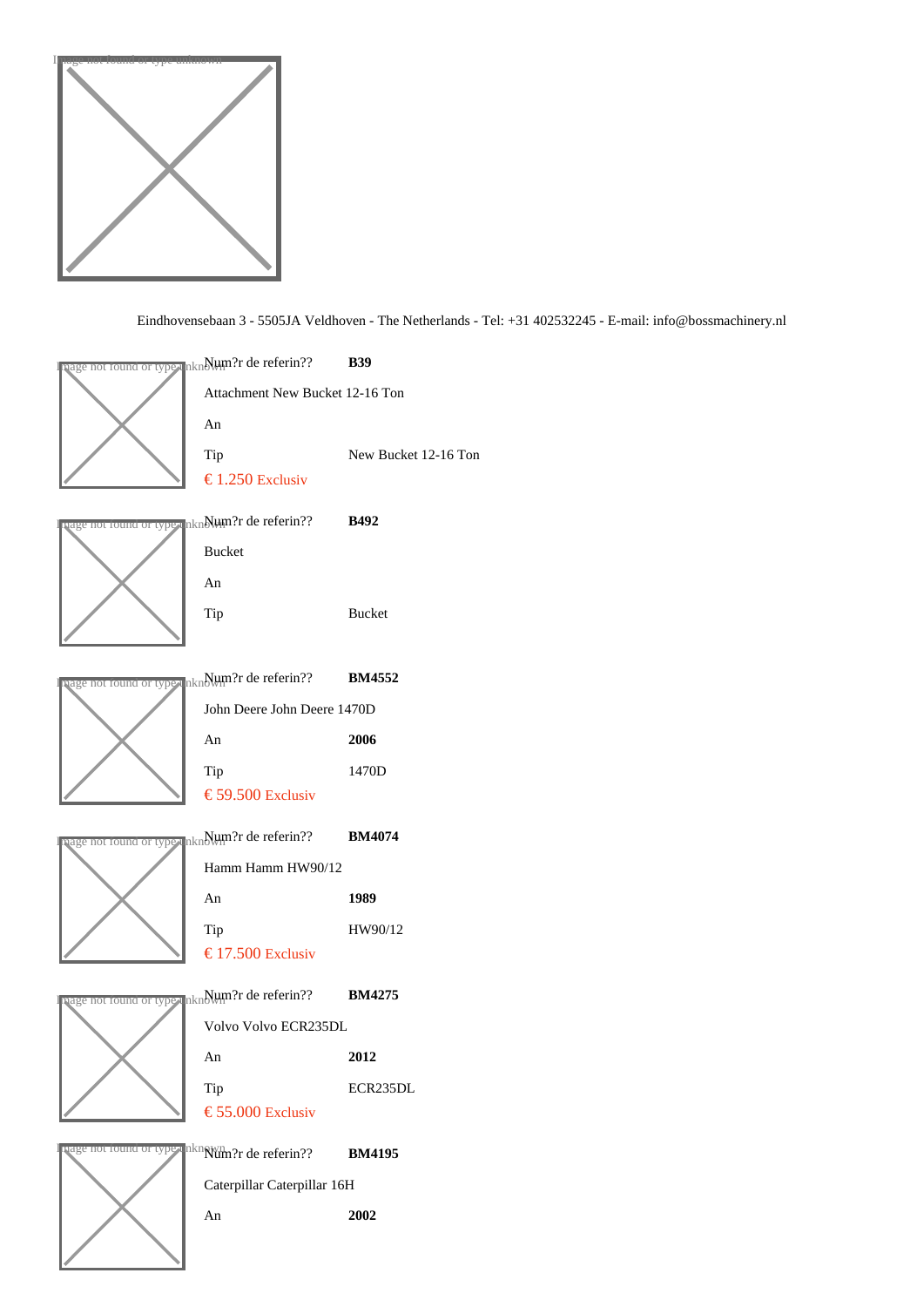#### Tip 16H  $\epsilon$ 94.500 Exclusiv

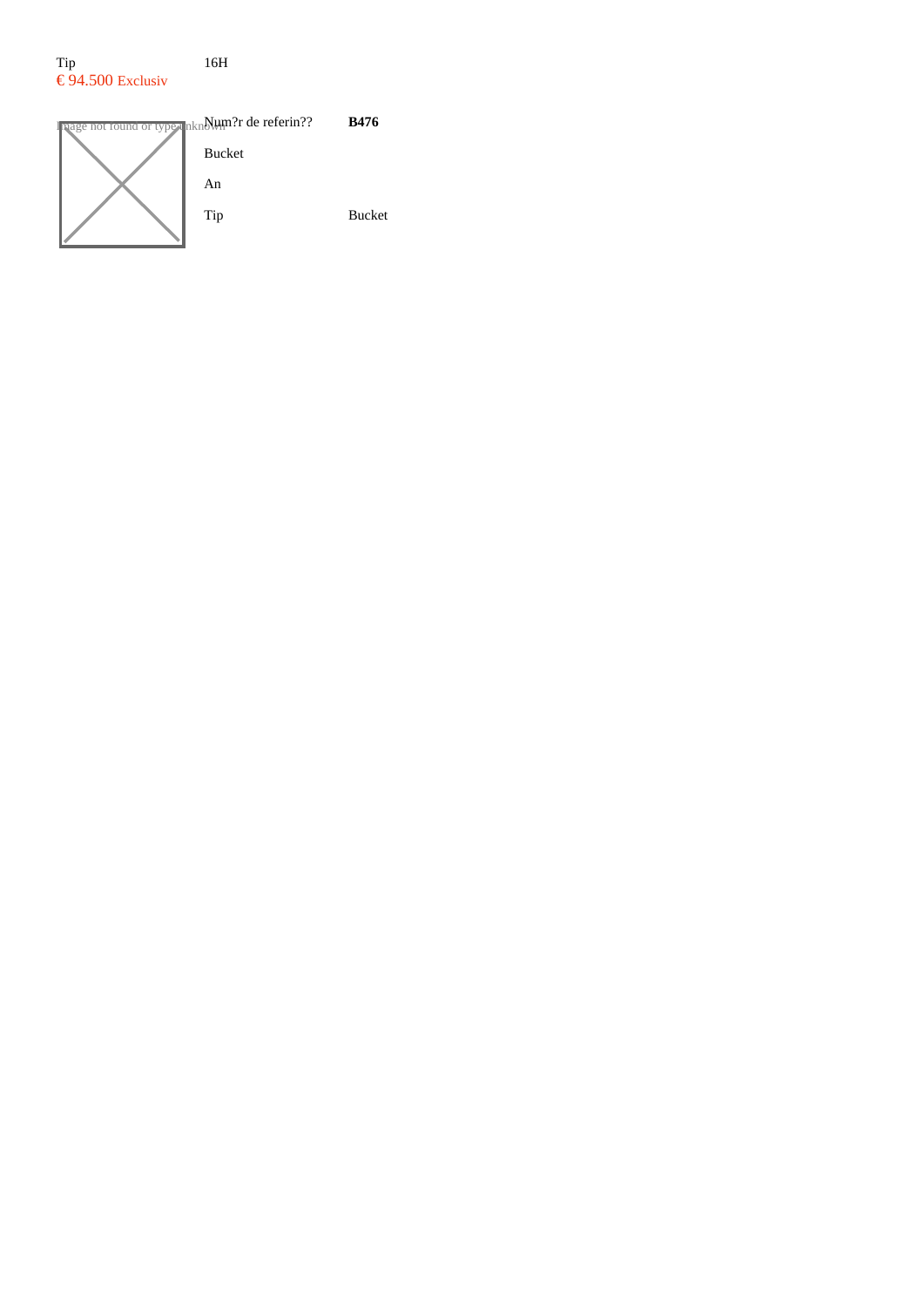

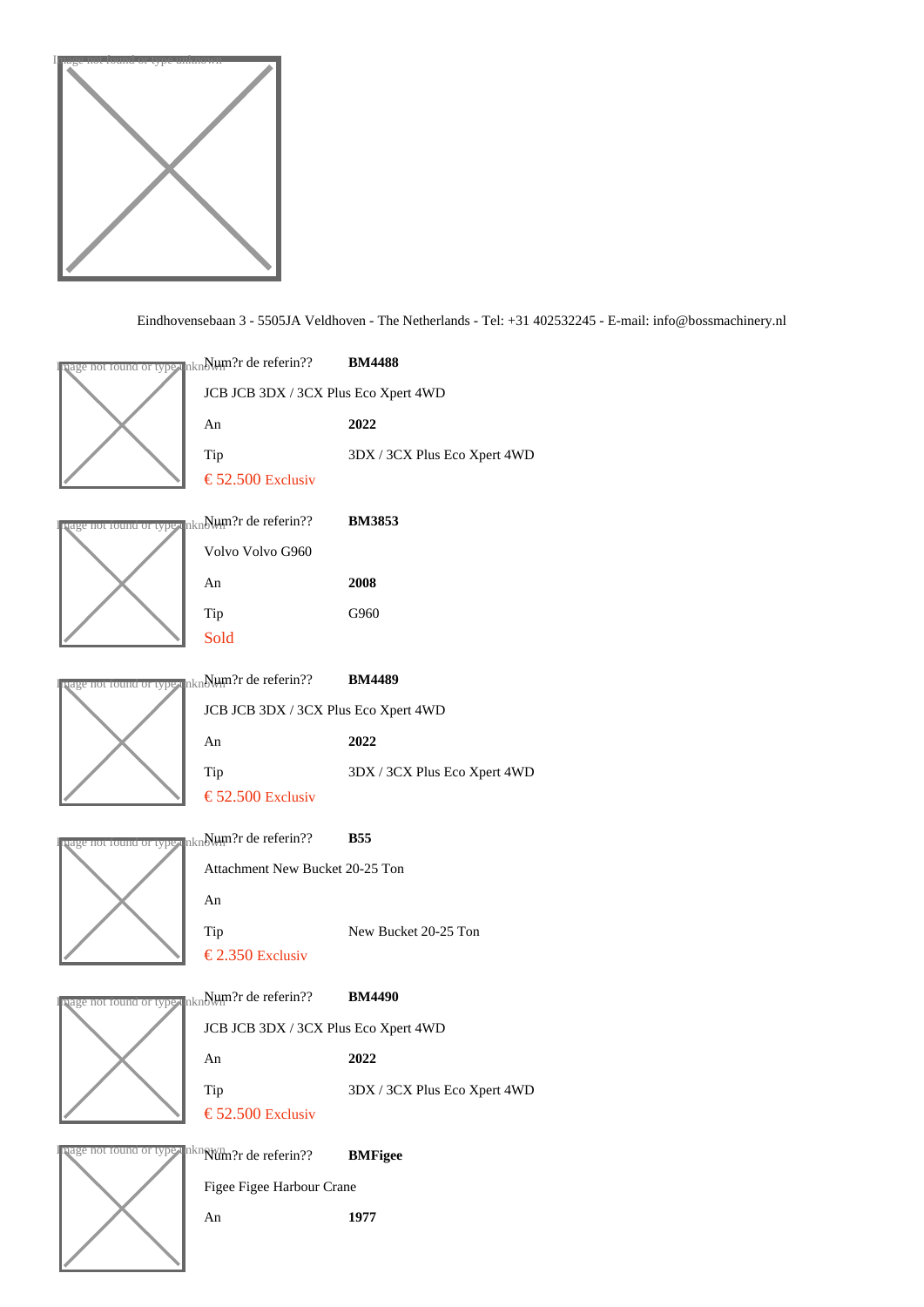Tip Harbour Crane / Material Handler

# $\text{\textsterling} 109.000$  Exclusiv

| age not found or type unknowm?r de referin?? | <b>BM4300</b> |
|----------------------------------------------|---------------|
| Caterpillar Caterpillar 24H                  |               |
| An                                           | 2004          |
| Tip                                          | 24H           |
| € 279.000Exclusiv                            |               |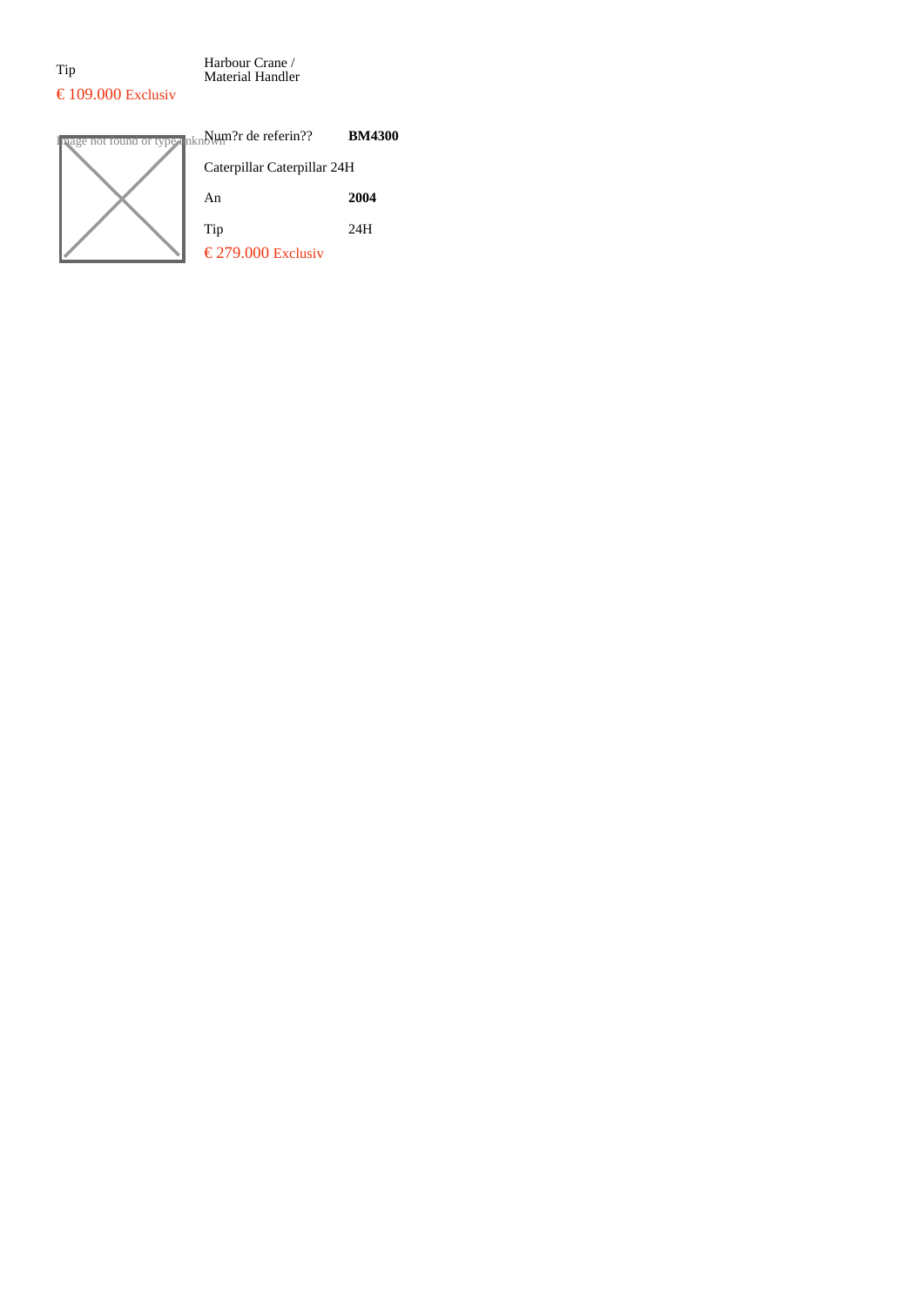



An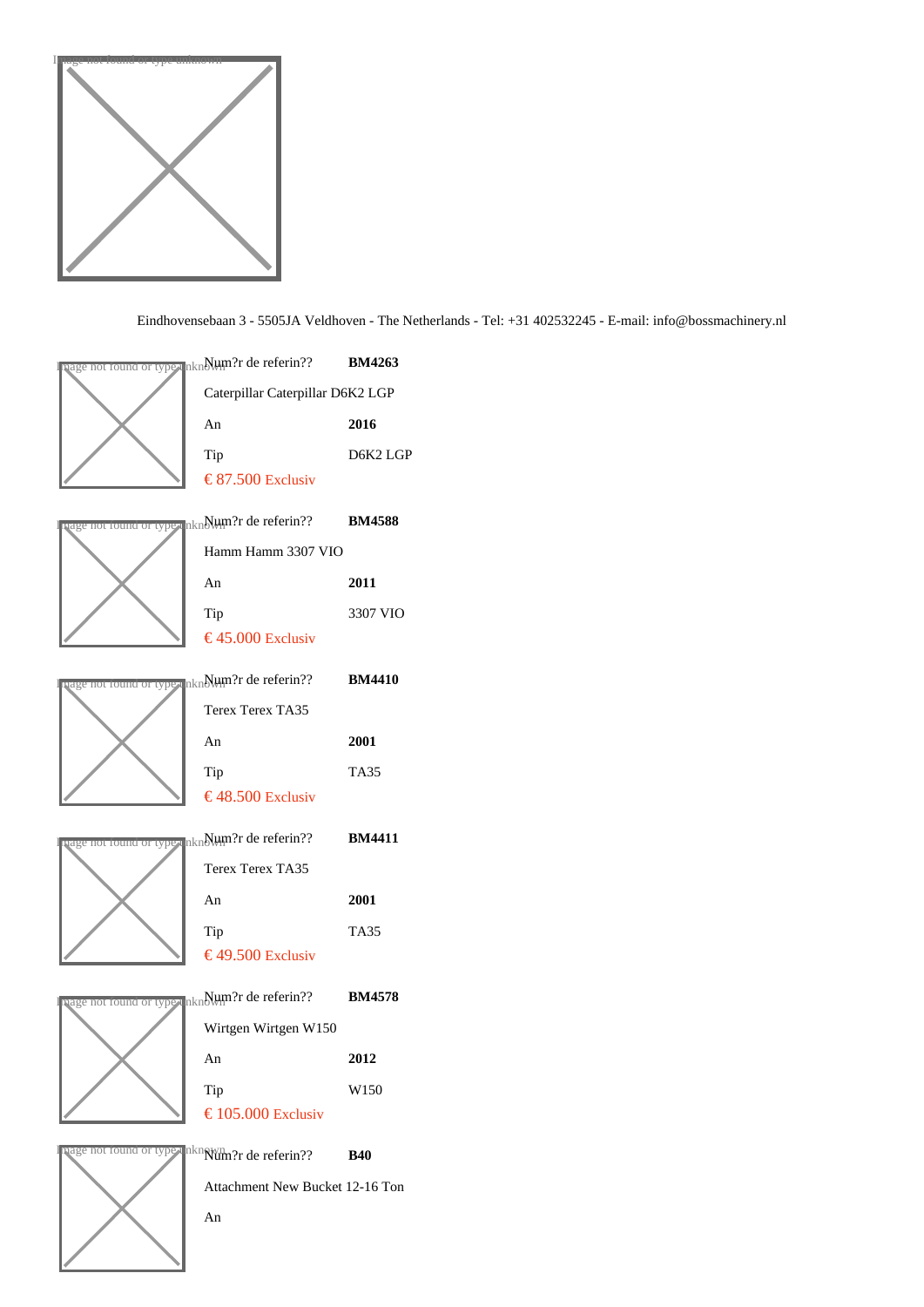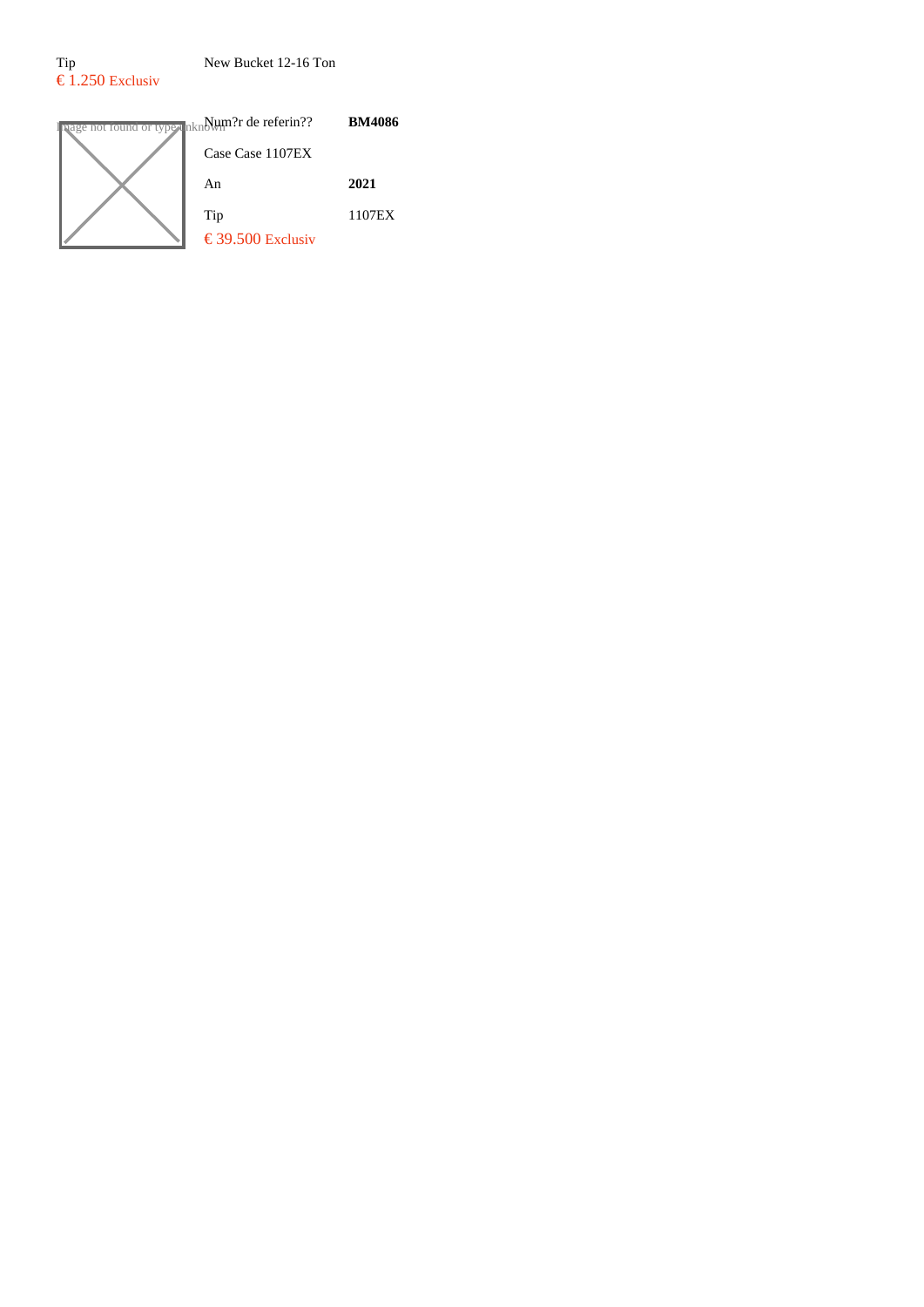

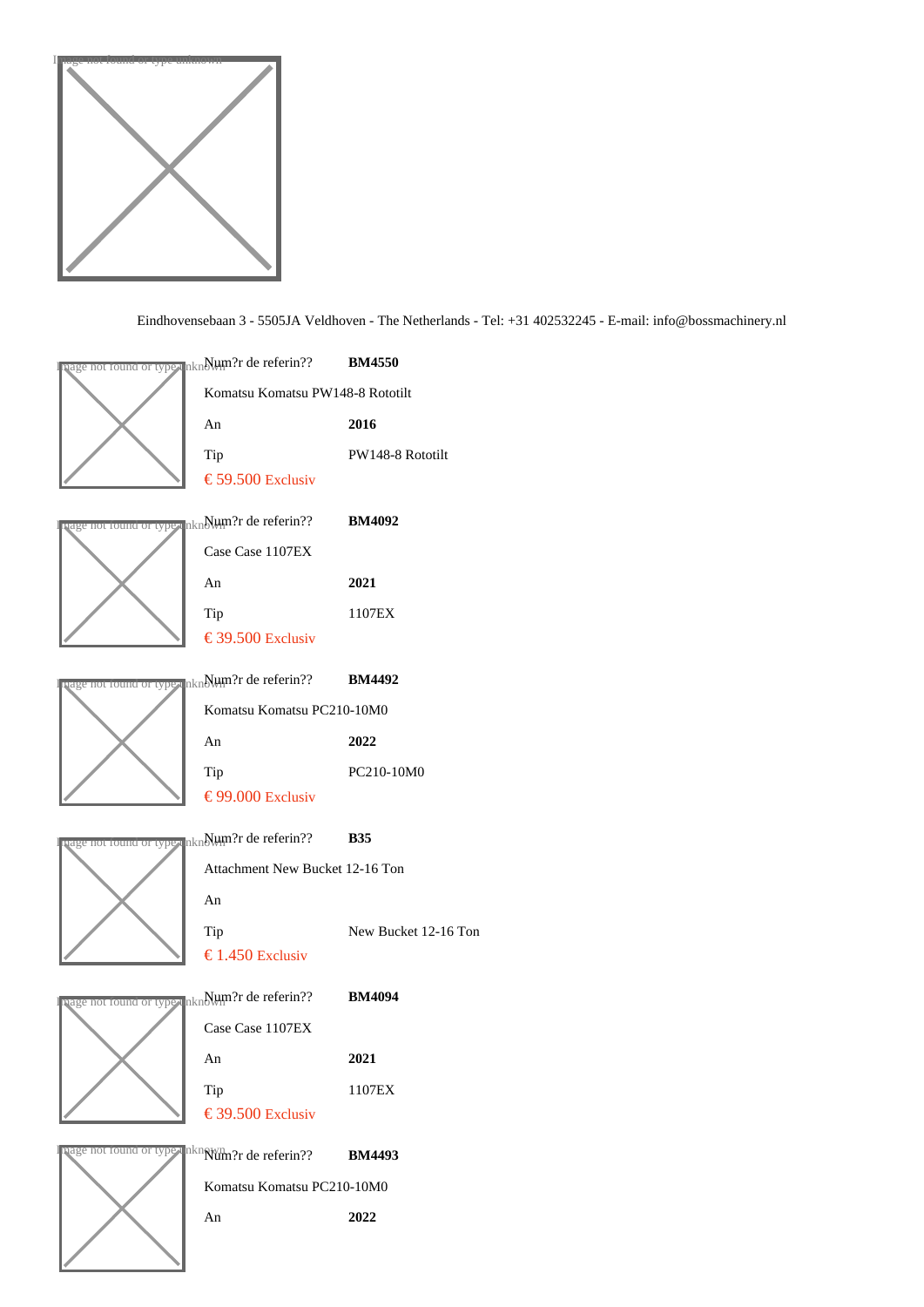#### Tip PC210-10M0  $\epsilon$ 99.000 Exclusiv

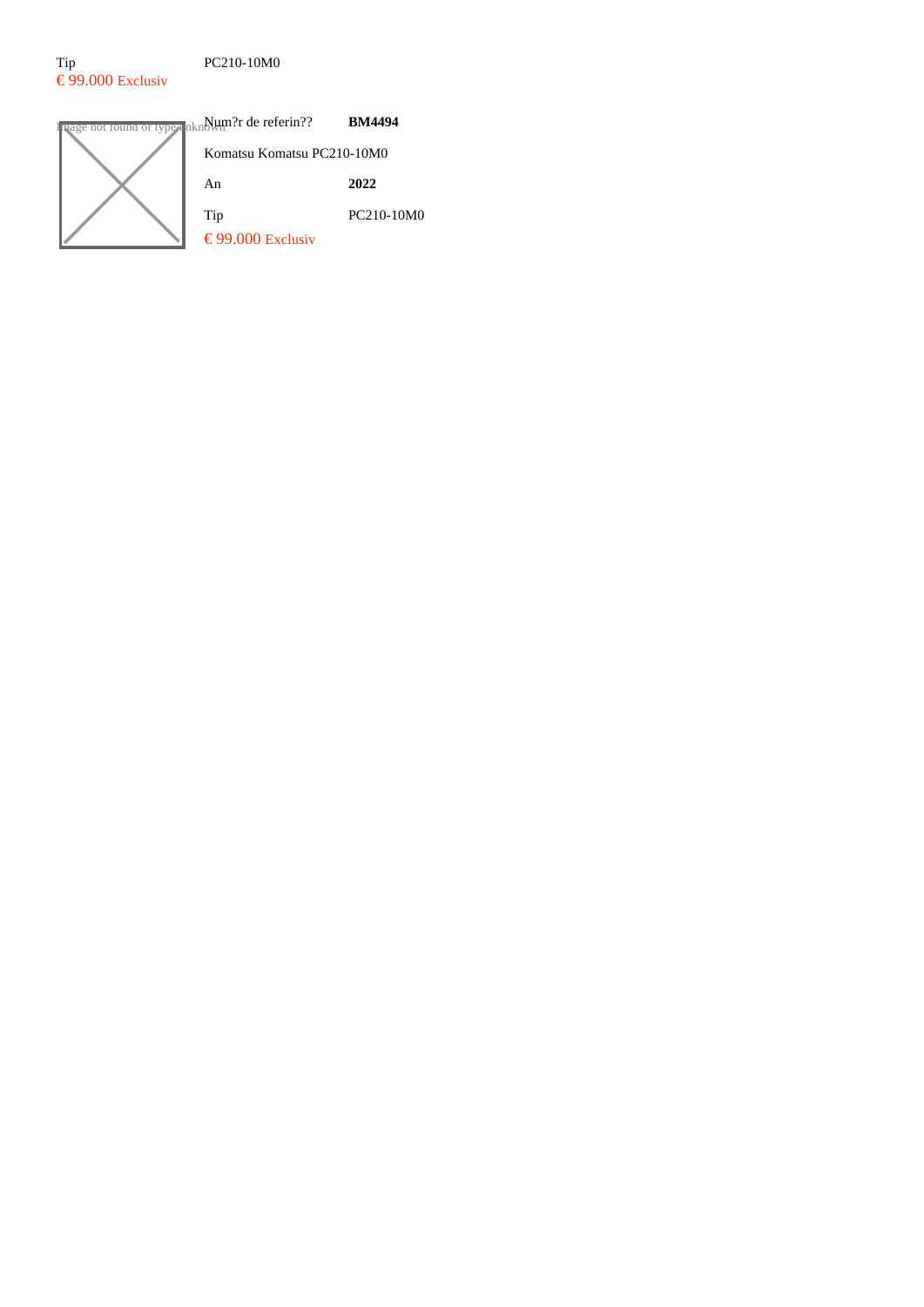





Attachment New Bucket 12-16 Ton An Tip New Bucket 12-16 Ton € 1.450 Exclusiv not round or type un∰um?r de referin?? Kalmar150-6 Kalmar Kalmar DCG 150-6 An 2013 Tip DCG 150-6 € 89.50 Exclusiv

Ige not found or type un $N$ Hum?r de referin?? BM4563

Hitachi Hitachi ZX220LC An 2022 Tip ZX220LC € 94.50 Exclusiv Ige not found or type un $N$ lum?r de referin?? BM4360 JCB JCB 225LC An 2022 Tip 225LC € 87.50 Exclusiv



Ige not found or type unknum?r de referin?? BM4298 Caterpillar Caterpillar 966K An 2011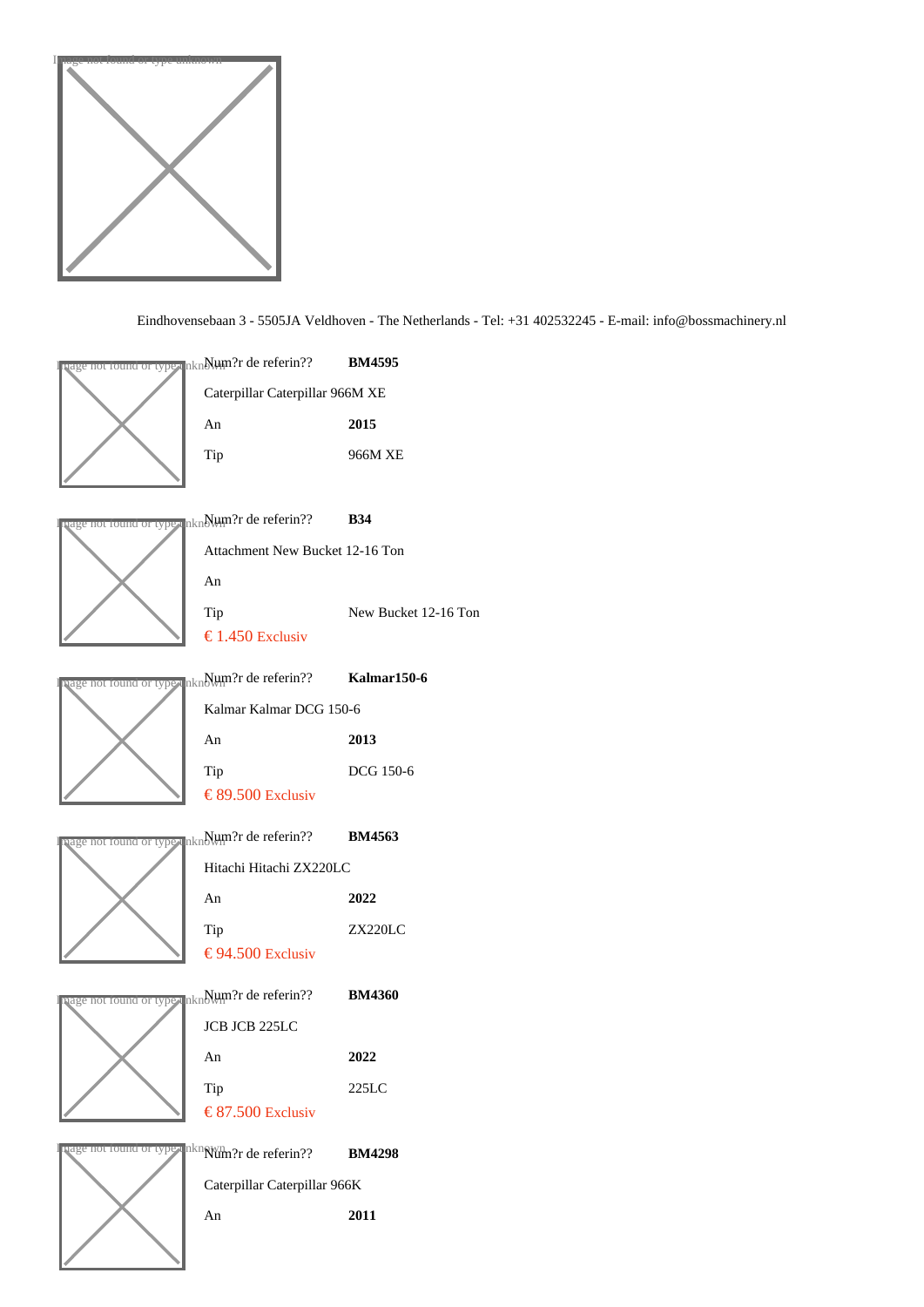#### Tip 966K  $\epsilon$  69.500 Exclusiv

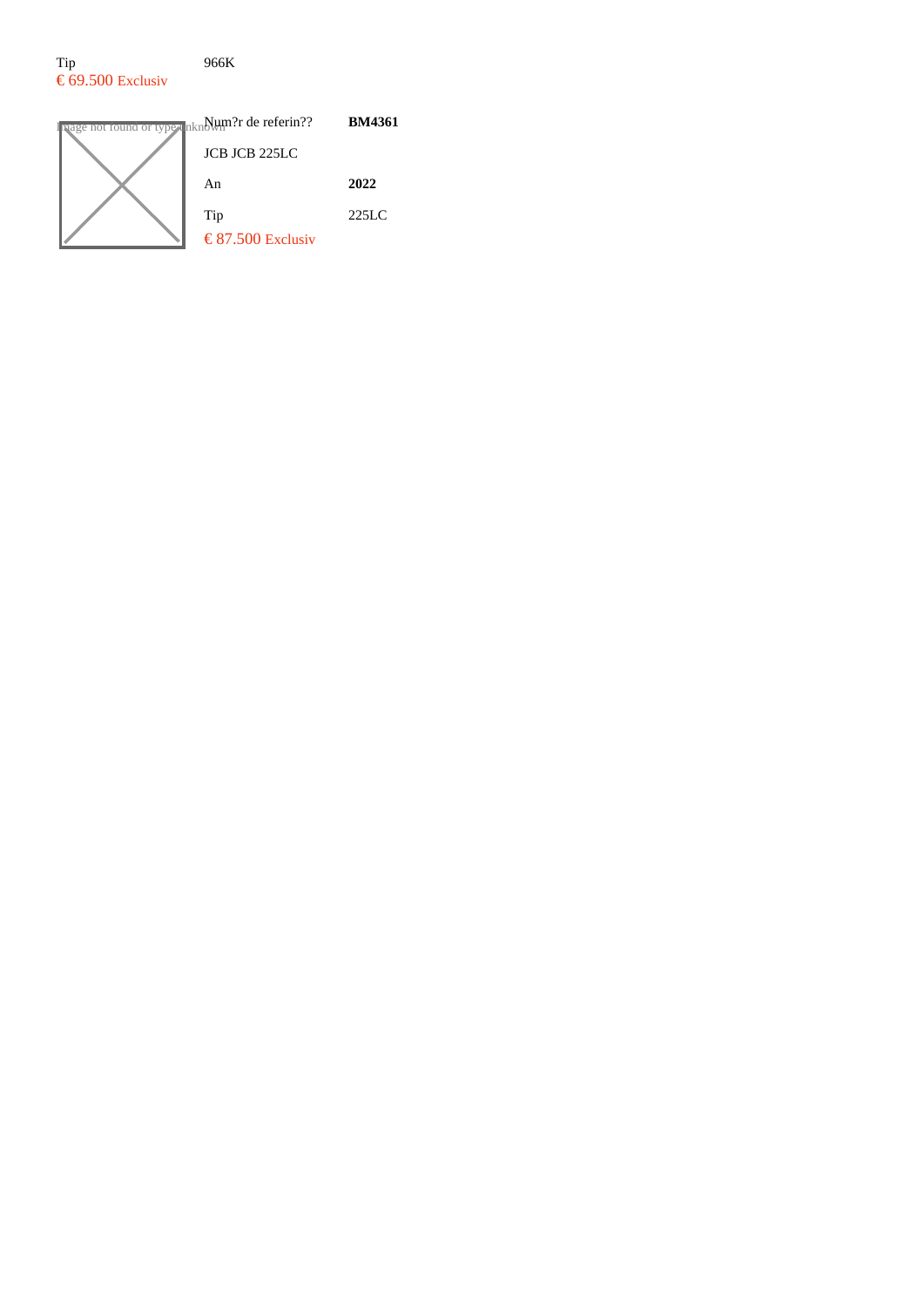

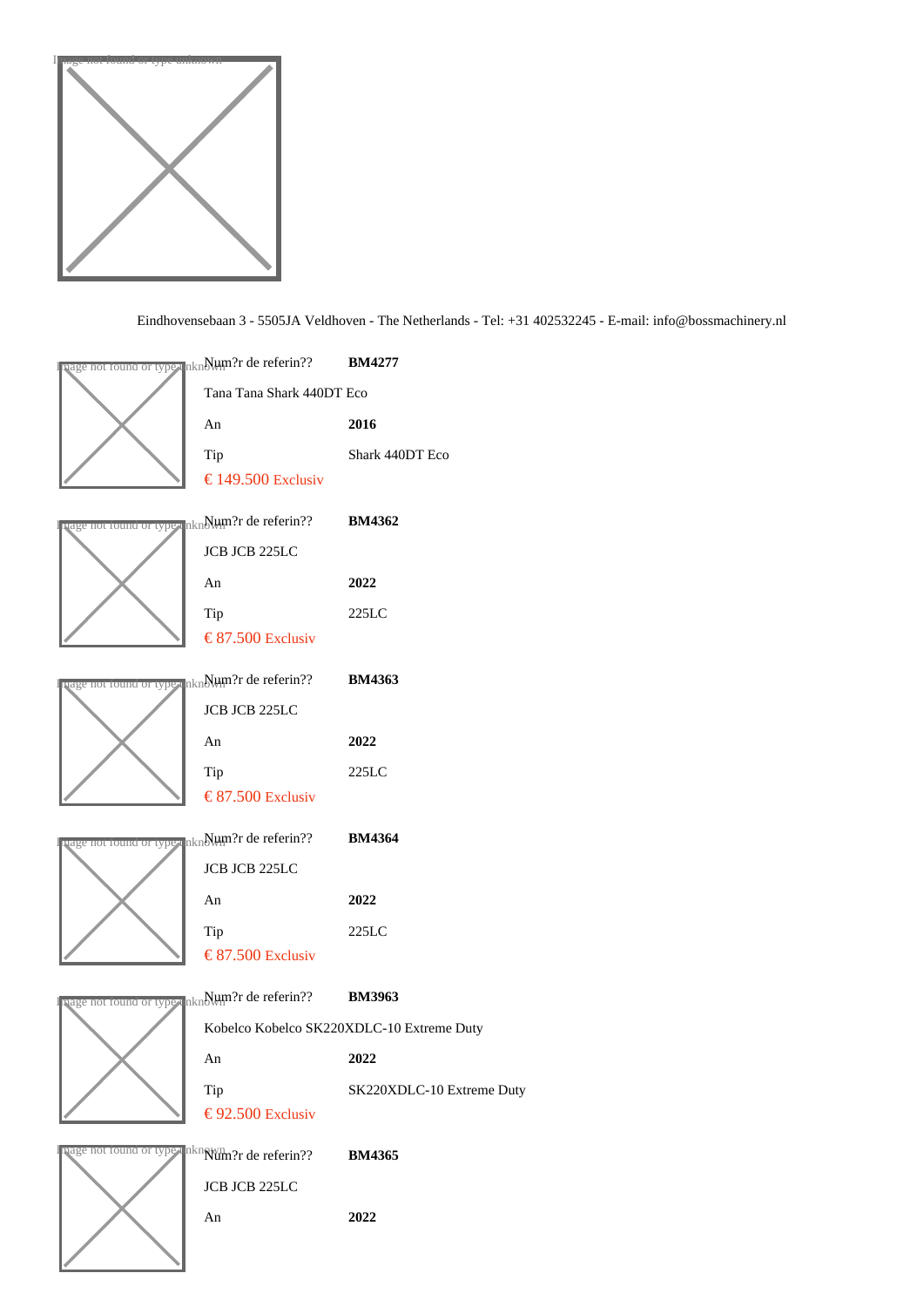## Tip 225LC  $\epsilon$  87.500 Exclusiv

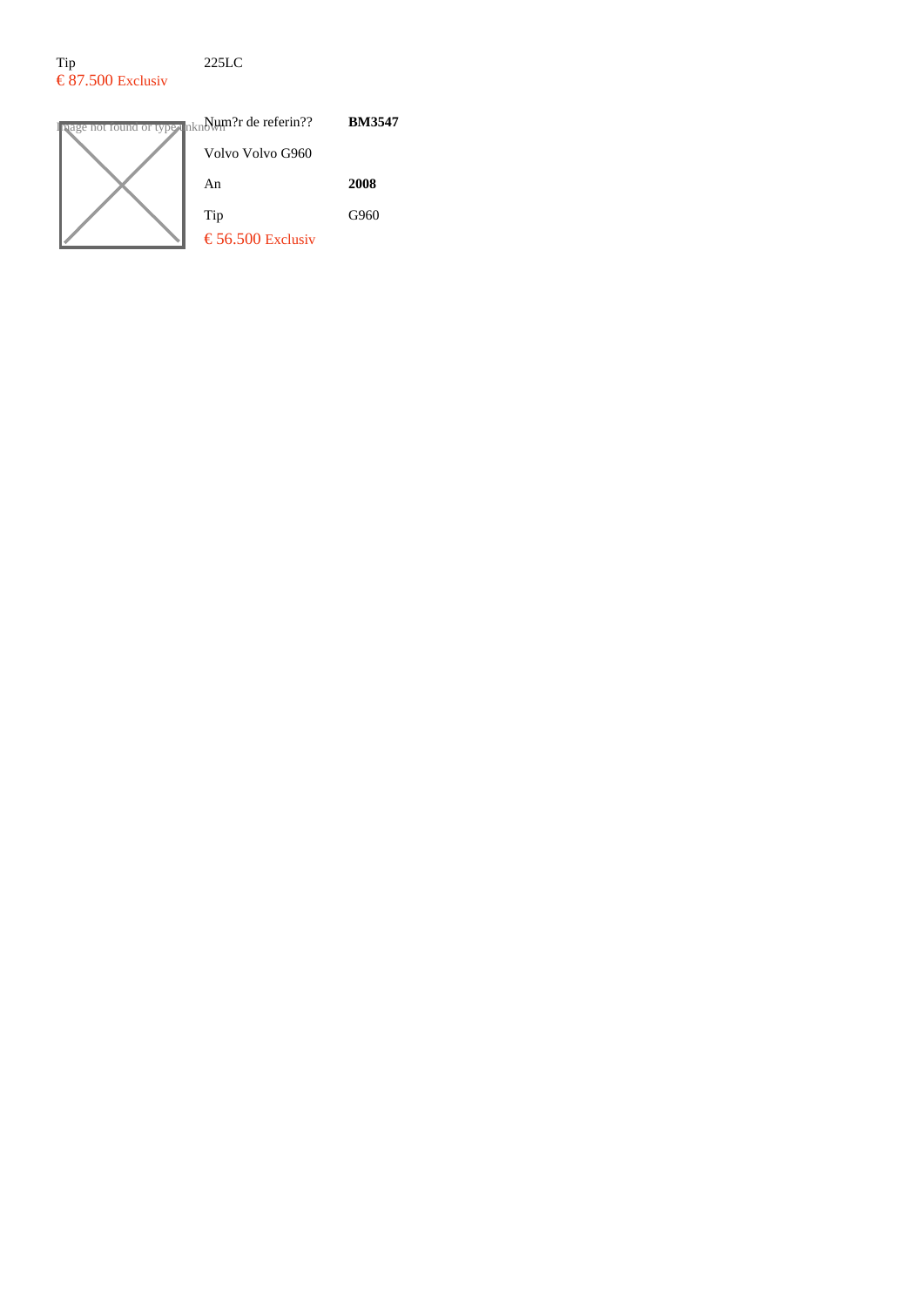

| aage not found or type unNHM?r de referin??                                    | <b>BM4366</b>  |
|--------------------------------------------------------------------------------|----------------|
| JCB JCB 225LC                                                                  |                |
| An                                                                             | 2022           |
| Tip                                                                            | 225LC          |
| € 87.50 Exclusiv                                                               |                |
| <sub>l</sub> age <del>nor round or type</del> unNHm?r de referin??  BM4111     |                |
| Hitachi Hitachi ZX220LC                                                        |                |
| An                                                                             | 2022           |
| Tip                                                                            | <b>ZX220LC</b> |
| € 94.50 Exclusiv                                                               |                |
| <sub>l</sub> age nor round or typ⊪ unNl⊎m?r de referin??  BM4281               |                |
| Caterpillar Caterpillar 725 6x6                                                |                |
| An                                                                             | 2007           |
| Tip                                                                            | 725 6x6        |
| €49.50 Exclusiv                                                                |                |
|                                                                                |                |
|                                                                                |                |
| rage nor round or type unN⊎m?r de referin??  BM4112<br>Hitachi Hitachi ZX220LC |                |
| An                                                                             | 2022           |
| Tip                                                                            | ZX220LC        |
| € 94.50 Exclusiv                                                               |                |
| <mark>age not found or type</mark> unे Hum?r de referin??       BM4564         |                |
| Hitachi Hitachi ZX220LC                                                        |                |
| An                                                                             | 2022           |
| Tip                                                                            | ZX220LC        |
| € 94.50 Exclusiv                                                               |                |
| aage nor round or ty⊘⊪ un <mark>klûm?r de referin??  BM4397</mark>             |                |
| Volvo Volvo EC480DL                                                            |                |
| An                                                                             | 2014           |
|                                                                                |                |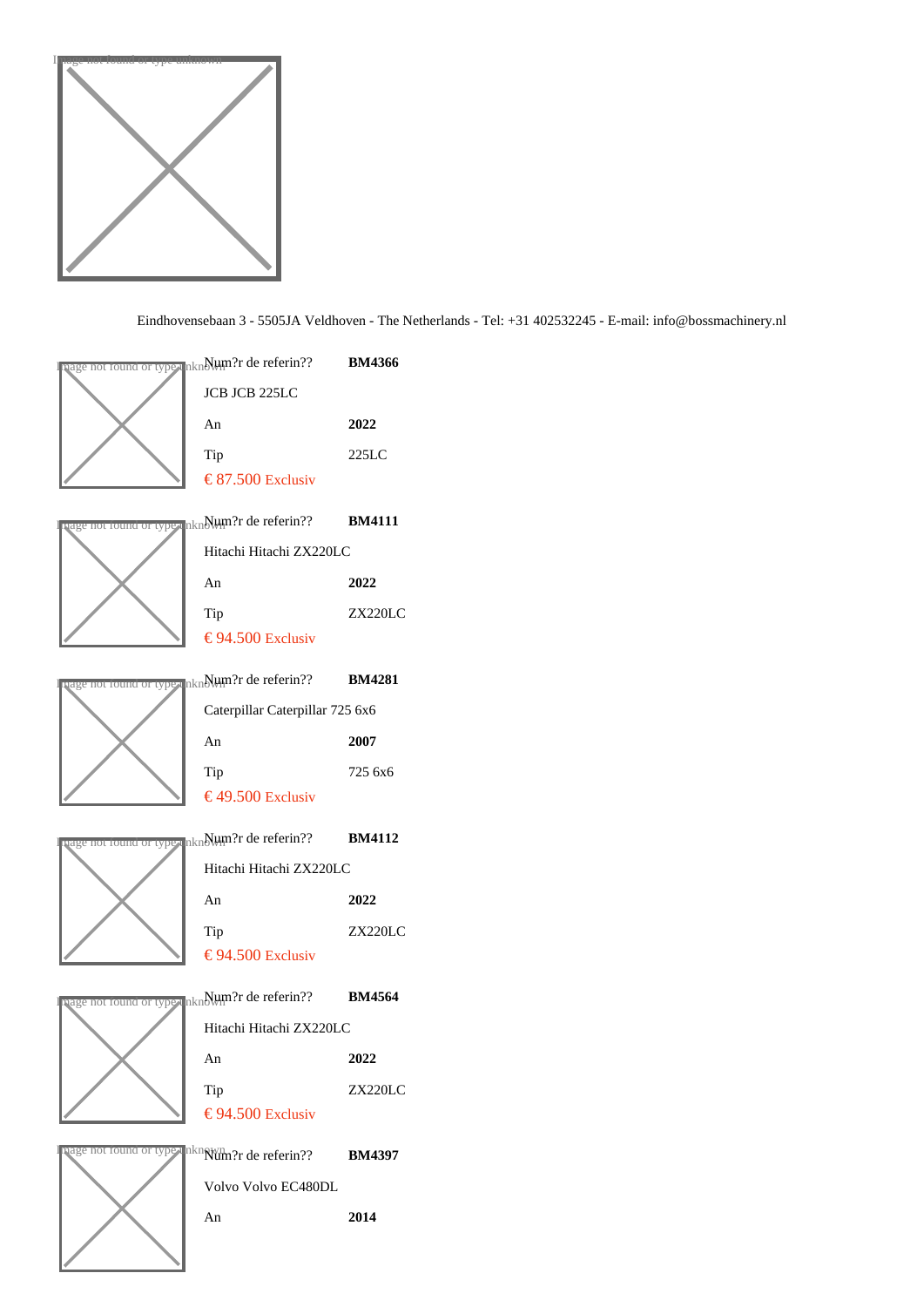#### Tip EC480DL  $\epsilon$  89.000 Exclusiv

**Indee not found or type unknown?r de referin?? SNOBLD** Capital Industries Volvo G940 - G960 Snow Wing An Tip G940 - G960 Snow Wing With Bracket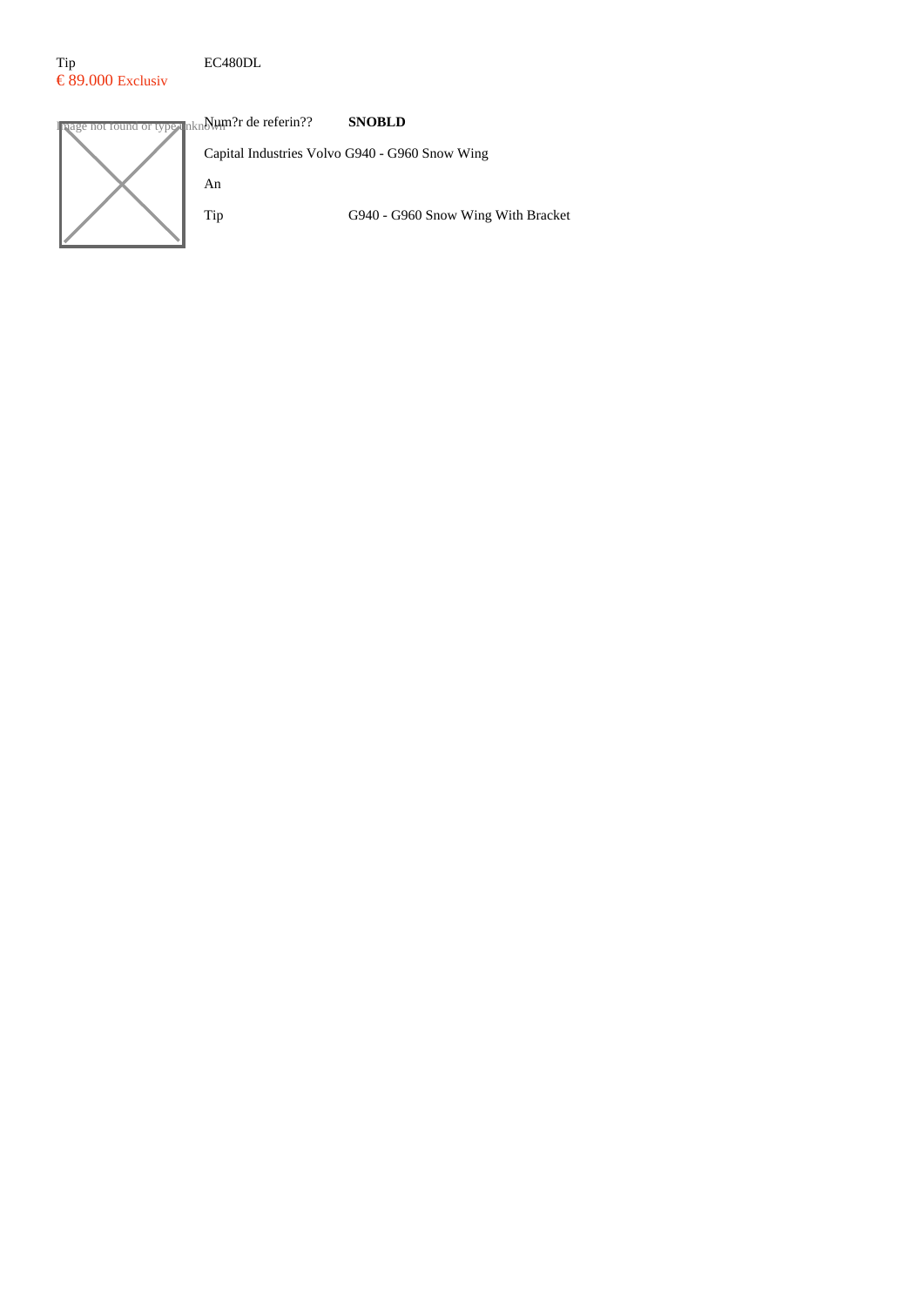

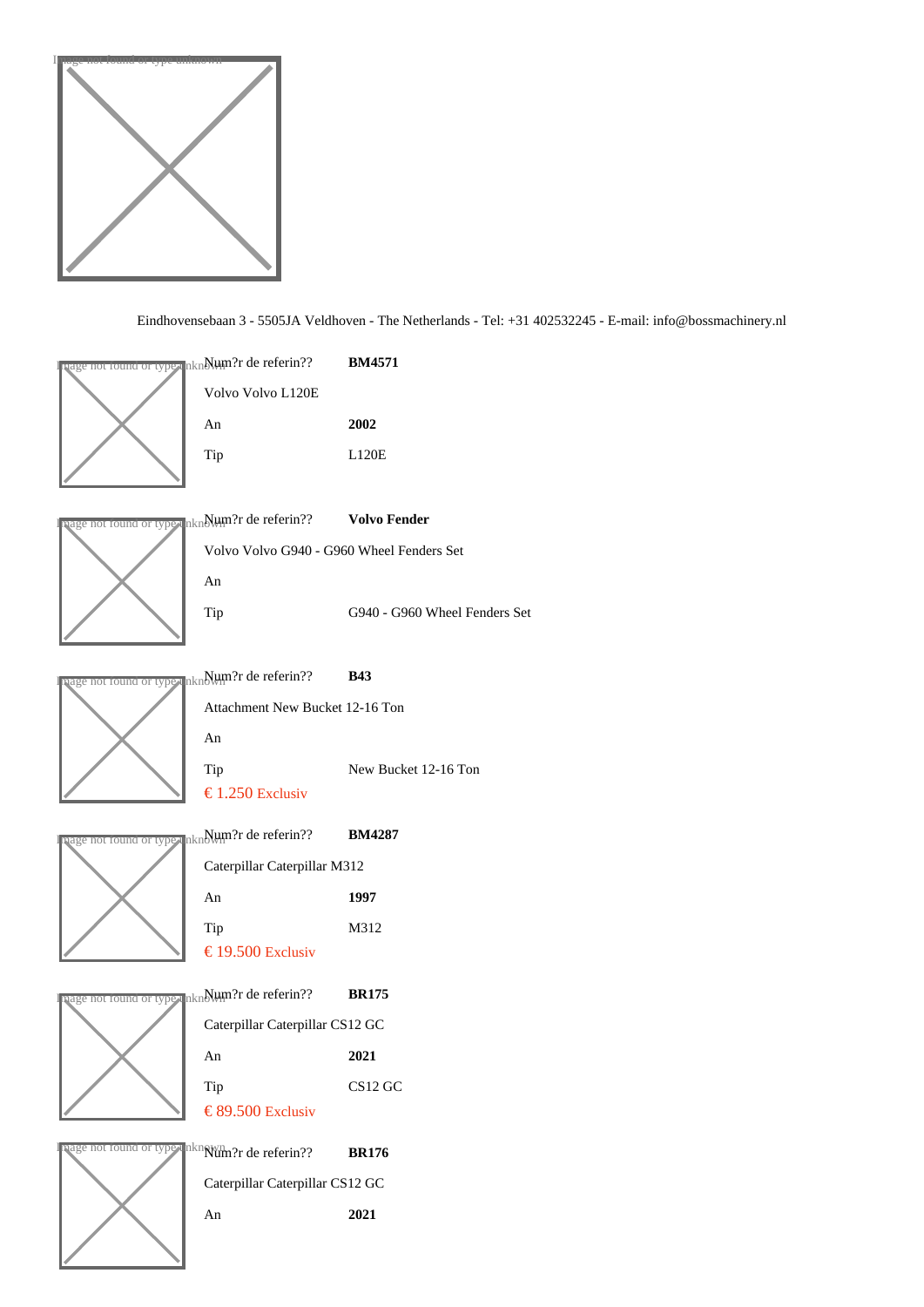## Tip CS12 GC  $\epsilon$  89.500 Exclusiv

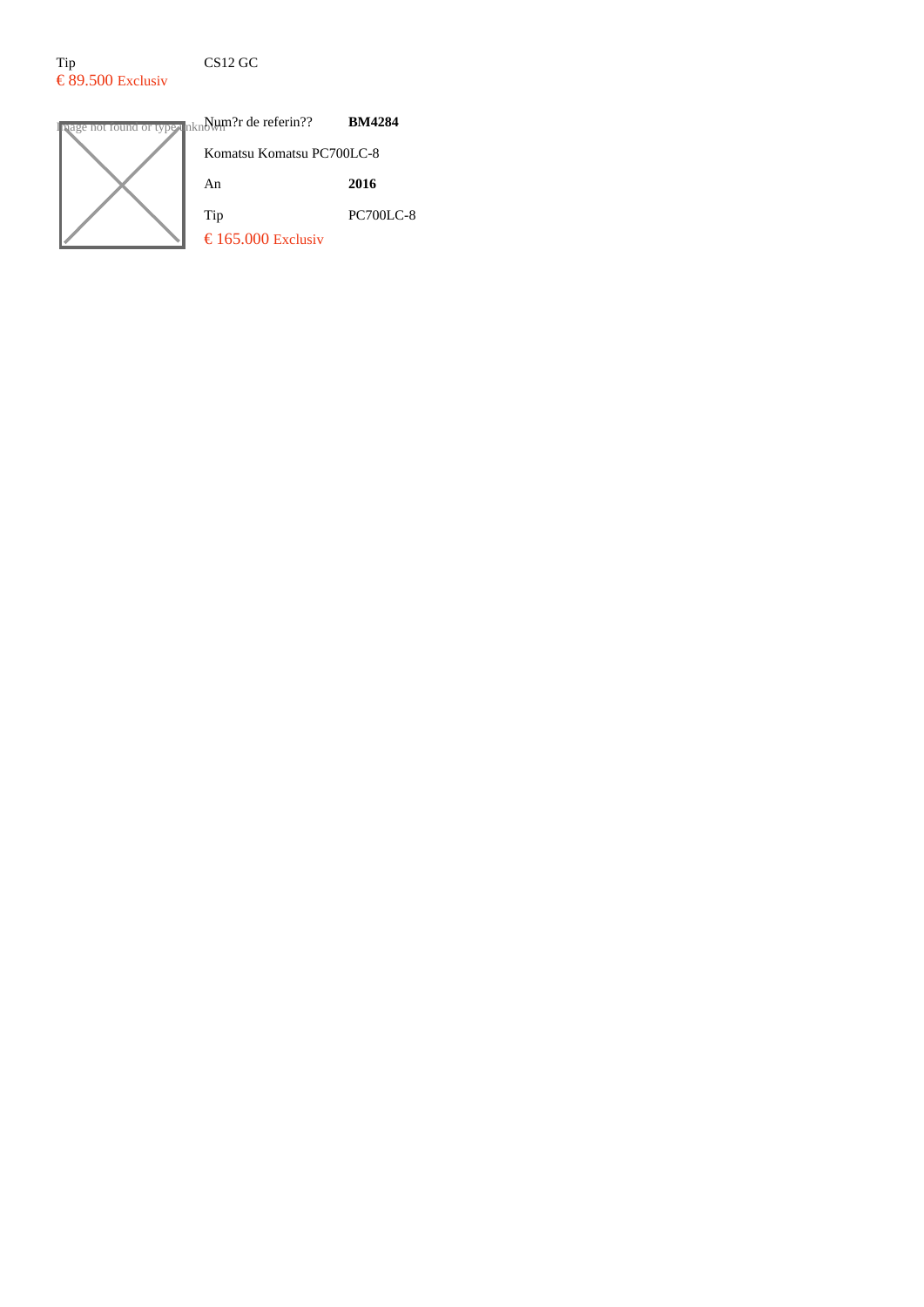

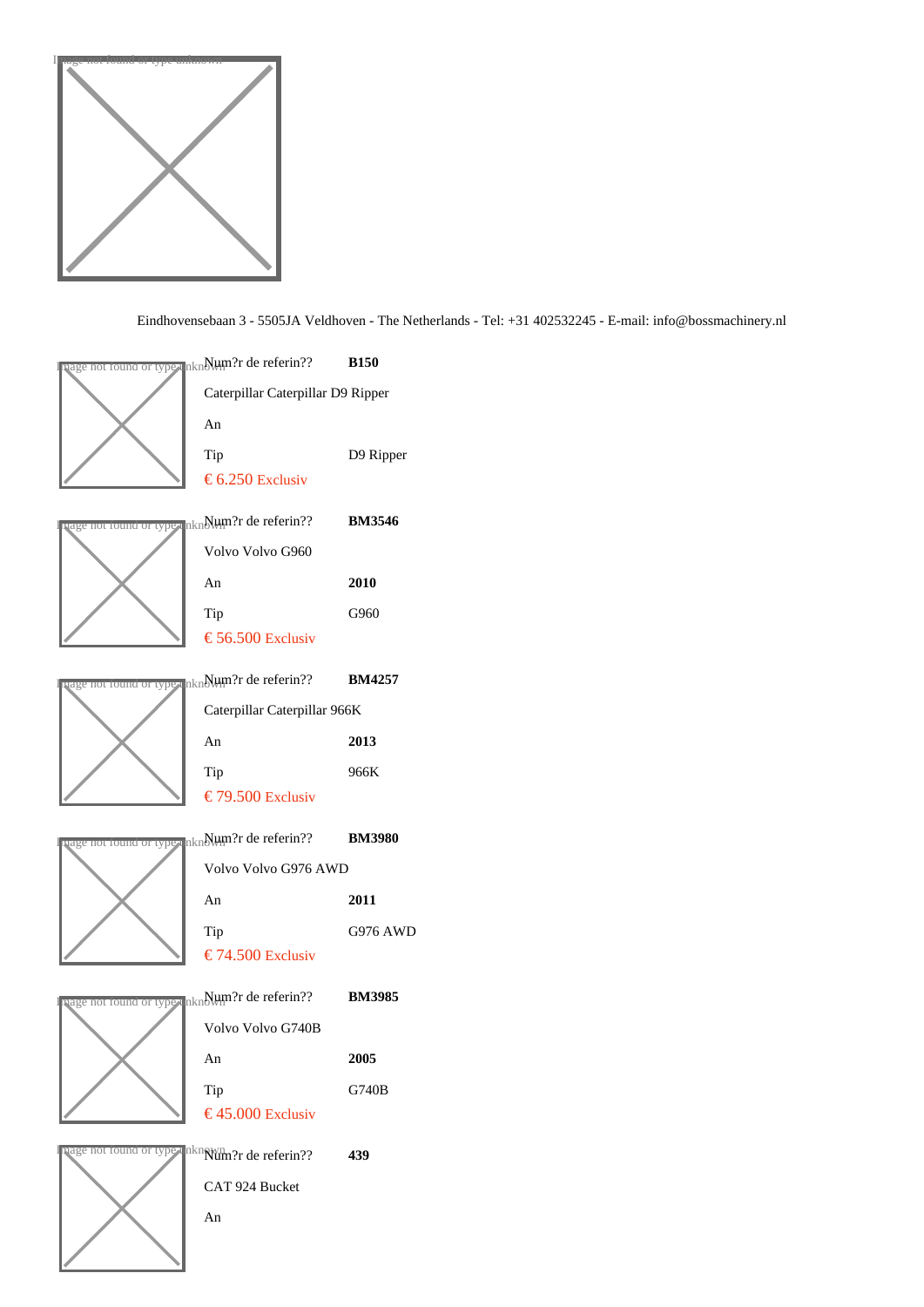### Tip CAT 924 Bucket

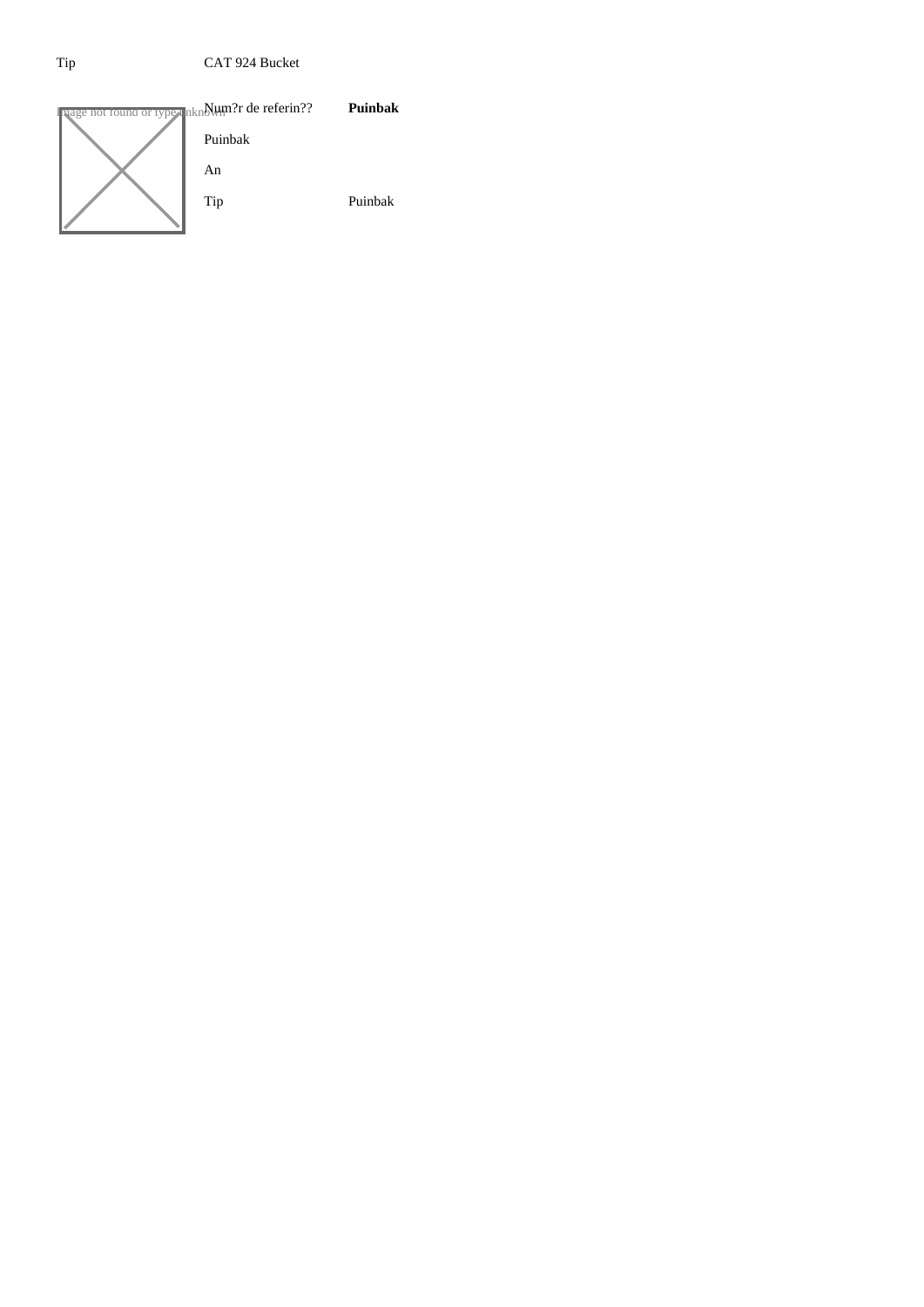



Hitachi Hitachi KH180-3 An 1990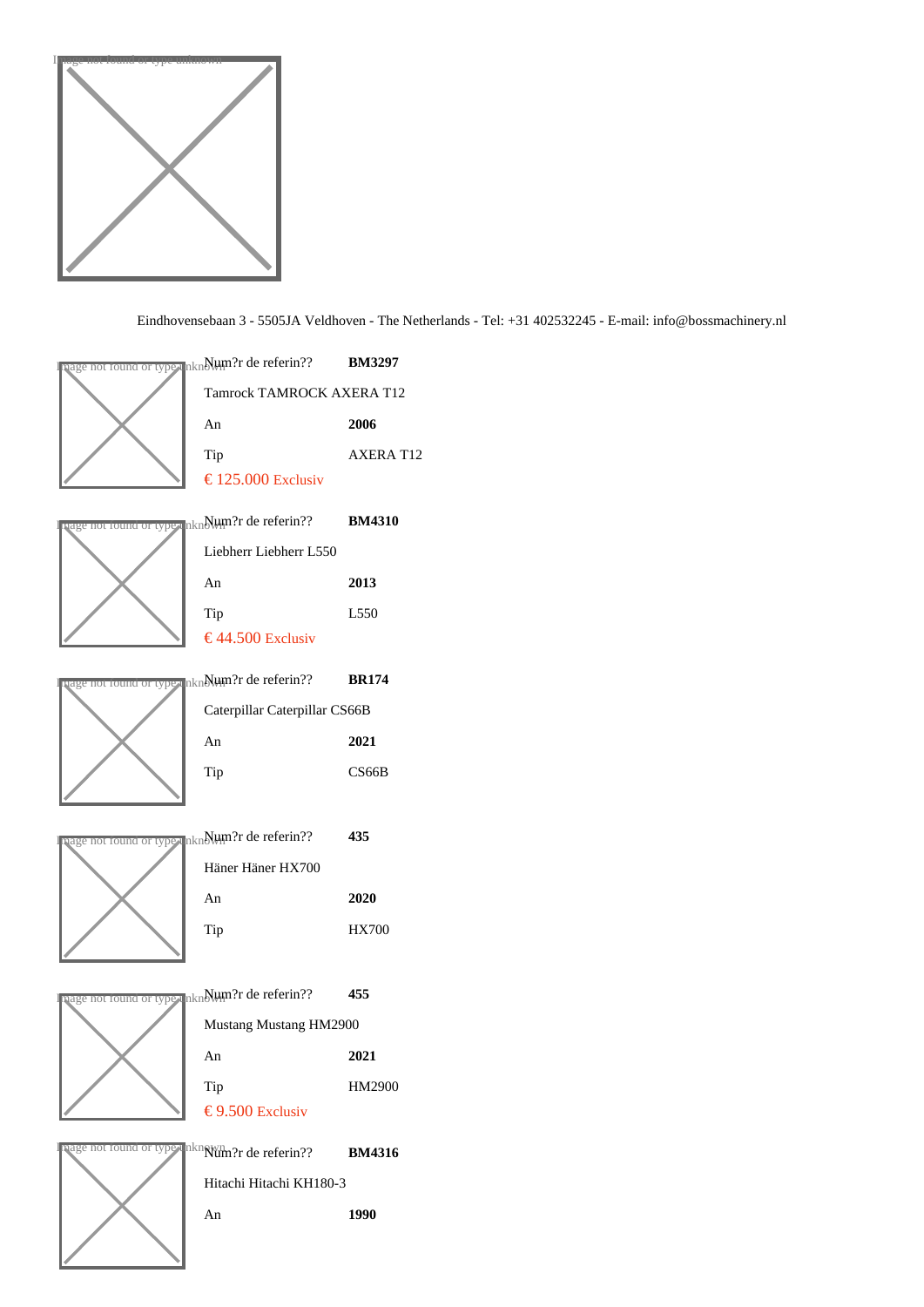## Tip KH180-3  $\epsilon$  79.500 Exclusiv

**Image not found or type unknown?r de referin?? BM3298** Tamrock Tamrock Axera T12 An **2006** Tip Axera T12 € 125.000 Exclusiv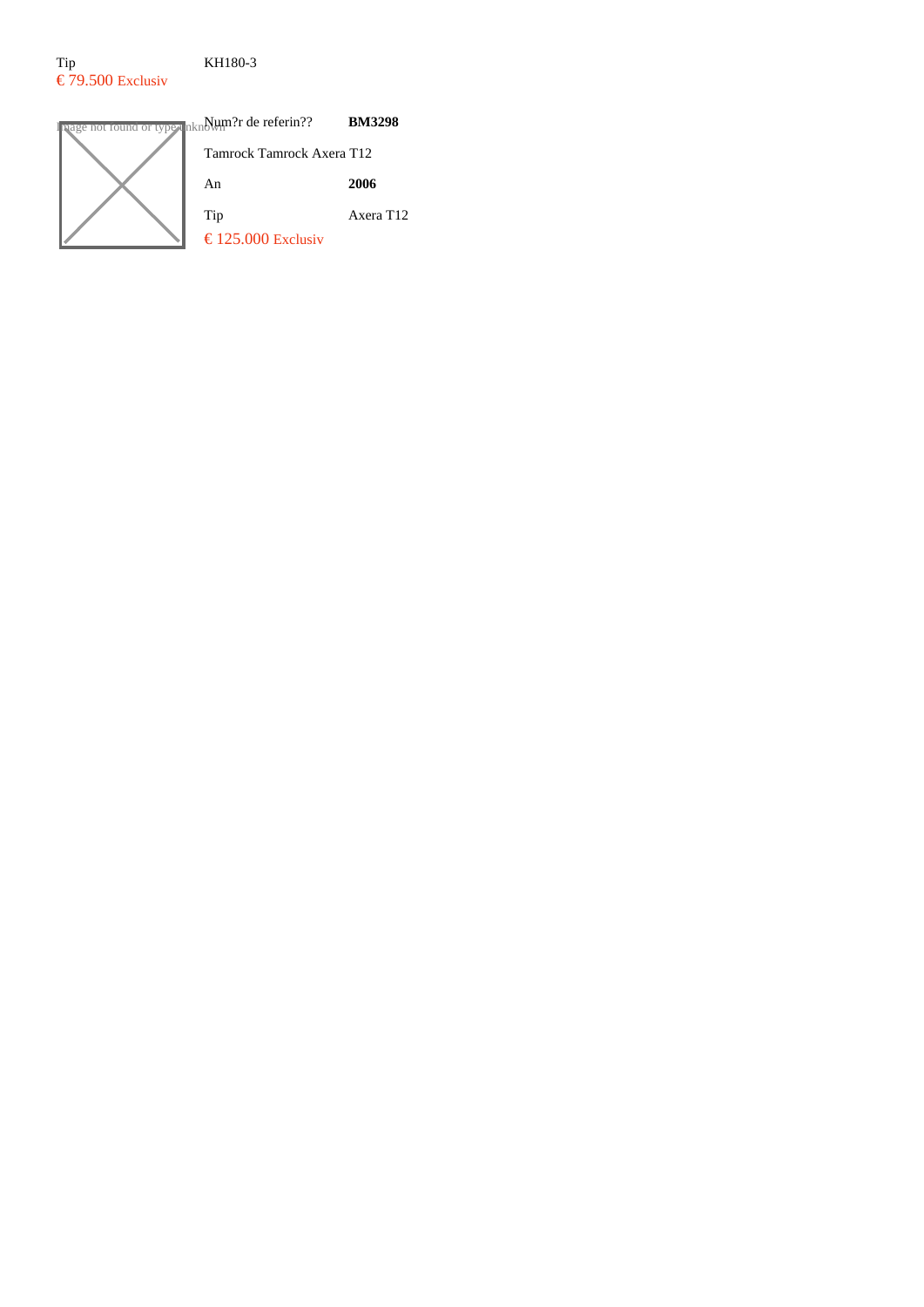

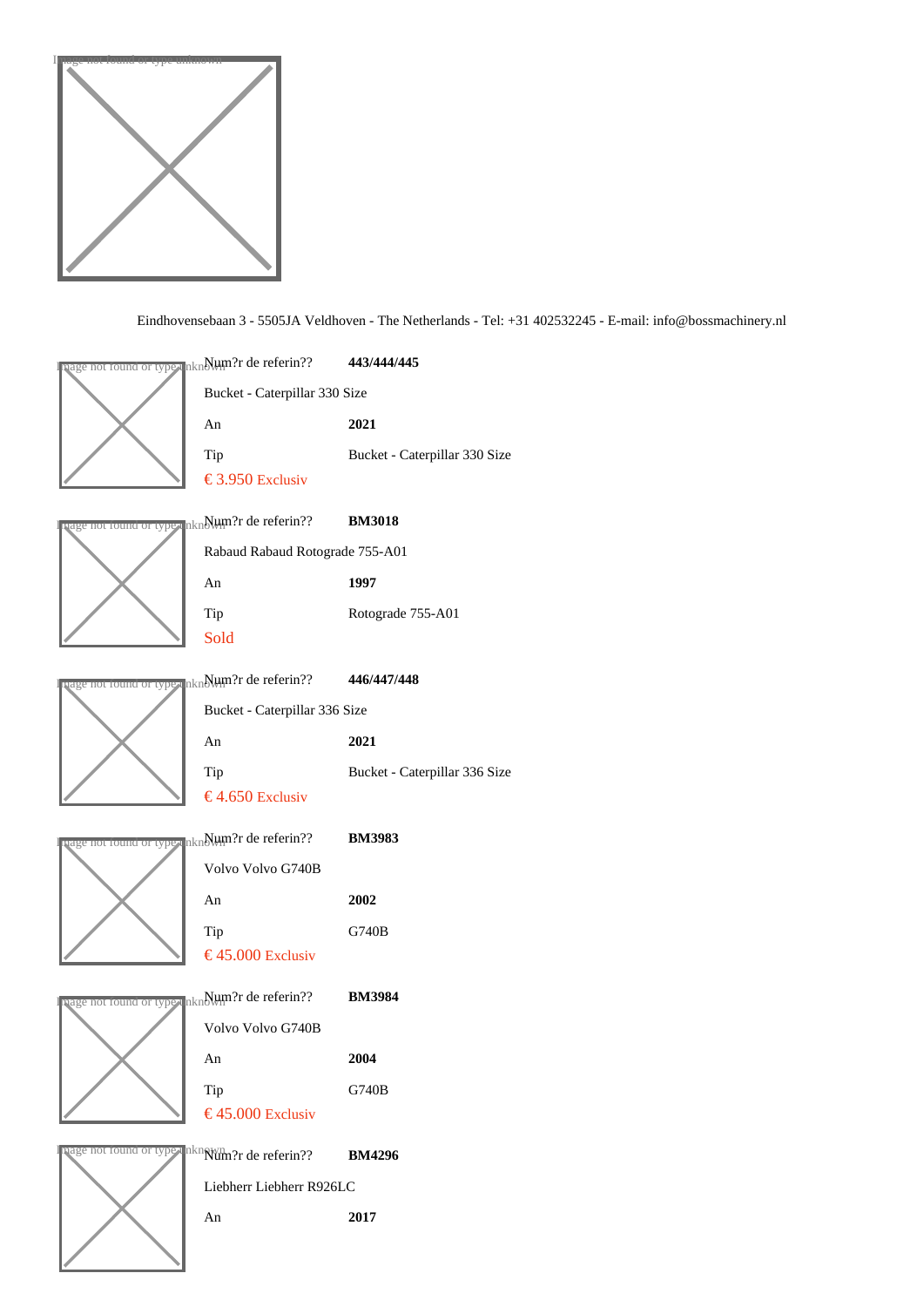# Tip R926LC  $\epsilon$  119.000 Exclusiv

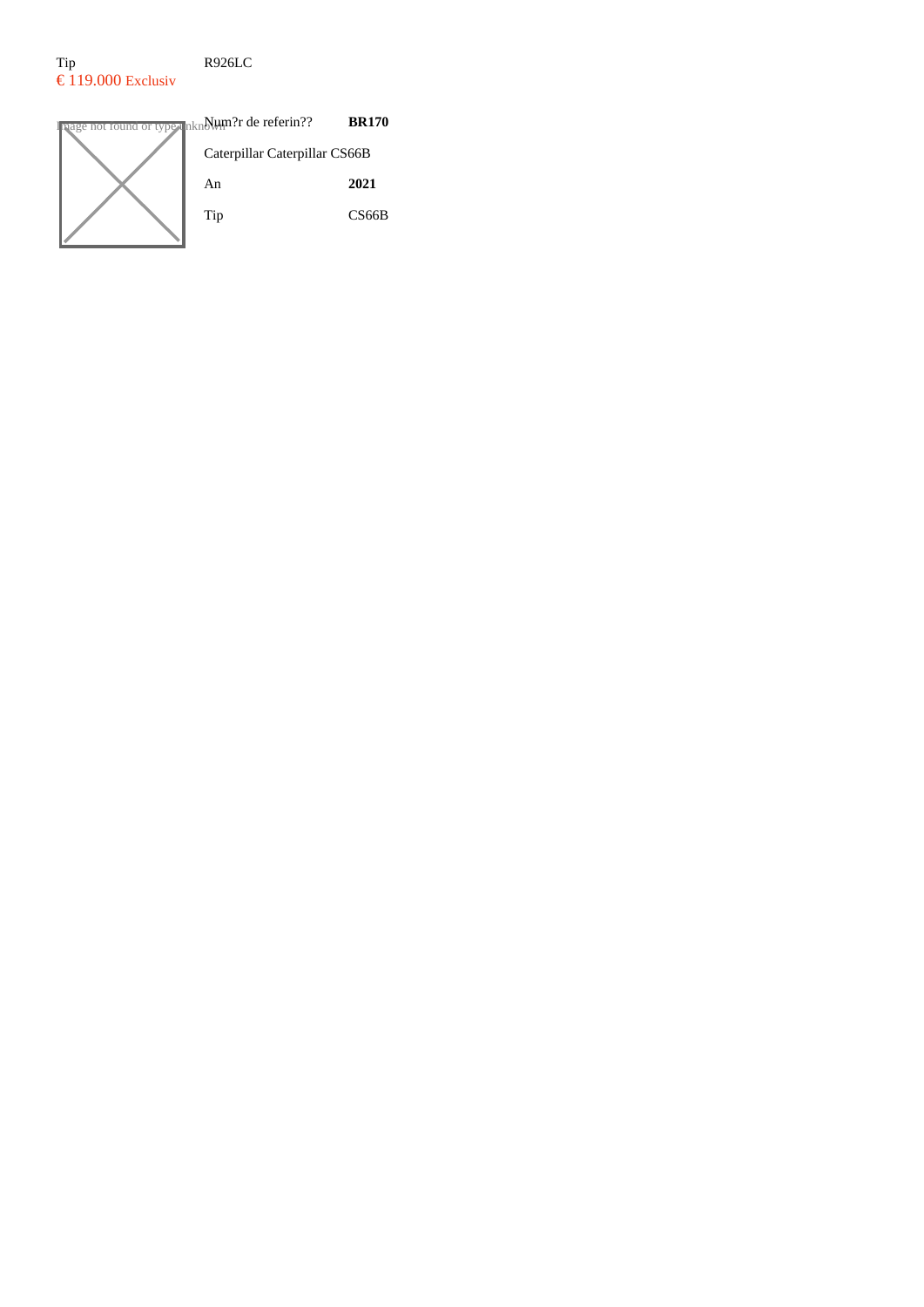





<sup>Ige not found or type</sup> un Num?r de referin?? BM4130 JCBHD JCBHD G40 3.5 Ton Hammer An 2021 Tip G40 3.5 Ton Hammer Sold



no<del>r round or type</del> unे∰t∰ी de referin?? BM4129 JCBHD JCBHD G30 3 Ton Hammer An 2021 Tip G30 3 Ton Hammer  $€ 9.950$ Exclusiv



not found or type unNum?r de referin?? H3 Hammer SRL Hammer SRL HM1000 (NEW) An 2017 Tip HM1000



JCBHD JCBHD G20 2.2 Ton Hammer An 2021 Tip G20 2.2 Ton Hammer € 7.950 Exclusiv



Caterpillar Caterpillar 16H An 2001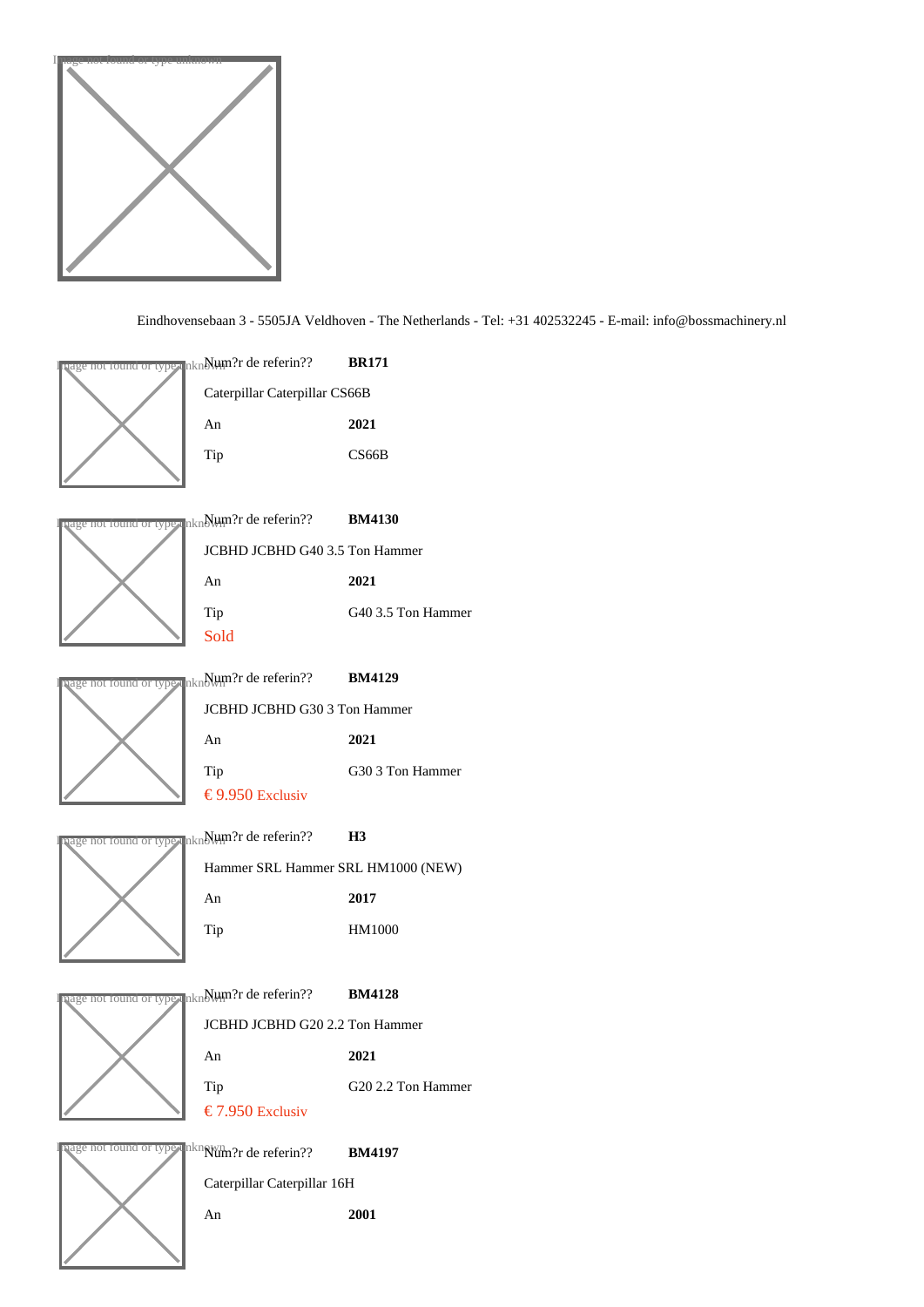#### Tip 16H  $\epsilon$ 94.500 Exclusiv



**Image not found or type unknown?r de referin?? BM4304** Hofmann Hofmann H33 An **1994** Tip H33  $\text{\textsterling} 16.500$  Exclusiv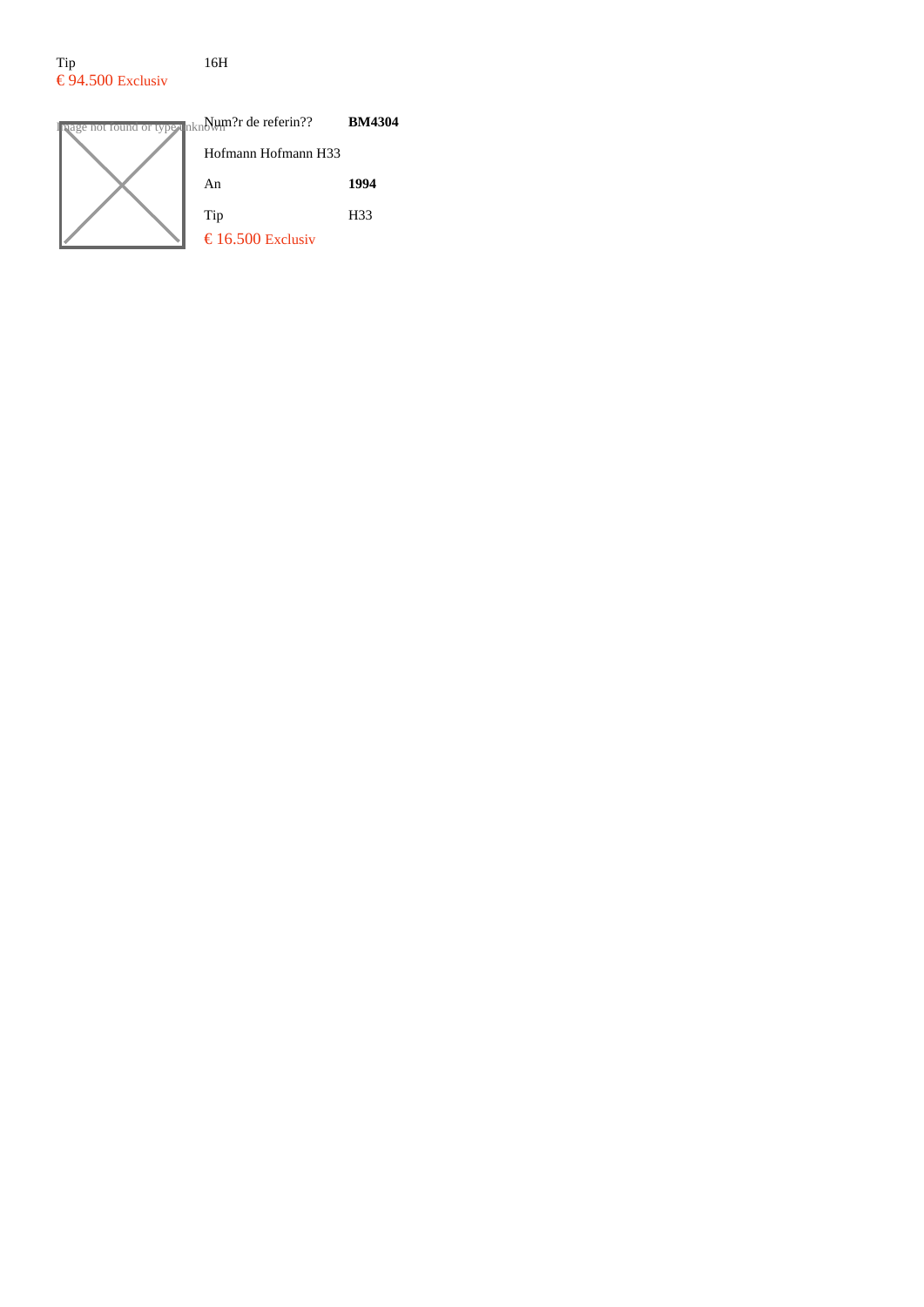

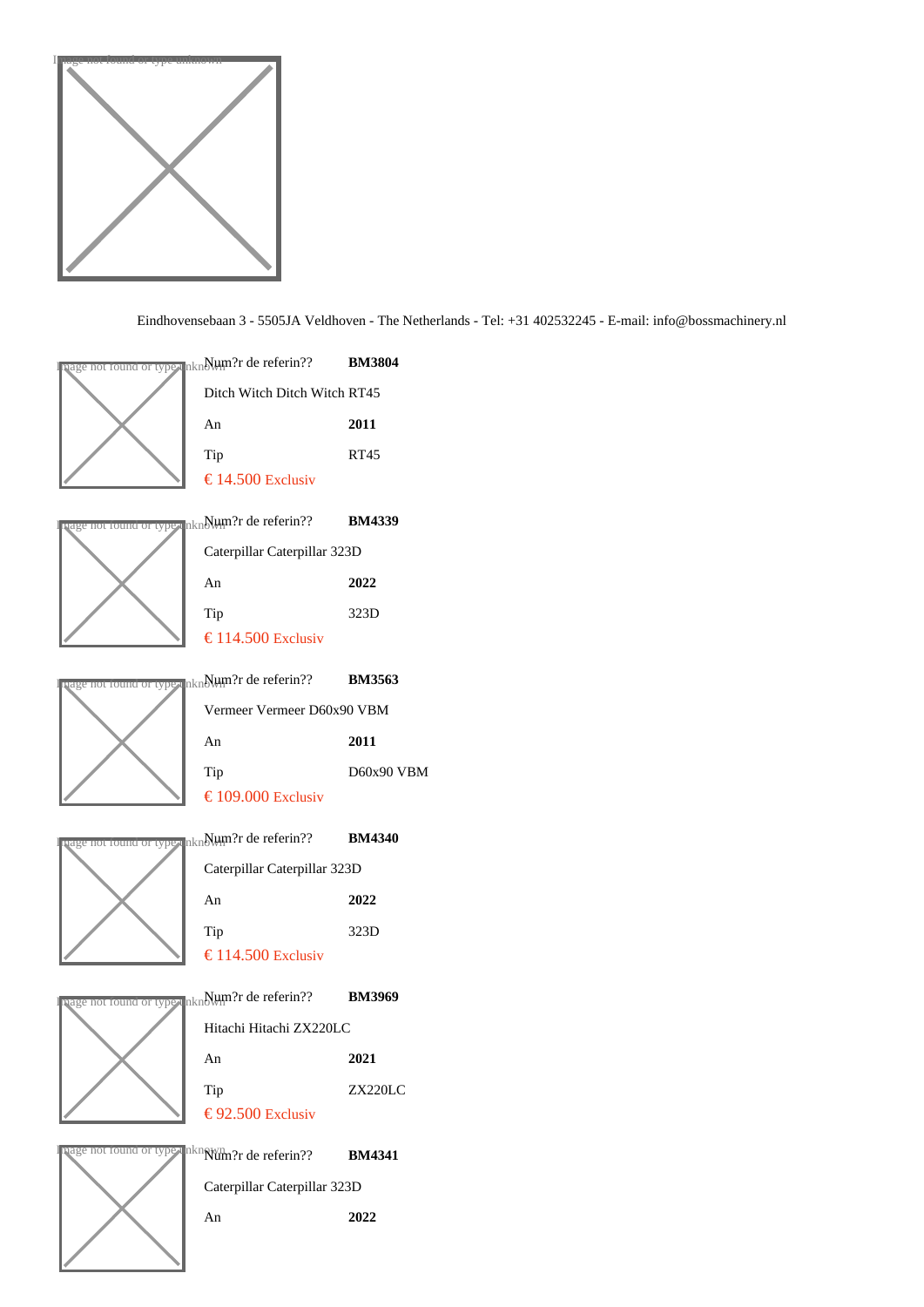## Tip 323D  $\epsilon$  114.500 Exclusiv

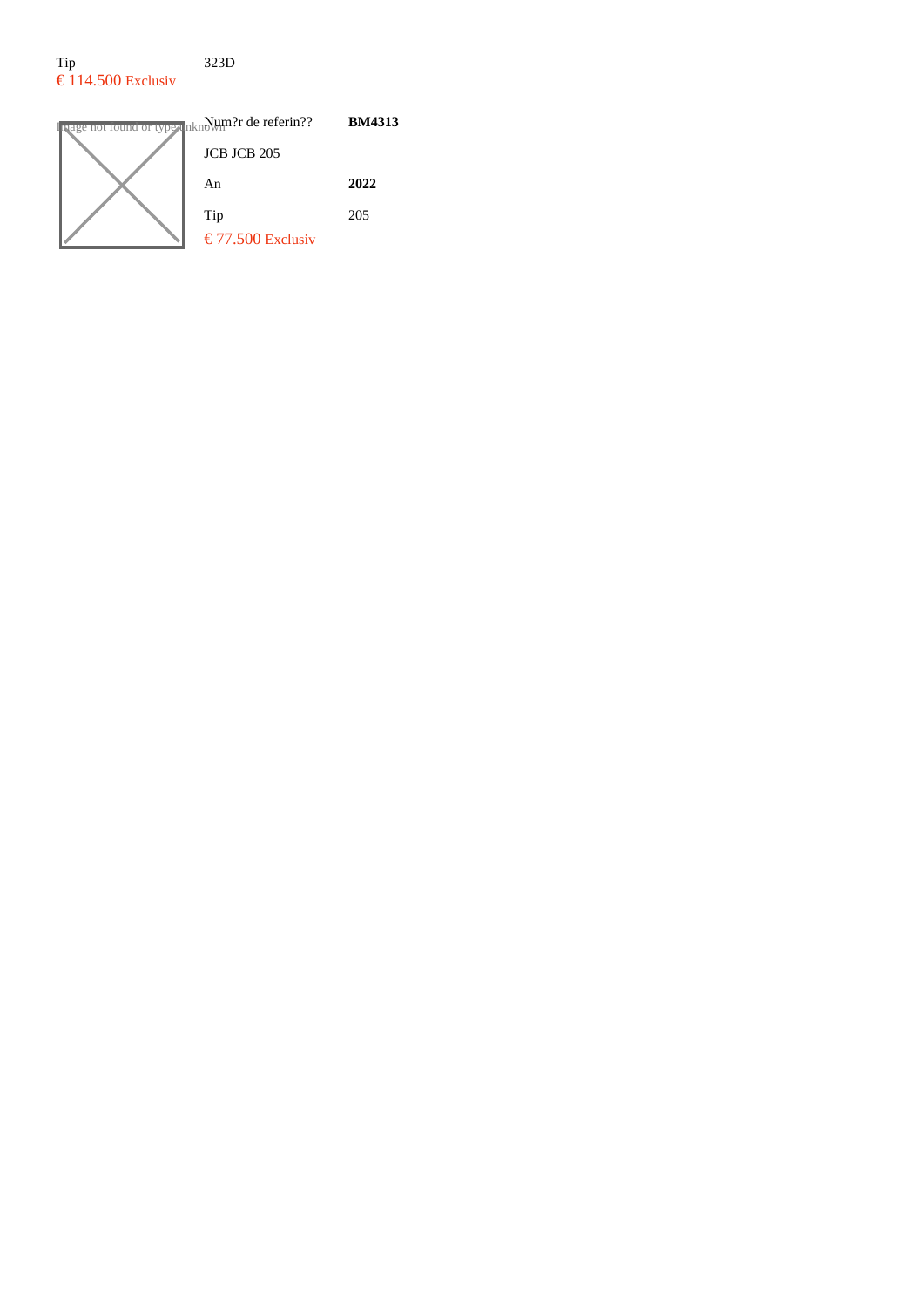



An 2006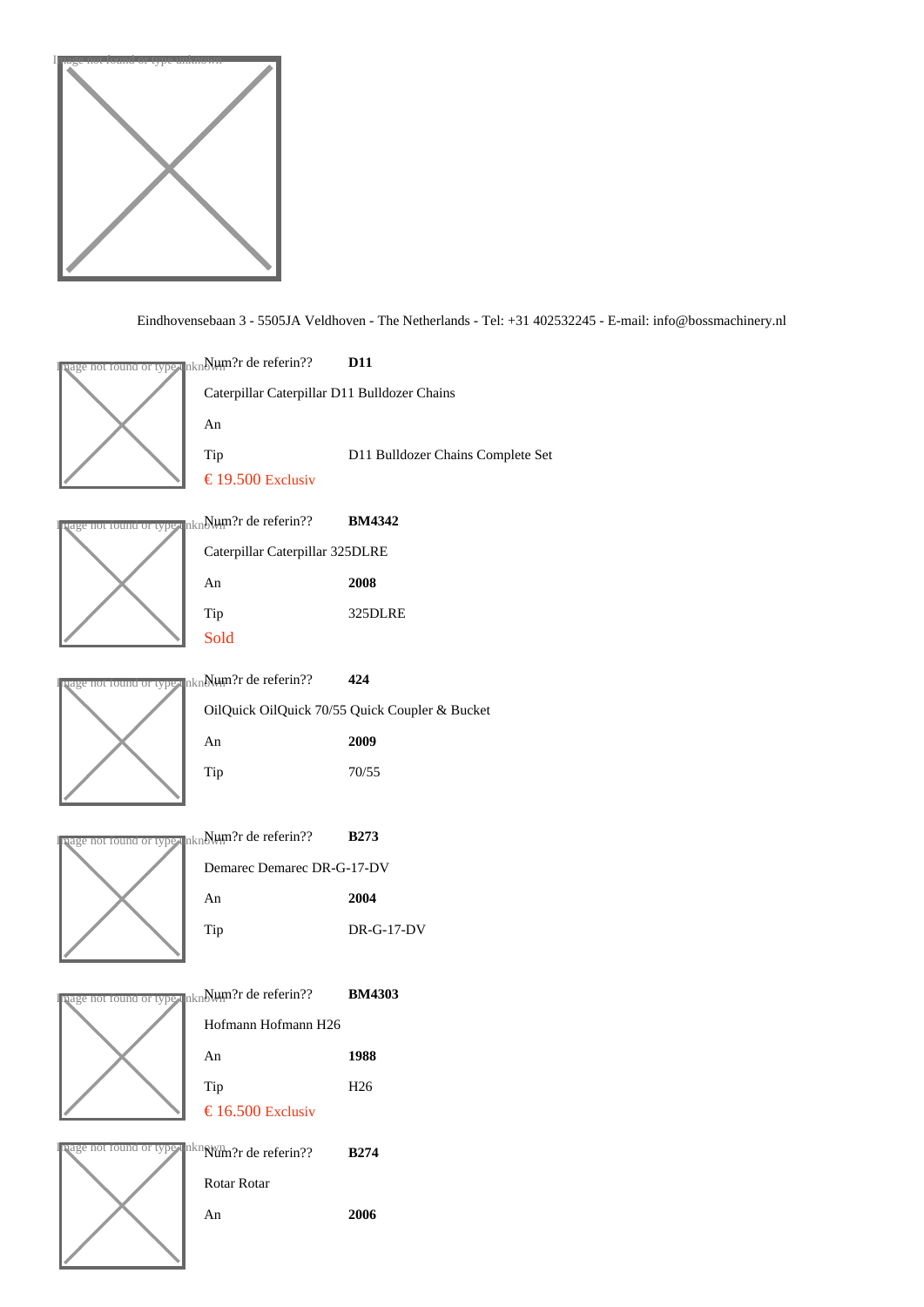# Tip RG

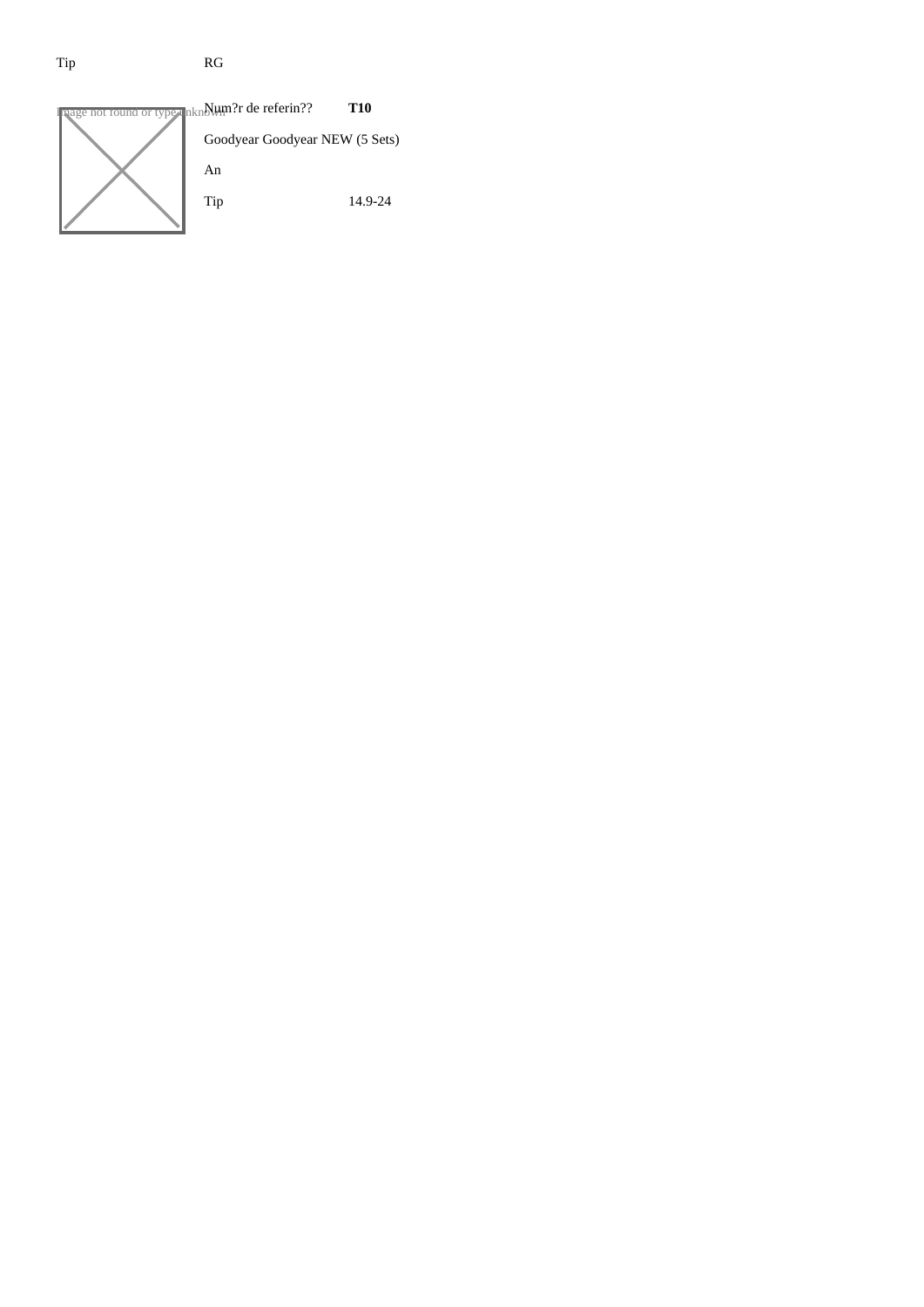

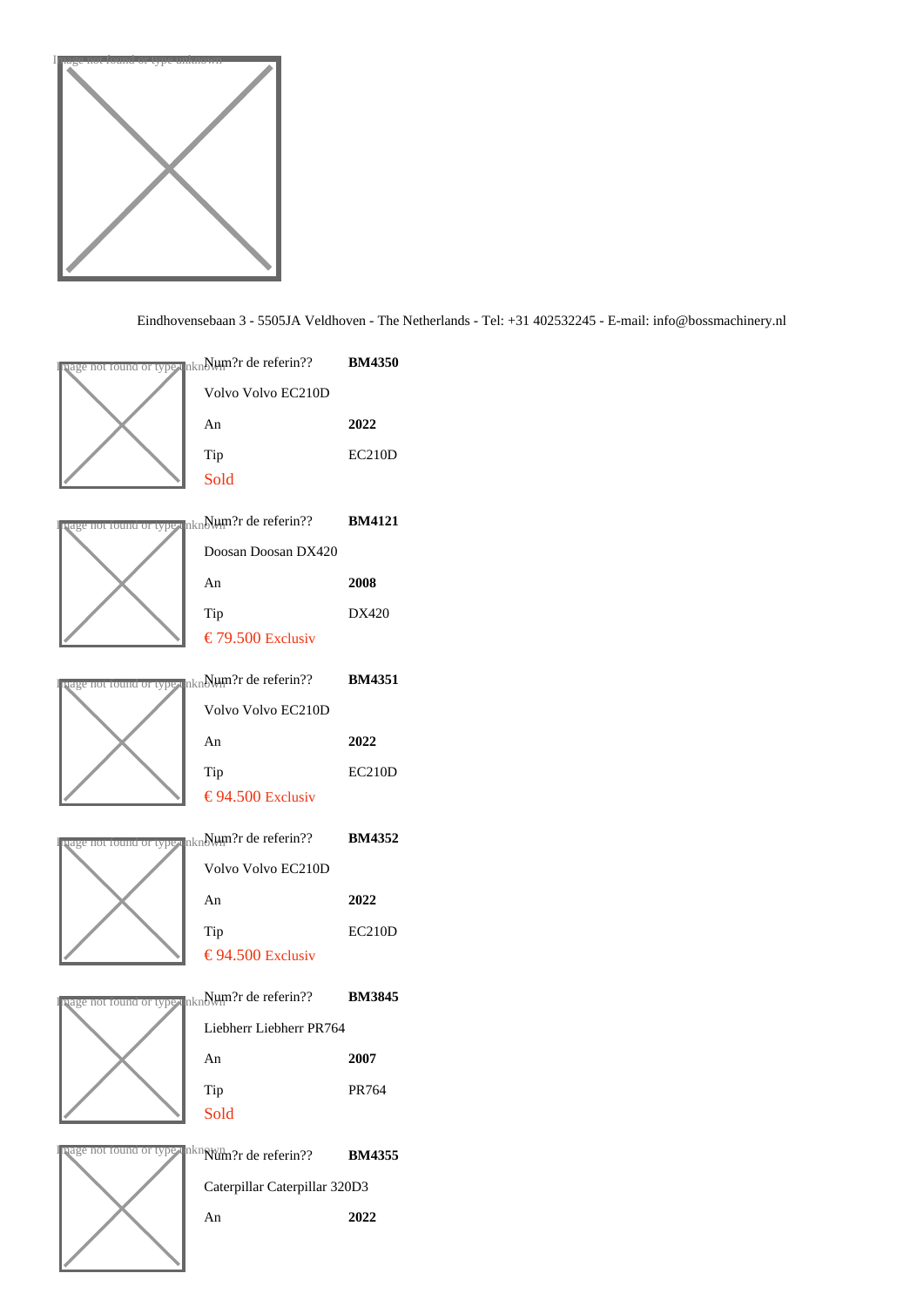## Tip 320D3  $\epsilon$ 97.500 Exclusiv

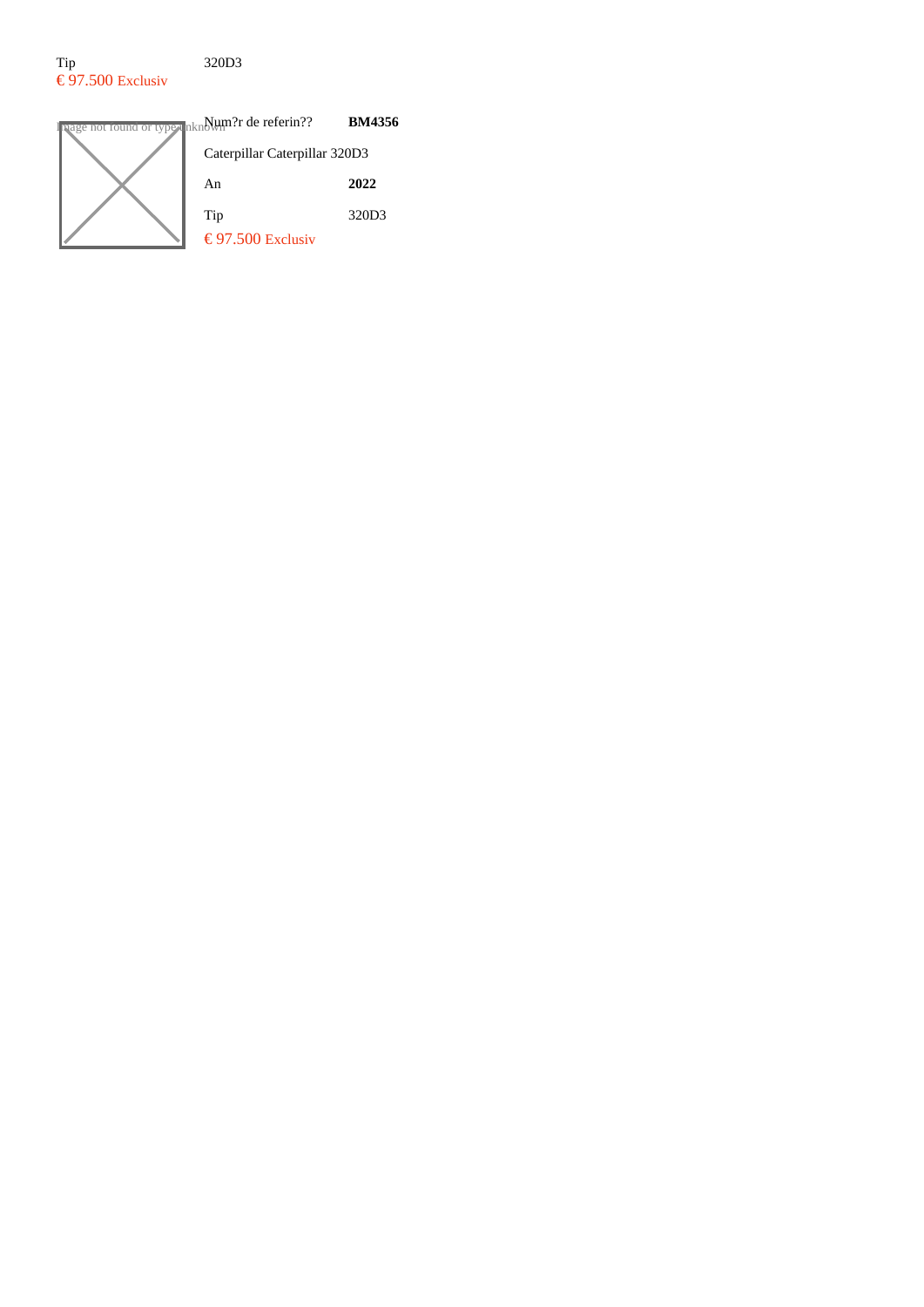

| <mark>बवge nor round or tyo</mark> ≢ unे∰00 प्रेरि de referin??       BM4357 |                |
|------------------------------------------------------------------------------|----------------|
| JCB JCB 225LC                                                                |                |
| An                                                                           | 2022           |
| Tip                                                                          | 225LC          |
| € 87.50 Exclusiv                                                             |                |
| <mark>ष्age nor round or tyo</mark> r unNlum?r de referin??       BM4358     |                |
| JCB JCB 225LC                                                                |                |
| An                                                                           | 2022           |
| Tip                                                                          | 225LC          |
| € 87.50 Exclusiv                                                             |                |
| age nor round or type unN⊎m?r de referin?? BM4359                            |                |
| JCB JCB 225LC                                                                |                |
| An                                                                           | 2022           |
| Tip                                                                          | 225LC          |
| € 87.50 Exclusiv                                                             |                |
| <mark>ष्ट्युe nor round or tyo</mark> r unNlum?r de referin??       BM4368   |                |
| Hyundai Hyundai Robex 450LC-7A                                               |                |
| An                                                                           | 2007           |
| Tip                                                                          | Robex 450LC-7A |
| €49.50 Exclusiv                                                              |                |
| <mark>्वge nor round or tyo</mark> ≢ unे. Hum?r de referin??       BM4326    |                |
| Case Case 770FX 4WD                                                          |                |
| An                                                                           | 2021           |
| Tip                                                                          | 770FX 4WD      |
| €42.50 Exclusiv                                                              |                |
| nage nor round or type unknum?r de referin??                                 | 972            |
| c.Klein C.Klein 6.8m3                                                        |                |
| An                                                                           | 2015           |
|                                                                              |                |
|                                                                              |                |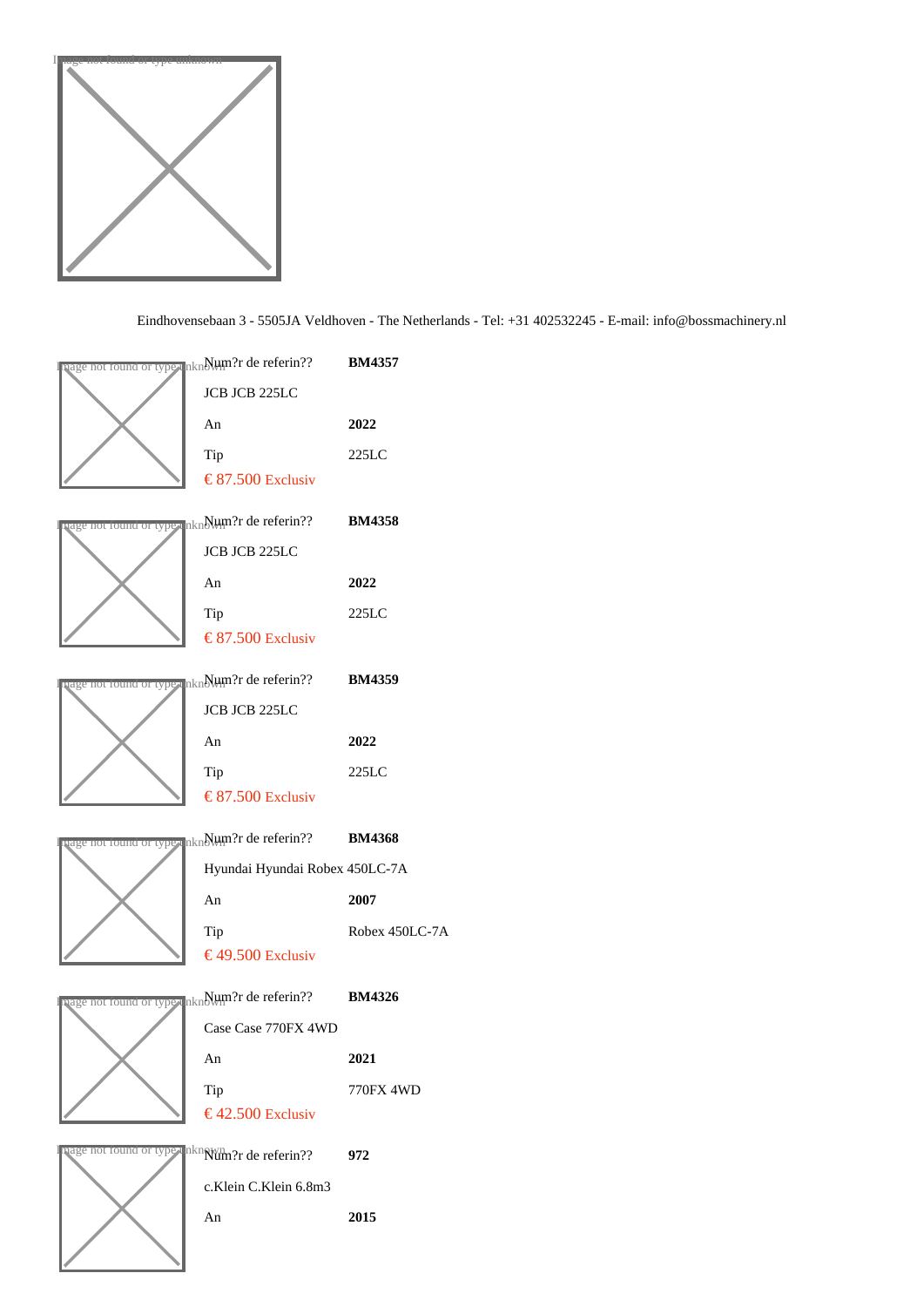Tip Caterpillar 972

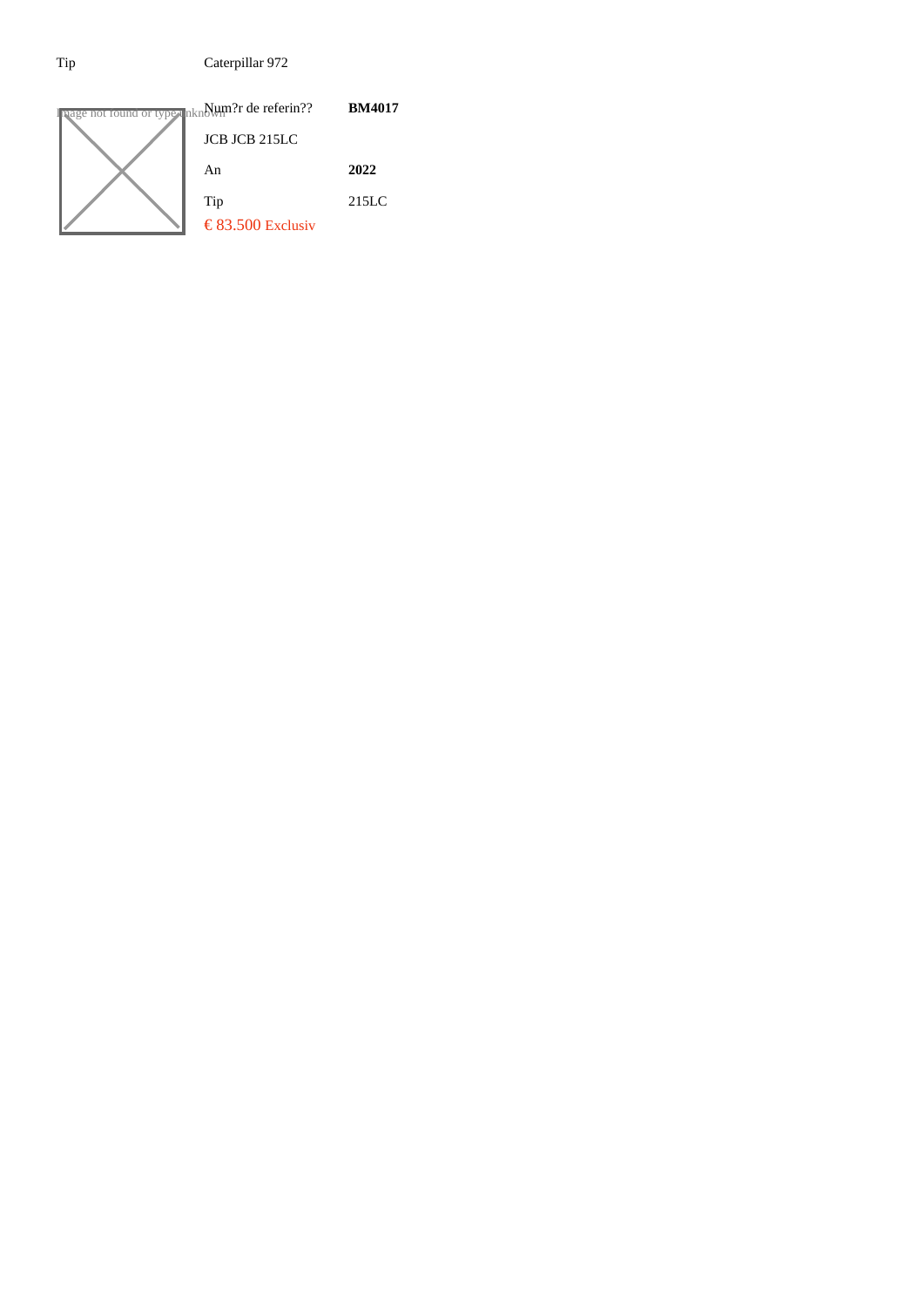

|                                                   | uage nor round or typ⊪ unNµm?r de referin??  BM4019                            |                 |
|---------------------------------------------------|--------------------------------------------------------------------------------|-----------------|
|                                                   | JCB JCB 215LC                                                                  |                 |
|                                                   | An                                                                             | 2022            |
|                                                   | Tip                                                                            | 215LC           |
|                                                   | € 83.50 Exclusiv                                                               |                 |
|                                                   | <mark>बवge nor round or tyo</mark> r unNlum?r de referin??       BM3785        |                 |
|                                                   | Caterpillar Caterpillar 320DL                                                  |                 |
|                                                   | An                                                                             | 2009            |
|                                                   | Tip                                                                            | 320DL           |
|                                                   | Sold                                                                           |                 |
|                                                   | age not found or type unN⊎m?r de referin?? BM4324                              |                 |
|                                                   | Case Case 770FX 4WD                                                            |                 |
|                                                   | An                                                                             | 2021            |
|                                                   | Tip                                                                            | 770FX 4WD       |
|                                                   | €42.50 Exclusiv                                                                |                 |
|                                                   |                                                                                |                 |
| age nor round or type unN⊎m?r de referin?? BM4323 |                                                                                |                 |
|                                                   | Caterpillar Caterpillar CP76                                                   |                 |
|                                                   | An                                                                             | 2011            |
|                                                   | Tip                                                                            | <b>CP76</b>     |
|                                                   | €47.50 Exclusiv                                                                |                 |
|                                                   | <sub>lage not round or typ∎ unNlum?r de referin??  BM4179</sub>                |                 |
|                                                   | Volvo Volvo G740 VHP                                                           |                 |
|                                                   | An                                                                             | 2001            |
|                                                   | Tip                                                                            | <b>G740 VHP</b> |
|                                                   | €45.00 Exclusiv                                                                |                 |
|                                                   | qage nor <del>⊺ound or ty</del> or un <mark>klûm?r de referin??  BM4286</mark> |                 |
|                                                   | Komatsu Komatsu PC130-7                                                        |                 |
|                                                   | An                                                                             | 2021            |
|                                                   |                                                                                |                 |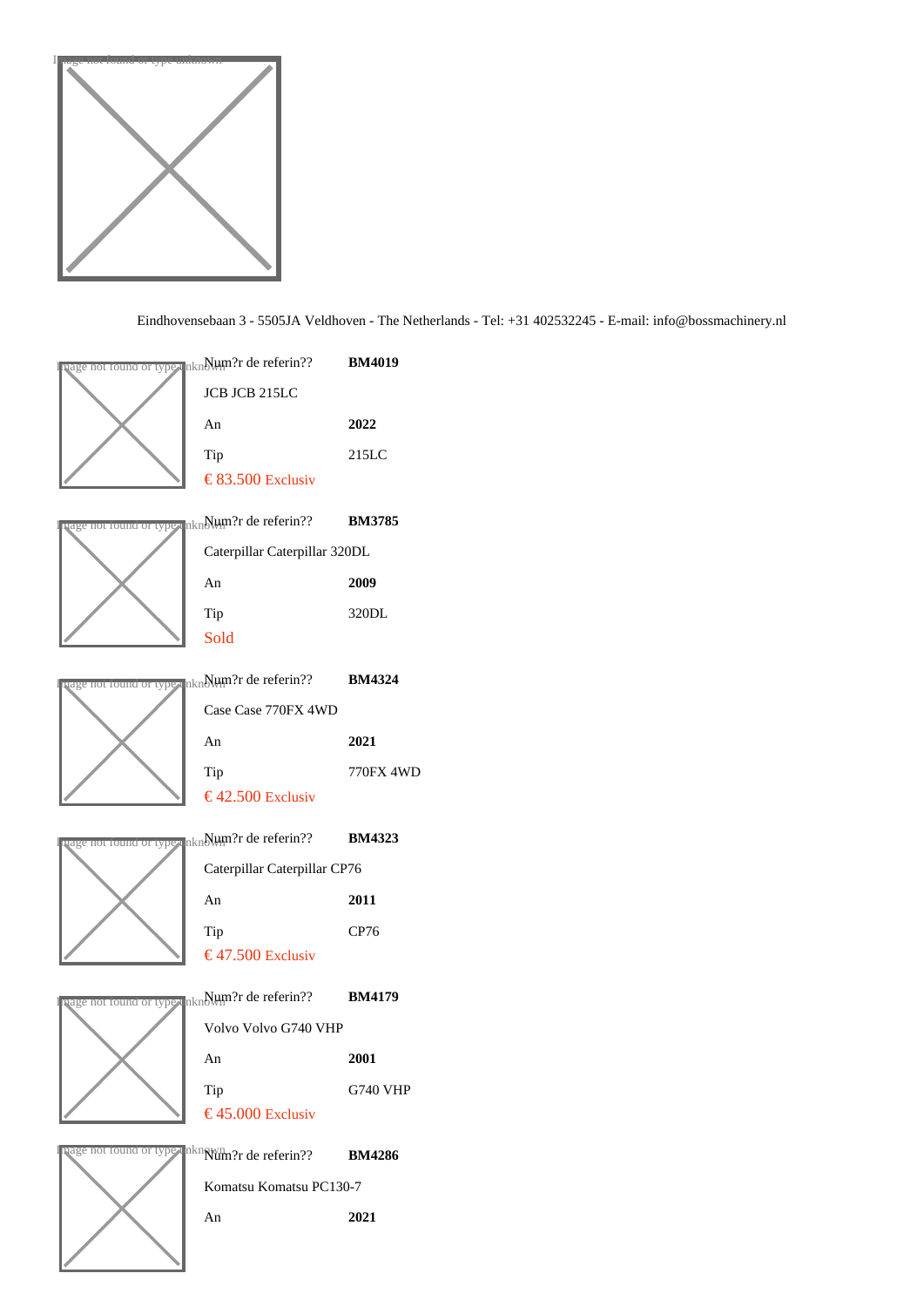### Tip PC130-7  $\epsilon$  64.500 Exclusiv

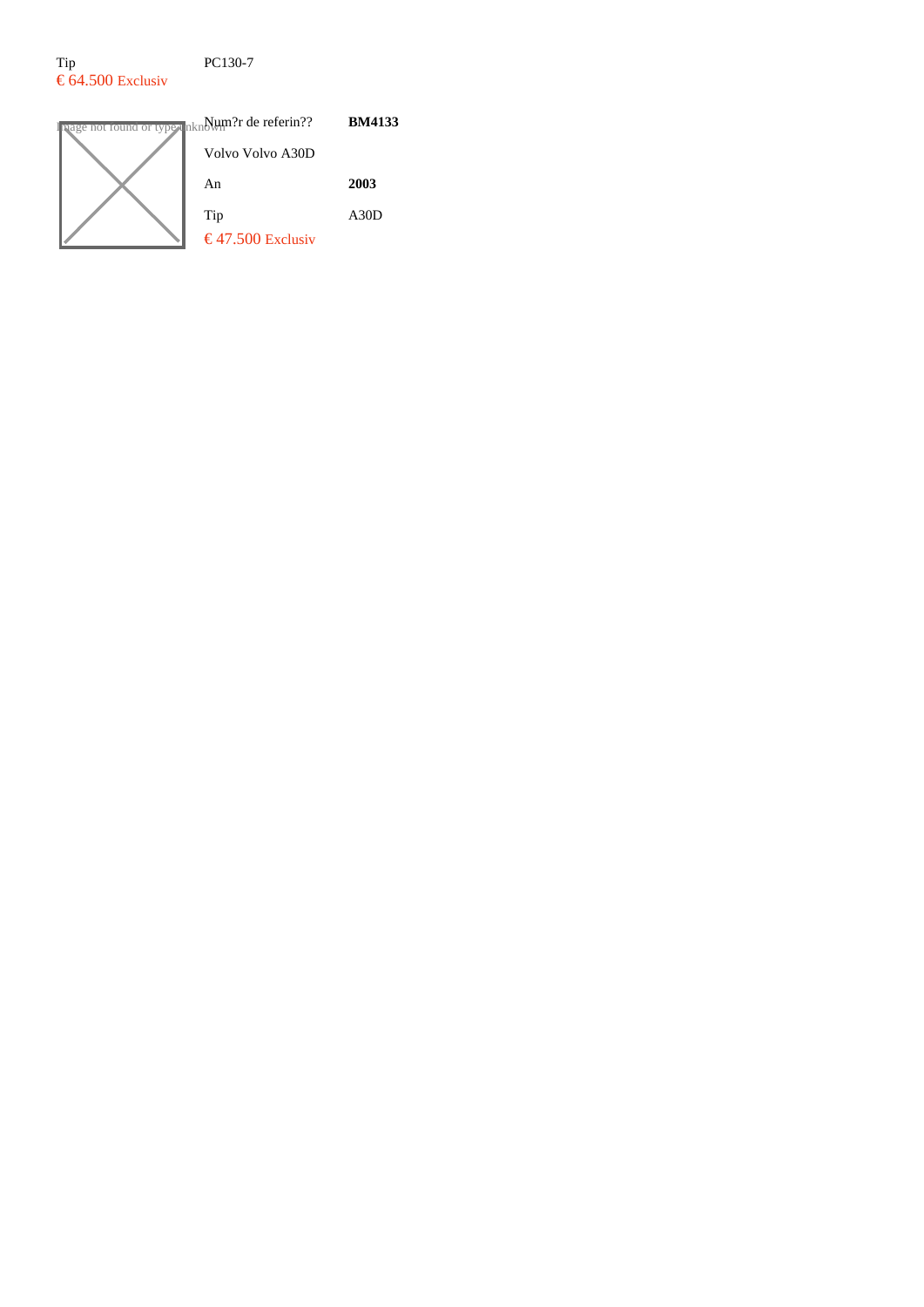





Attachment Used bucket

An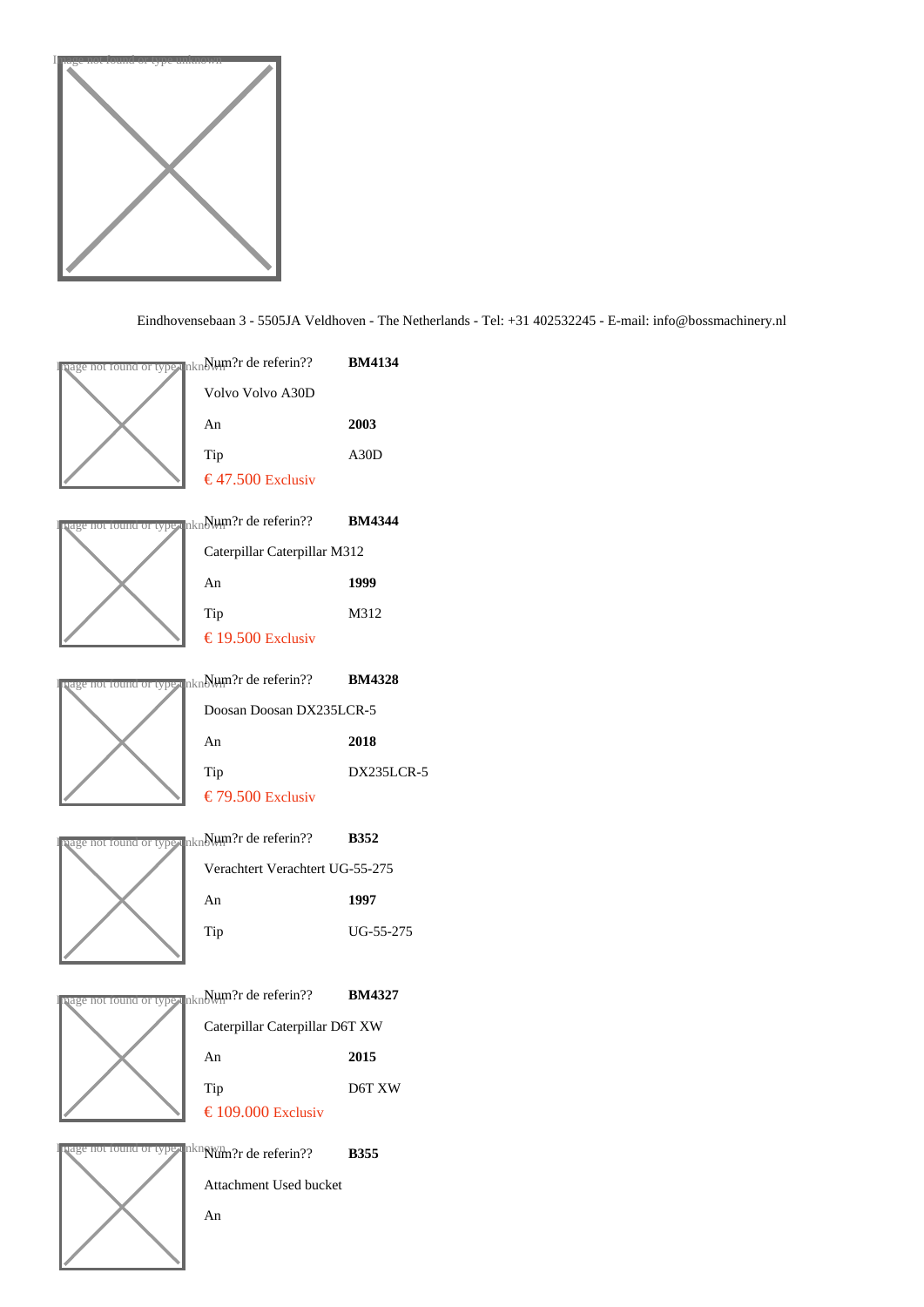Tip Used wheelloader bucket

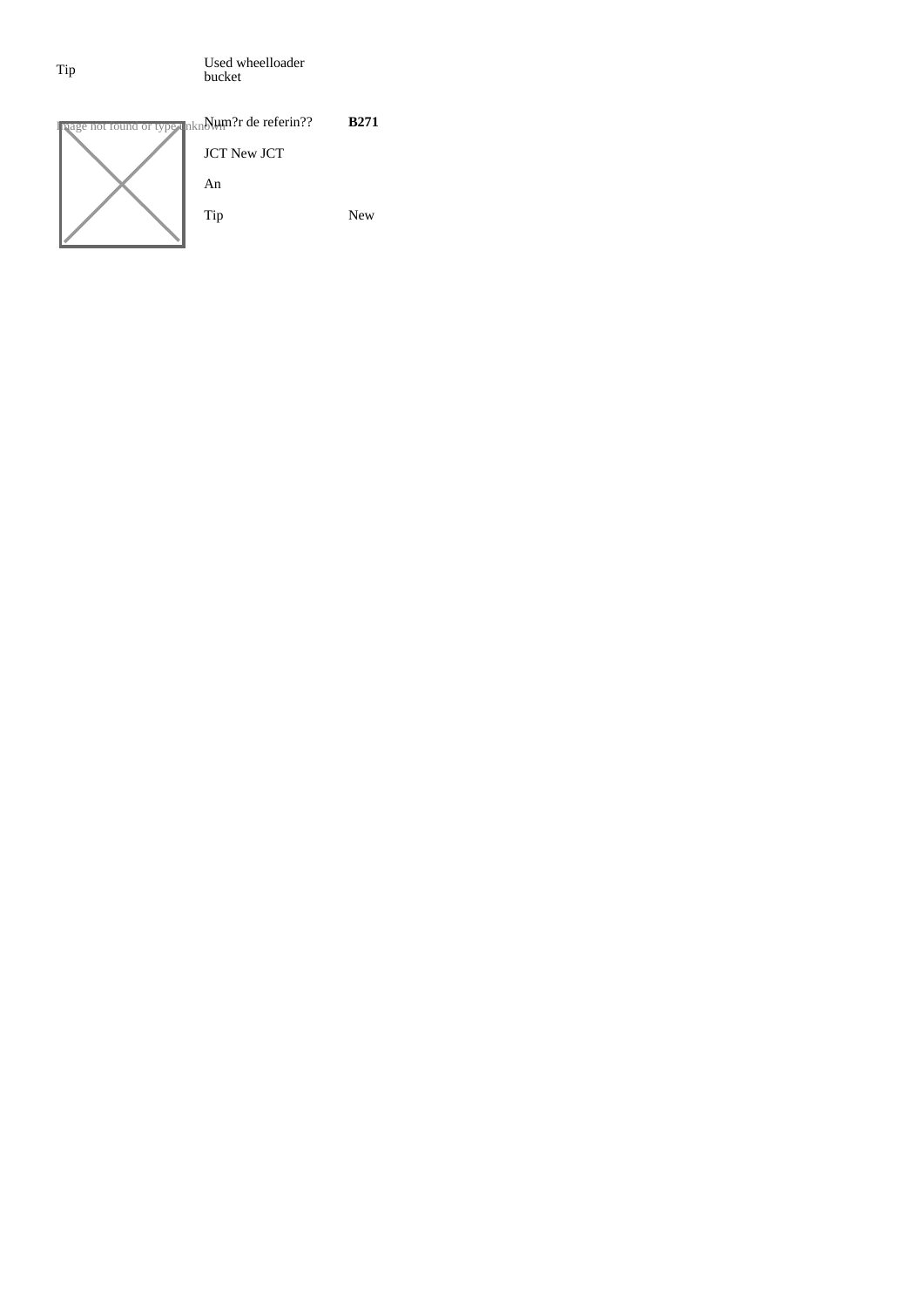





An

Fire Fighting Medical Support / Fire Fighting Container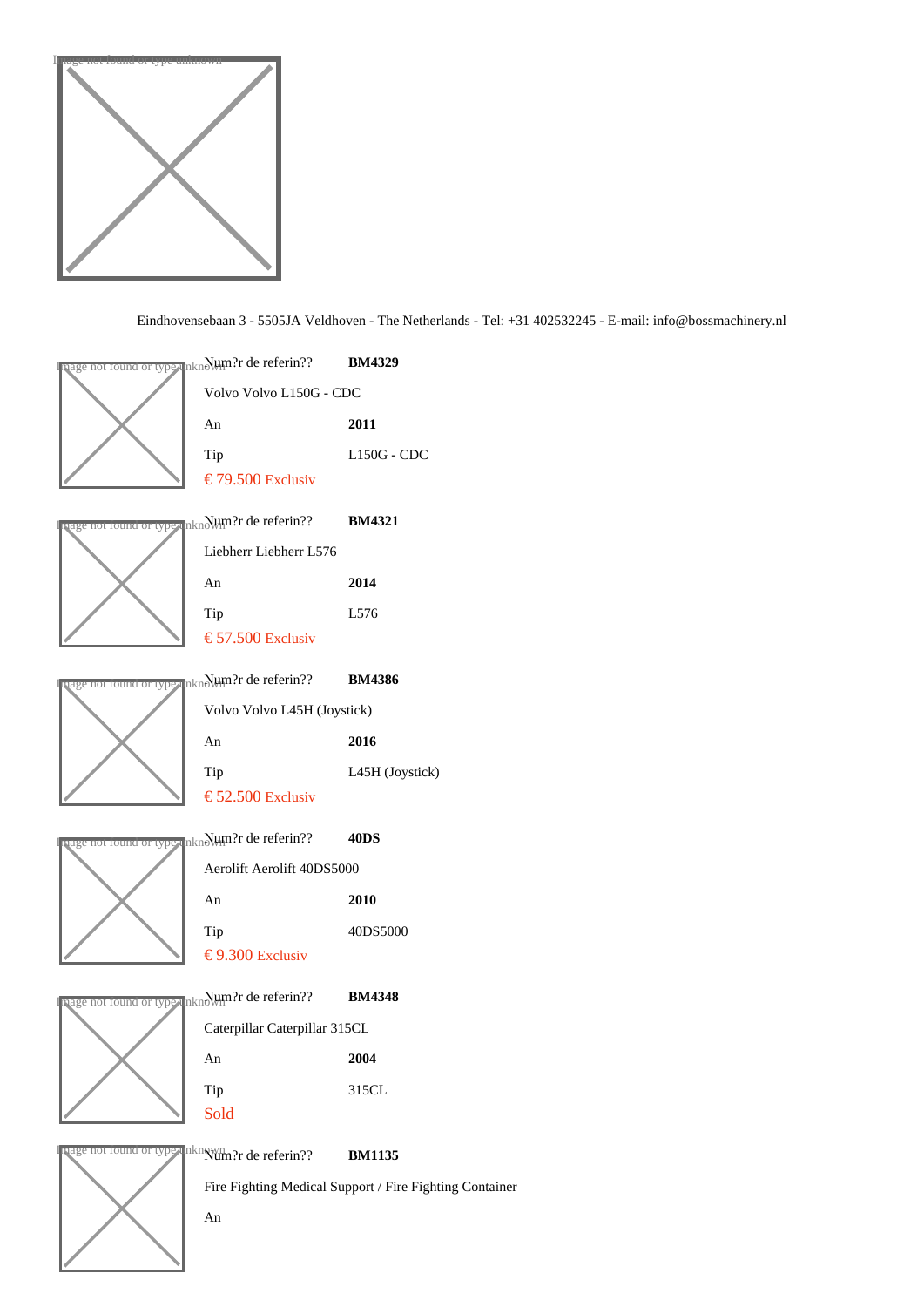Tip Container (Resue container)

# **Image not found or type unknown?r de referin?? BM3222**

| Volvo Volvo A25 - LIEBHERR 9M3 MIXER          |                          |
|-----------------------------------------------|--------------------------|
| An                                            | 1991                     |
| Tip<br>$\text{\textsterling}$ 32.500 Exclusiv | A25 - LIEBHERR 9M3 MIXER |
|                                               |                          |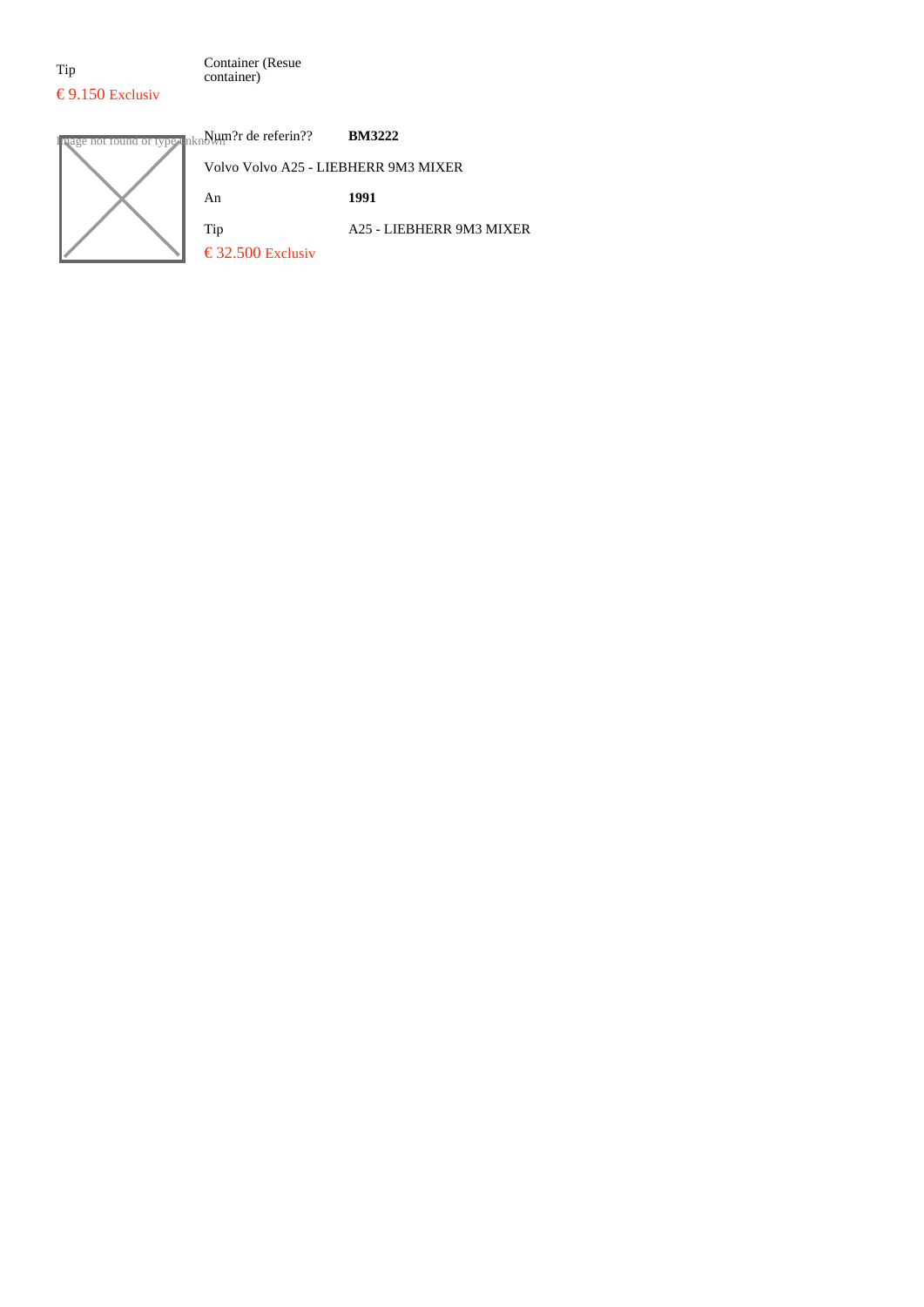

| <mark>षage nor round or type</mark> un∯lum?r de referin??       BM4405                                   |               |
|----------------------------------------------------------------------------------------------------------|---------------|
| <b>Terex Terex TA35</b>                                                                                  |               |
| An                                                                                                       | 2002          |
| Tip                                                                                                      | <b>TA35</b>   |
| €48.50 Exclusiv                                                                                          |               |
| षुage nor round or typ <sub>s</sub> un∯i m?r de referin??       BM4406                                   |               |
| <b>Terex Terex TA35</b>                                                                                  |               |
| An                                                                                                       | 2004          |
| Tip                                                                                                      | <b>TA35</b>   |
| €49.50 Exclusiv                                                                                          |               |
| <sub>l</sub> age not found or typ <sub>≹</sub> unNlum?r de referin??  BM4416                             |               |
| <b>Terex Terex TA40</b>                                                                                  |               |
| An                                                                                                       | 2006          |
| Tip                                                                                                      | TA40          |
| € 51.50 Exclusiv                                                                                         |               |
|                                                                                                          |               |
|                                                                                                          |               |
| vage nor round or type unNlum?r de referin??  BM3929<br>Volvo Volvo EC200D                               |               |
| An                                                                                                       | 2022          |
| Tip                                                                                                      | <b>EC200D</b> |
| € 87.50 Exclusiv                                                                                         |               |
|                                                                                                          |               |
| <sub>lage nor<del>round or type</del> unNl⊎m?r de referin??  BM4412</sub><br>Terex Terex TA40 Low hours! |               |
| An                                                                                                       | 2006          |
| Tip                                                                                                      | <b>TA40</b>   |
| € 56.50 Exclusiv                                                                                         |               |
| uage not round or type unknam?r de referin??                                                             | <b>BM4415</b> |
| Terex Terex TA40                                                                                         |               |
| An                                                                                                       | 2006          |
|                                                                                                          |               |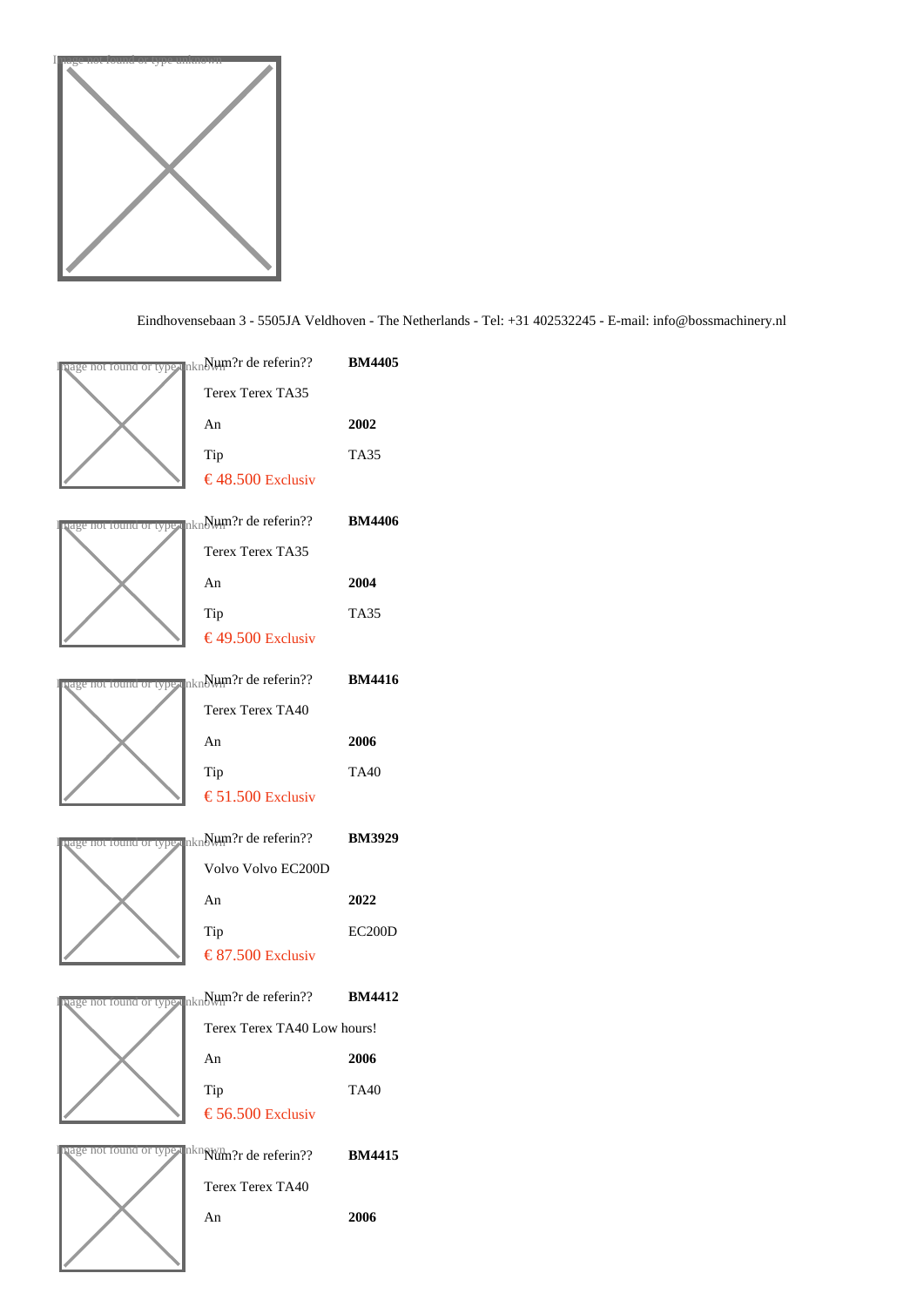### Tip TA40  $\epsilon$  51.500 Exclusiv



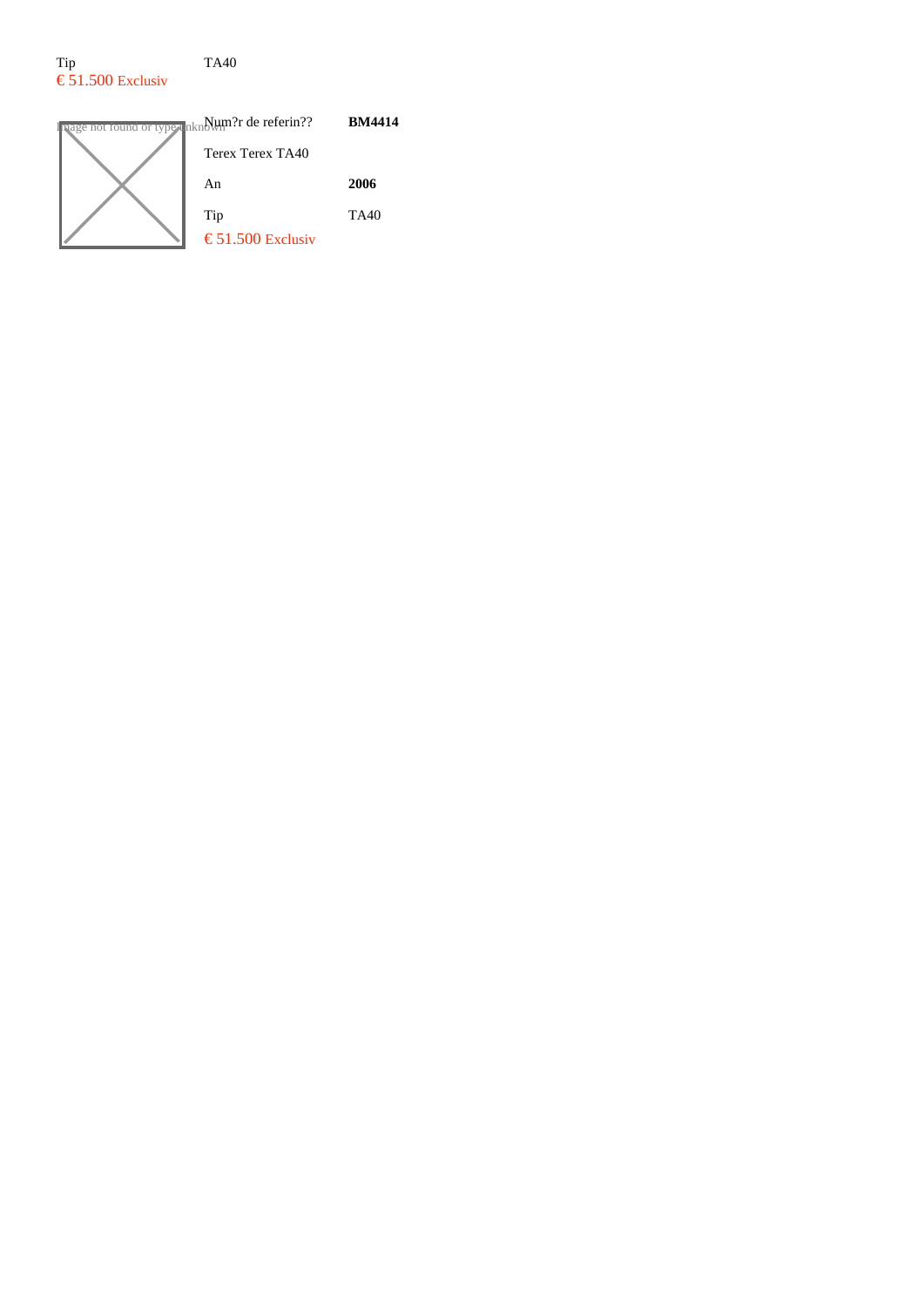

| nage not found or ty@ <sub>≹</sub> unNHm?r de referin??  BM3971          |                       |
|--------------------------------------------------------------------------|-----------------------|
| Hitachi Hitachi ZX220LC                                                  |                       |
| An                                                                       | 2021                  |
| Tip                                                                      | <b>ZX220LC</b>        |
| € 92.50 Exclusiv                                                         |                       |
| <mark>ष्age nor round or tyo</mark> r unNlum?r de referin??       BM4400 |                       |
| MFL MFL R-CI 130-130 / T-V-SR                                            |                       |
| An                                                                       | 2008                  |
| Tip                                                                      | R-CI 130-130 / T-V-SR |
| € 158.00 Exclusiv                                                        |                       |
| बुवge nor round or tyo≢ unN⊎m?r de referin??       BM4403                |                       |
| Terex Terex TA35                                                         |                       |
| An                                                                       | 2002                  |
| Tip                                                                      | <b>TA35</b>           |
| €48.50 Exclusiv                                                          |                       |
| aage nor round or type un∰t∭n?r de referin??                             | <b>BM4404</b>         |
| <b>Terex Terex TA35</b>                                                  |                       |
| An                                                                       | 2002                  |
| Tip                                                                      | <b>TA35</b>           |
| €49.50 Exclusiv                                                          |                       |
| षage nor round or typ <sub>¶</sub> unNµmॢ?r de referin??       BM3220    |                       |
| Volvo Volvo A25                                                          |                       |
| An                                                                       | 1991                  |
| Tip                                                                      | A25                   |
| € 32.50 Exclusiv                                                         |                       |
| aage not round or type unknum?r de referin??                             | <b>BM4398</b>         |
| Caterpillar Caterpillar 950M                                             |                       |
| An                                                                       | 2016                  |
|                                                                          |                       |
|                                                                          |                       |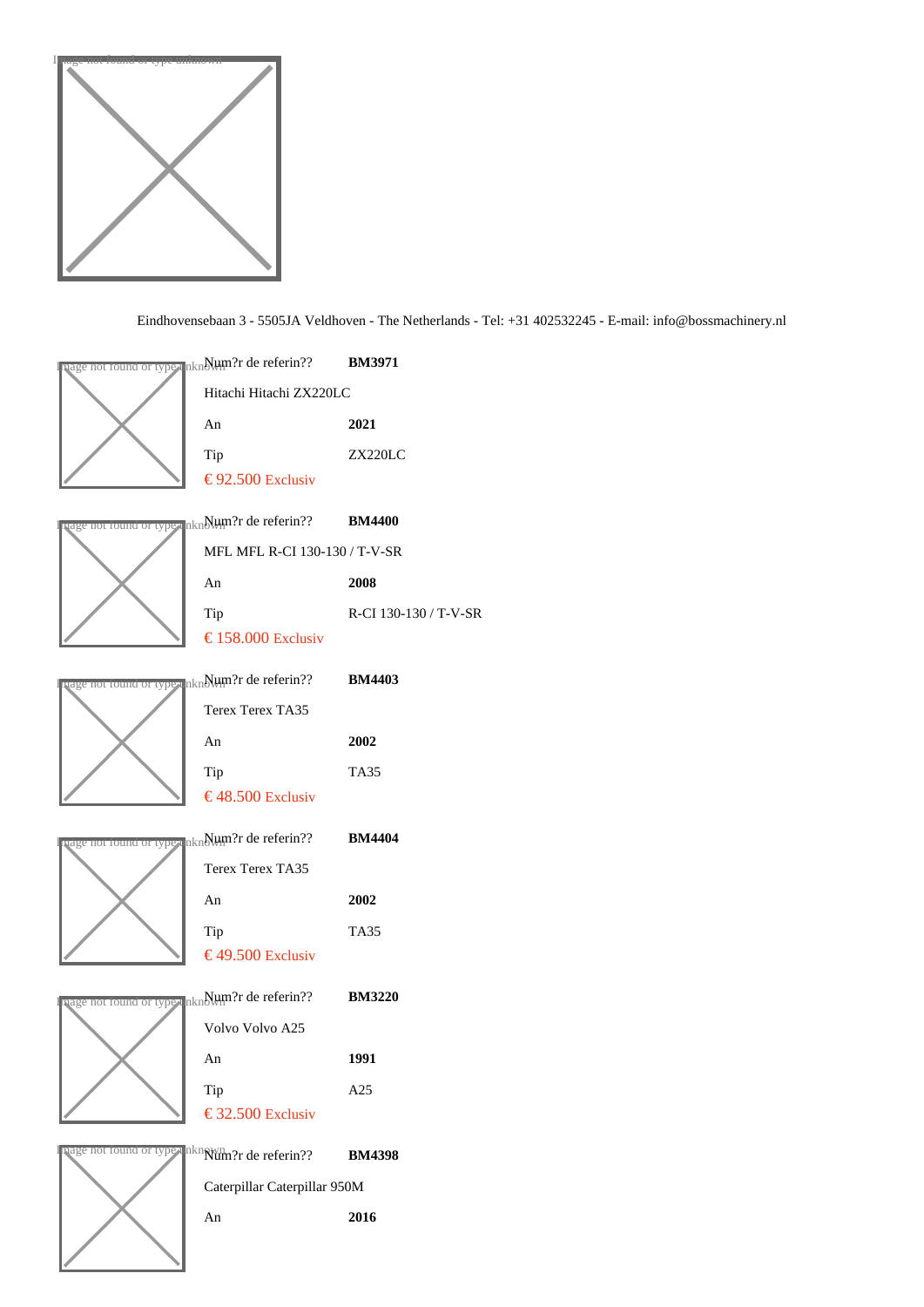$\epsilon$  77.500 Exclusiv

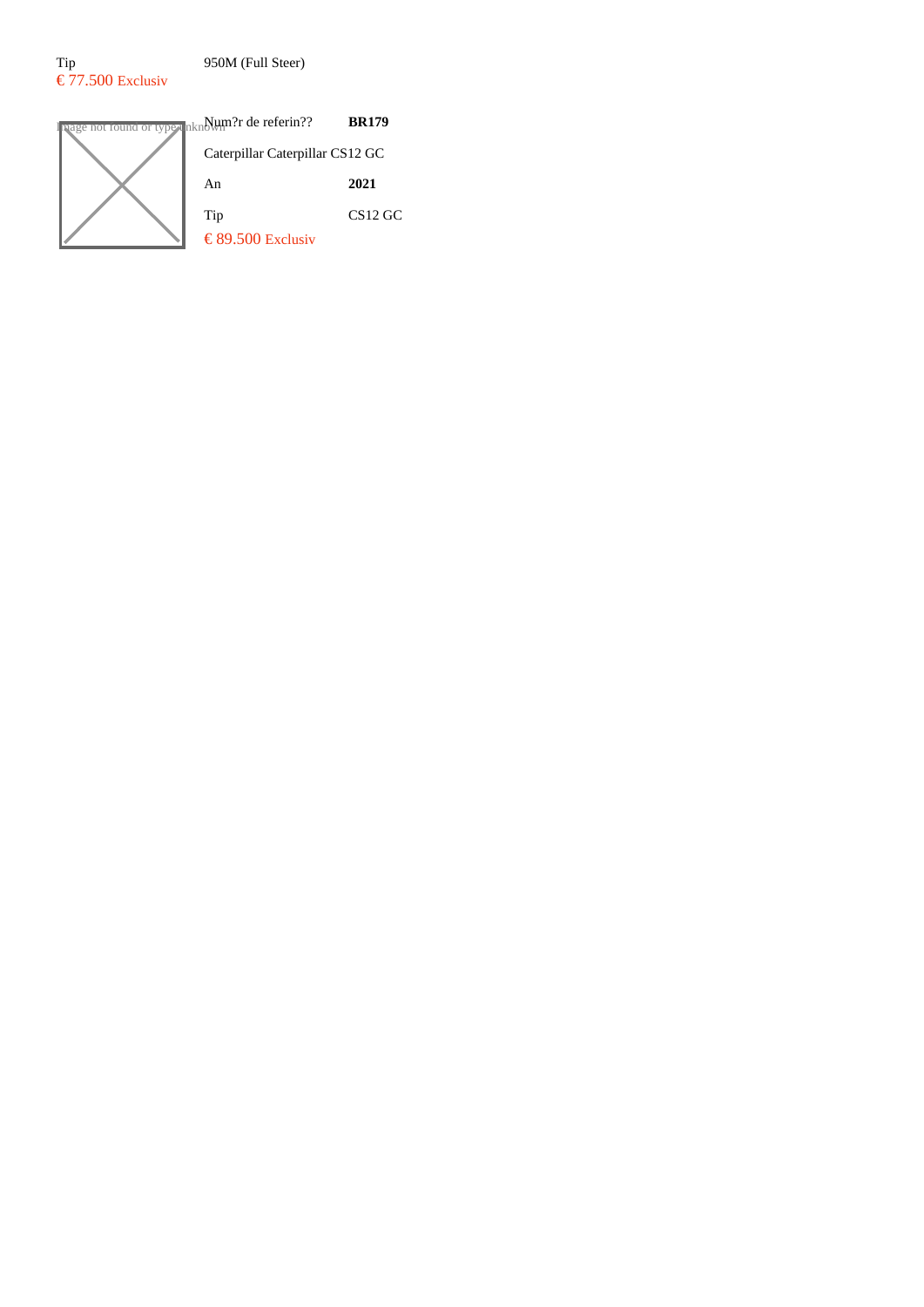

| nage nor iound or type unNl⊎m?r de referin??  BM4377                  |                                           |
|-----------------------------------------------------------------------|-------------------------------------------|
|                                                                       | Merlo Merlo P55.9CS (FORKS + BUCKET)      |
| An                                                                    | 2013                                      |
| Tip                                                                   | P55.9CS (FORKS + BUCKET)                  |
| € 39.50 Exclusiv                                                      |                                           |
| <sub>l</sub> age nor round or tyo∎ unNlum?r de referin??              | <b>BM4426</b>                             |
| Caterpillar Caterpillar 328D LCR                                      |                                           |
| An                                                                    | 2012                                      |
| Tip                                                                   | 328D LCR                                  |
| € 67.50 Exclusiv                                                      |                                           |
| age nor round or type un∰thm?r de referin??  BC113                    |                                           |
| Hitachi Hitachi ZX130W                                                |                                           |
| An                                                                    | 2004                                      |
| Tip                                                                   | <b>ZX130W</b>                             |
| € 34.50 Exclusiv                                                      |                                           |
| <sub>l</sub> age nor round or tyo <sub>s</sub> unNHtMr¦r de referin?? | <b>BM4176</b>                             |
| Volvo Volvo G990                                                      |                                           |
| An                                                                    | 2011                                      |
| Tip                                                                   | G990                                      |
| € 74.50 Exclusiv                                                      |                                           |
| age not found or type unN⊎m?r de referin?? BM4177                     |                                           |
| Volvo Volvo G976 AWD                                                  |                                           |
| An                                                                    | 2008                                      |
| Tip                                                                   | G976 AWD                                  |
| € 72.50 Exclusiv                                                      |                                           |
| vage not round or type unknum?r de referin??                          | <b>BM4422</b>                             |
|                                                                       | Kobelco Kobelco SK220XDLC-10 Extreme Duty |
| An                                                                    | 2022                                      |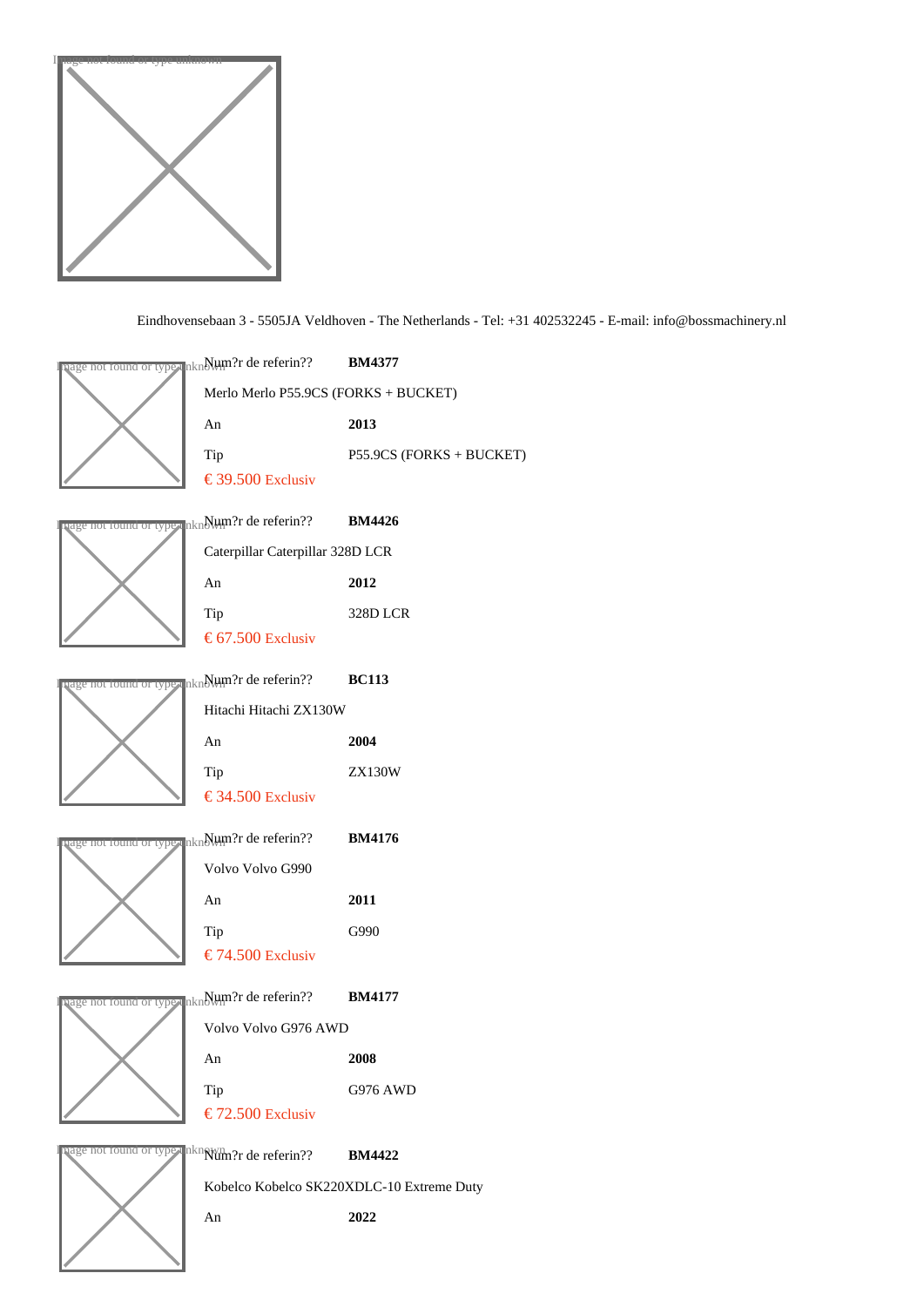Tip SK220XDLC-10 Extreme Duty  $\text{\textsterling}$  92.500 Exclusiv

### $\frac{1}{\text{age not found or type}}$   $\frac{1}{\text{hkn}}\frac{1}{\text{hkn}}$ ?r de referin?? **BM4331** JCB JCB 205 An **2022** Tip 205  $\epsilon$  77.500 Exclusiv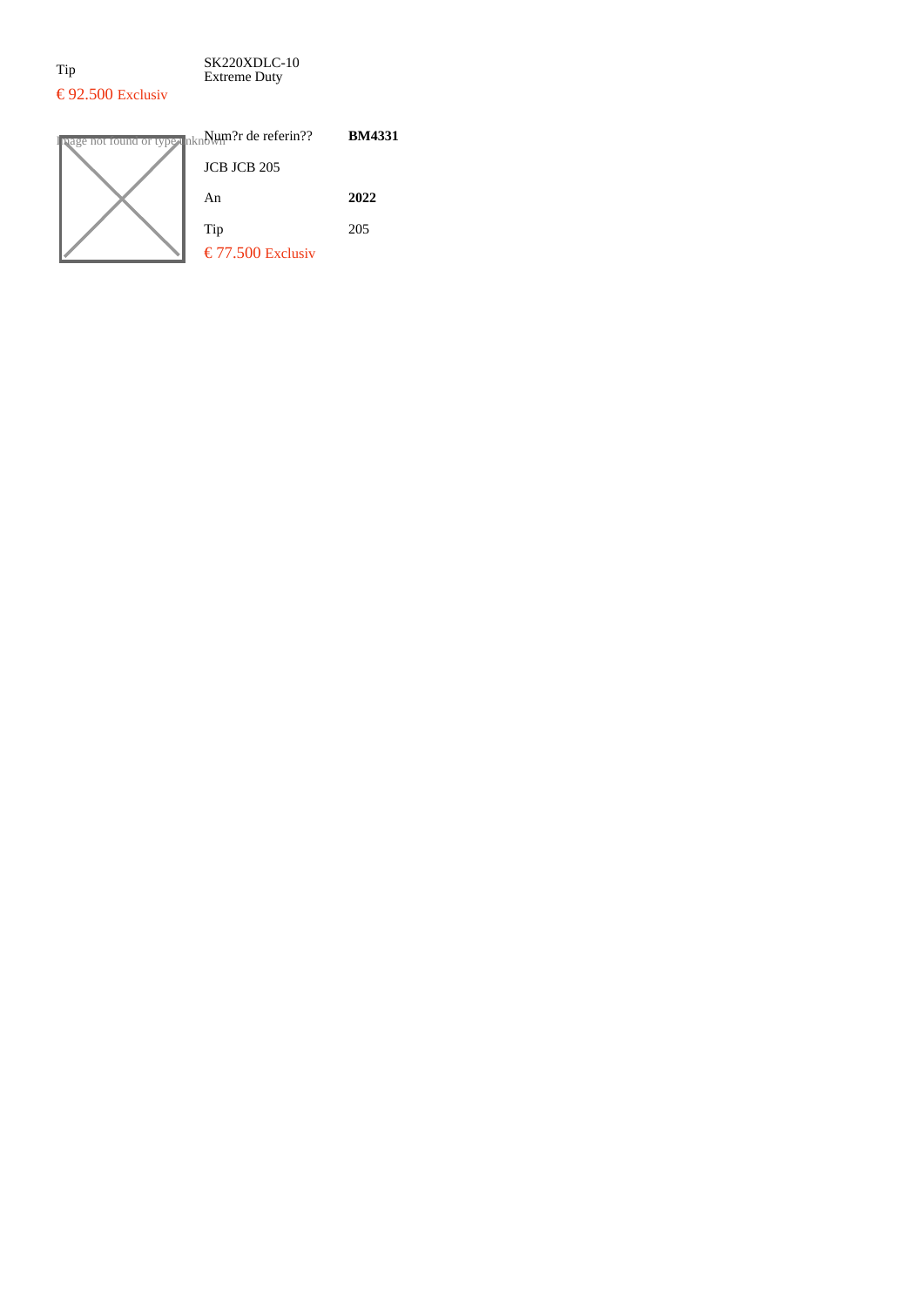

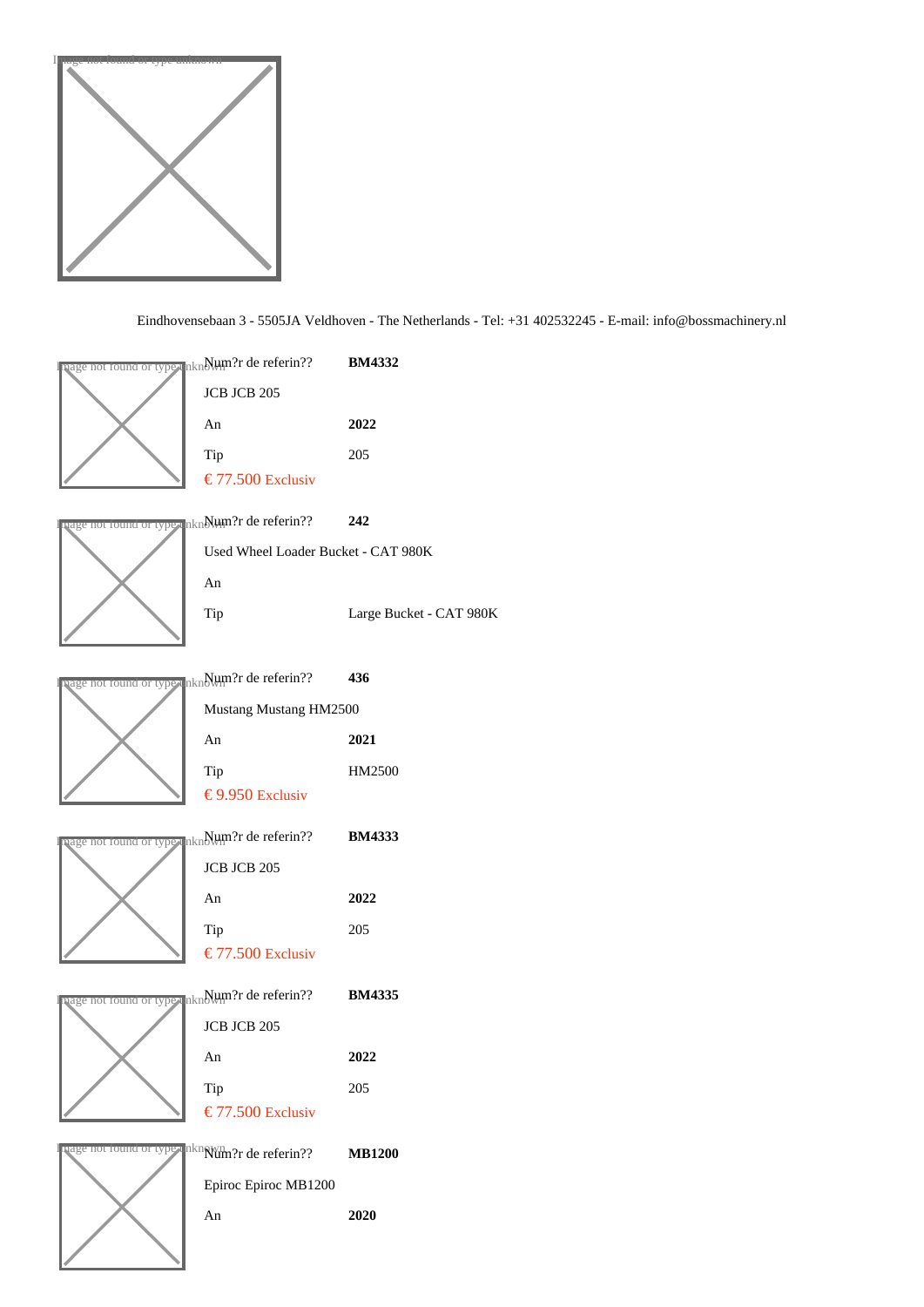### Tip MB1200  $\epsilon$  17.500 Exclusiv

**In the conduct of type unknown T04** referin?? **T04** Triangle NEW Tyre Triangle TL5385+ (Seize 23.5R25) An Tip TL5385+ (Seize 23.5R25)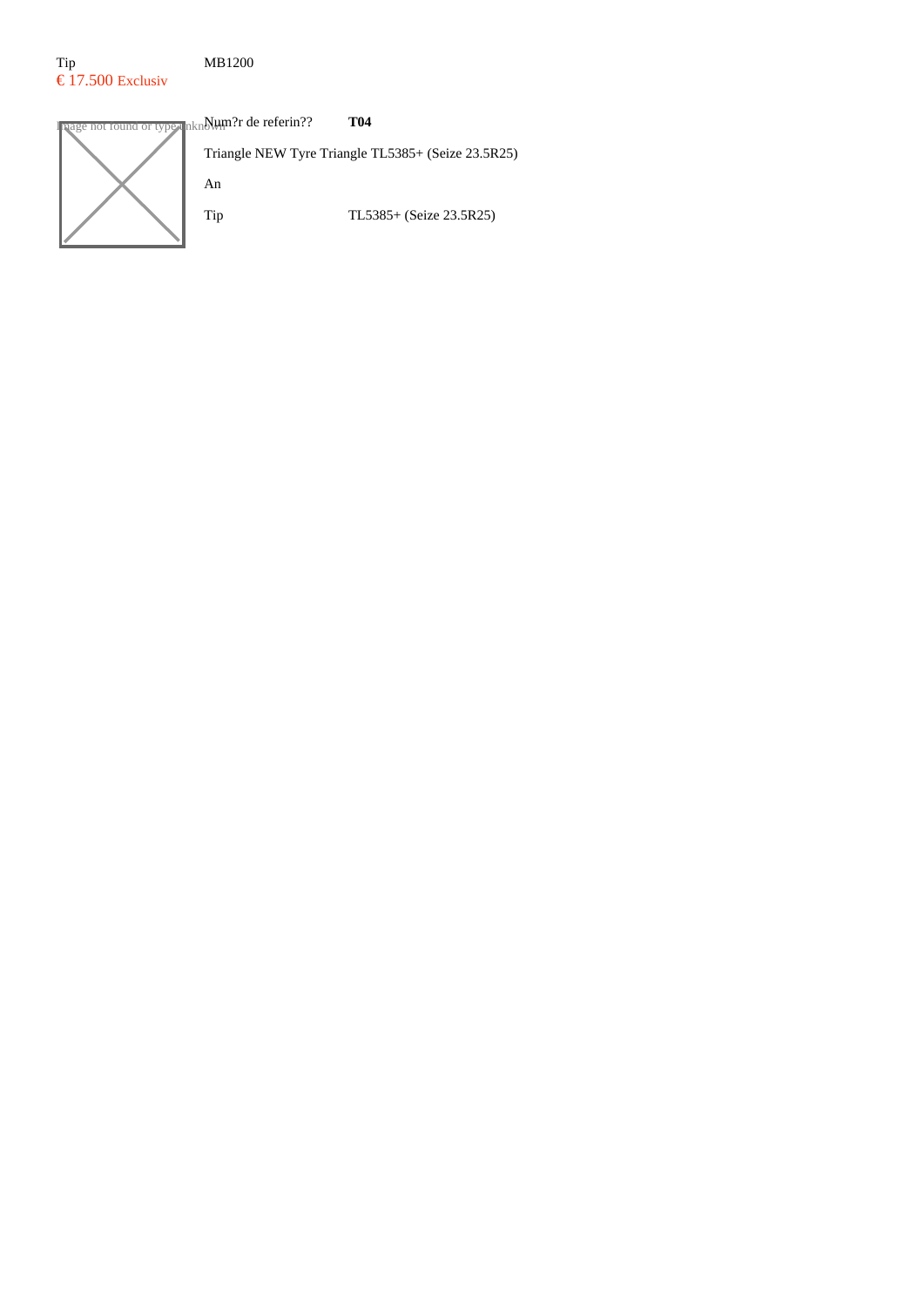



An 2021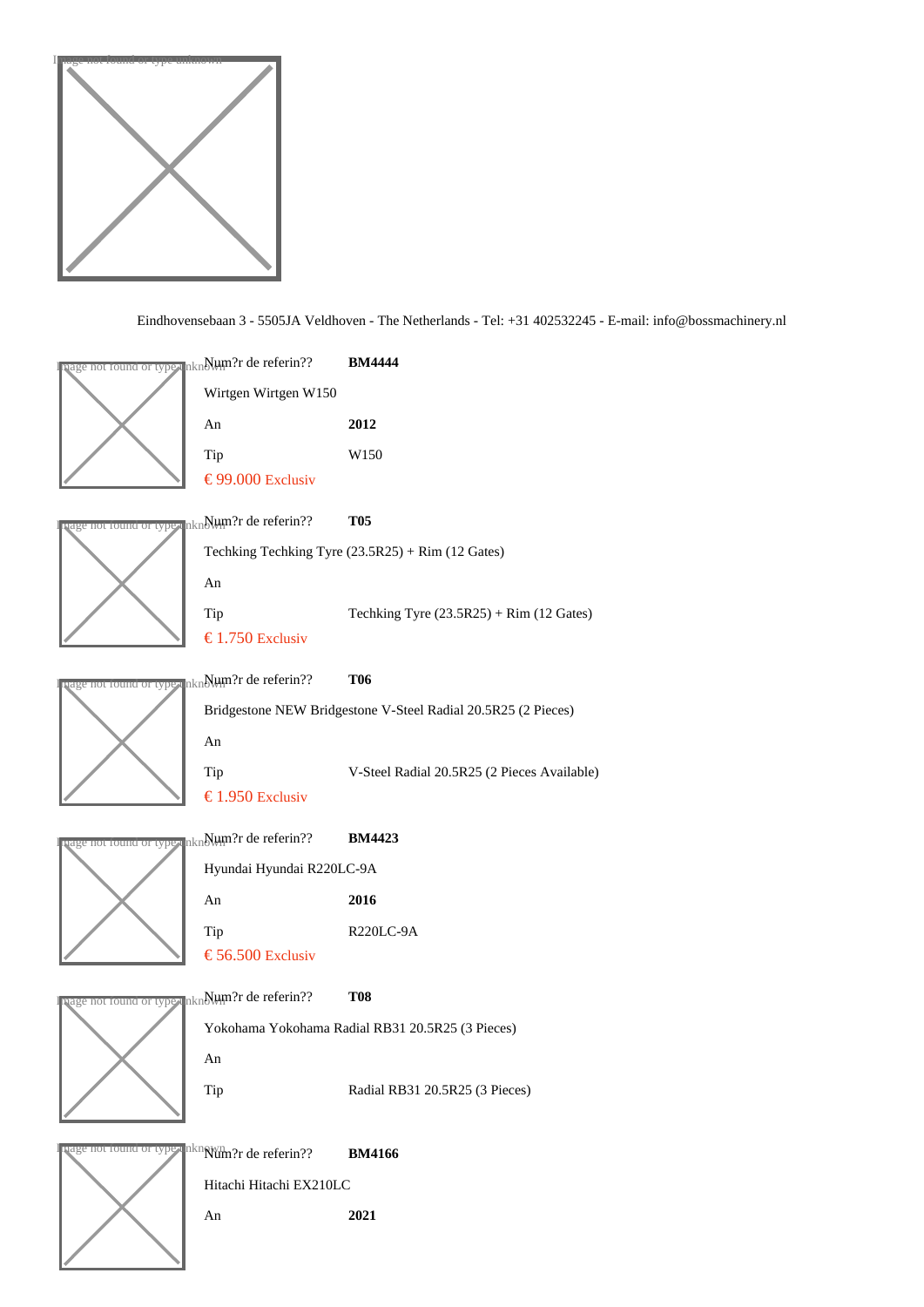Tip EX210LC

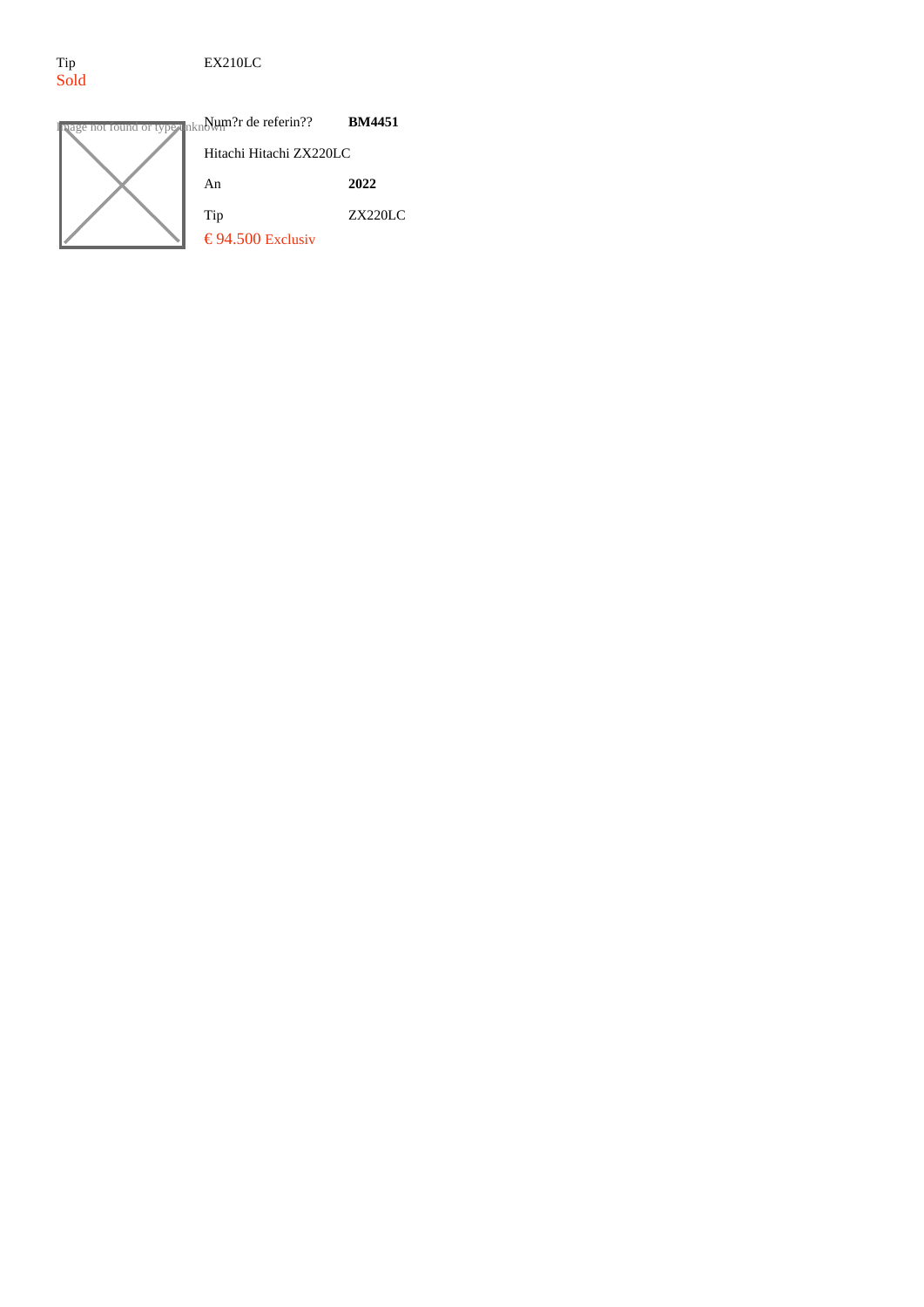

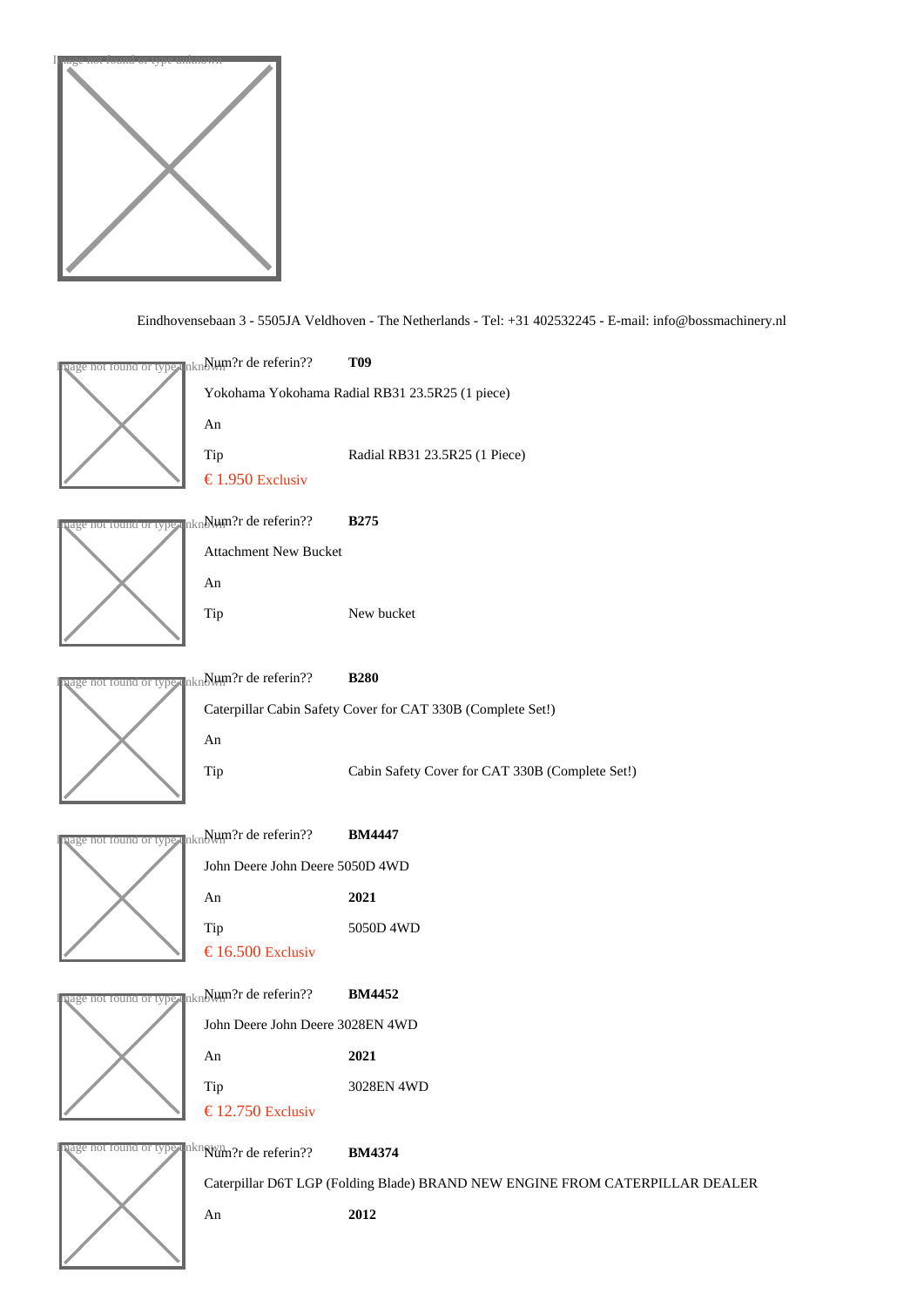D6T LGP (Folding Blade) BRAND NEW ENGINE FROM CATERPILLAR DEALER

### Sold



Tip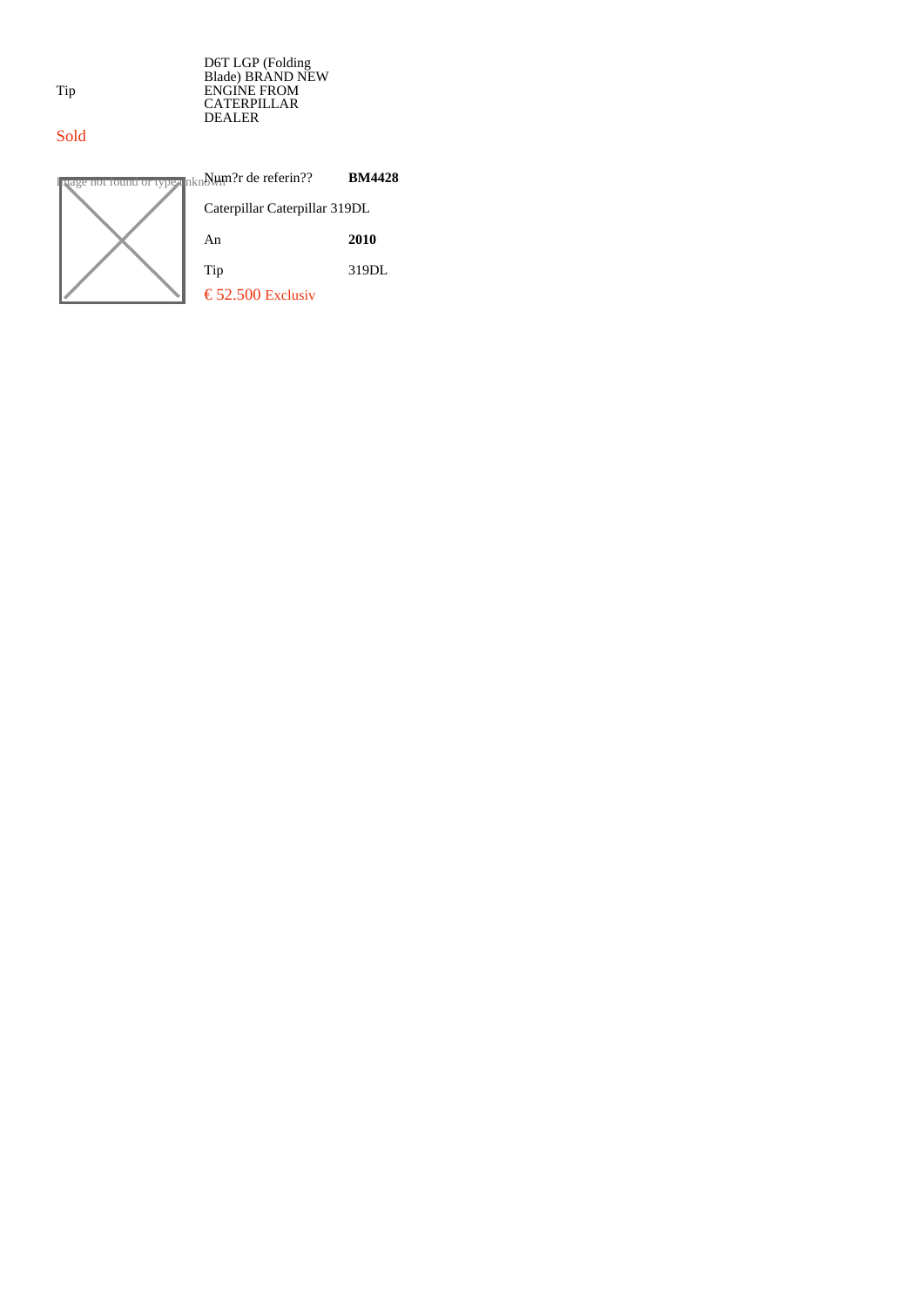

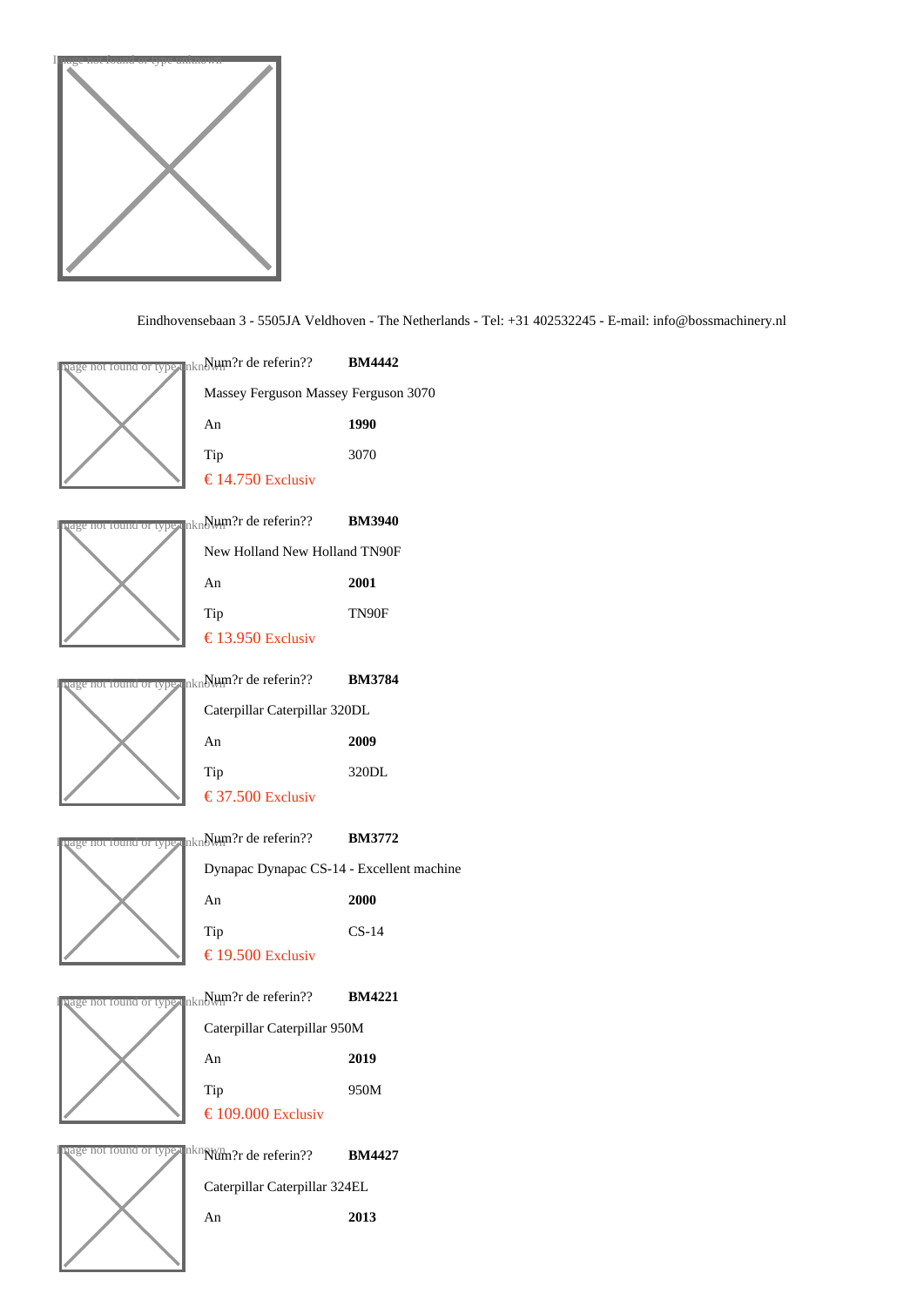### Tip 324EL  $\epsilon$  69.500 Exclusiv

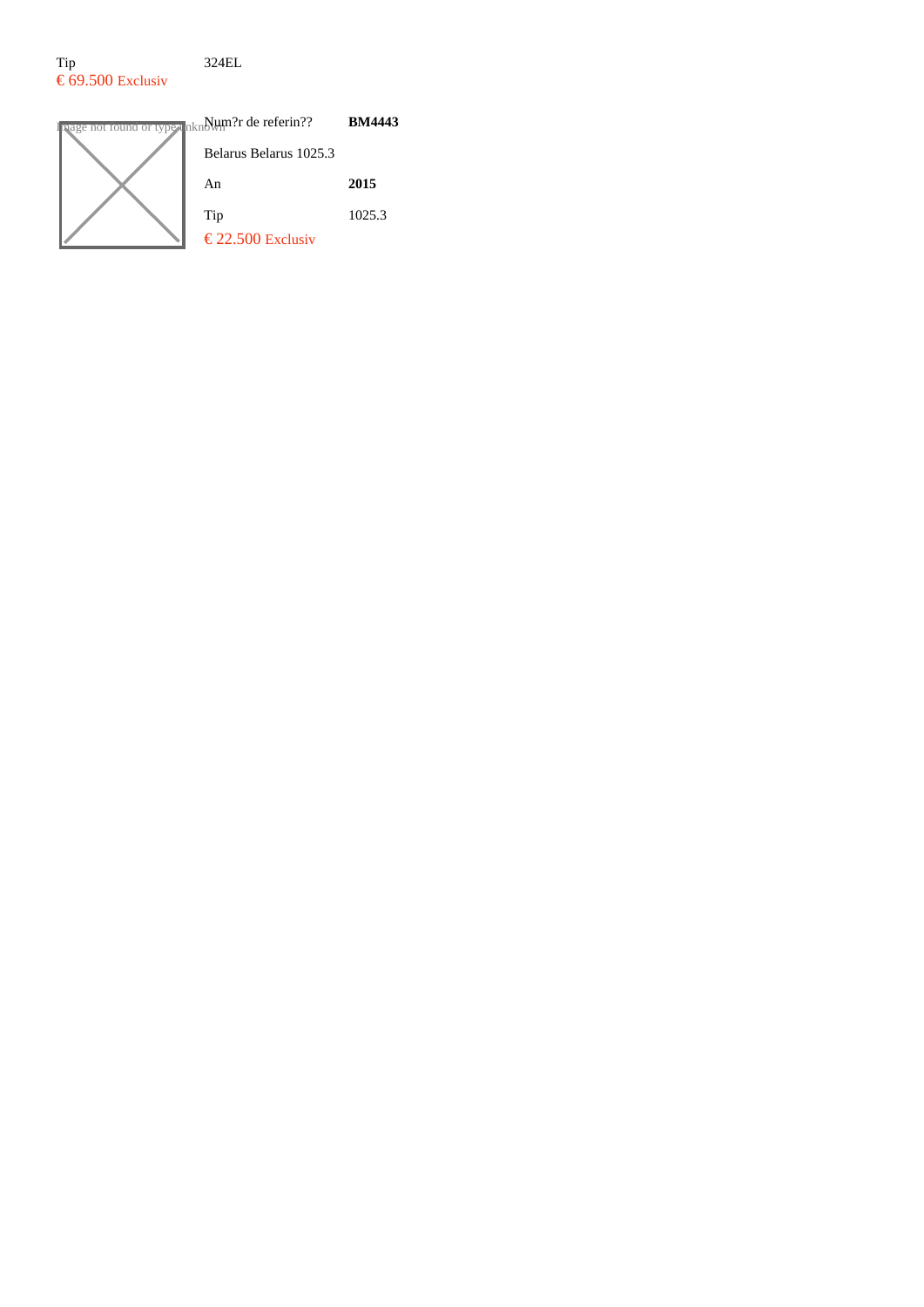

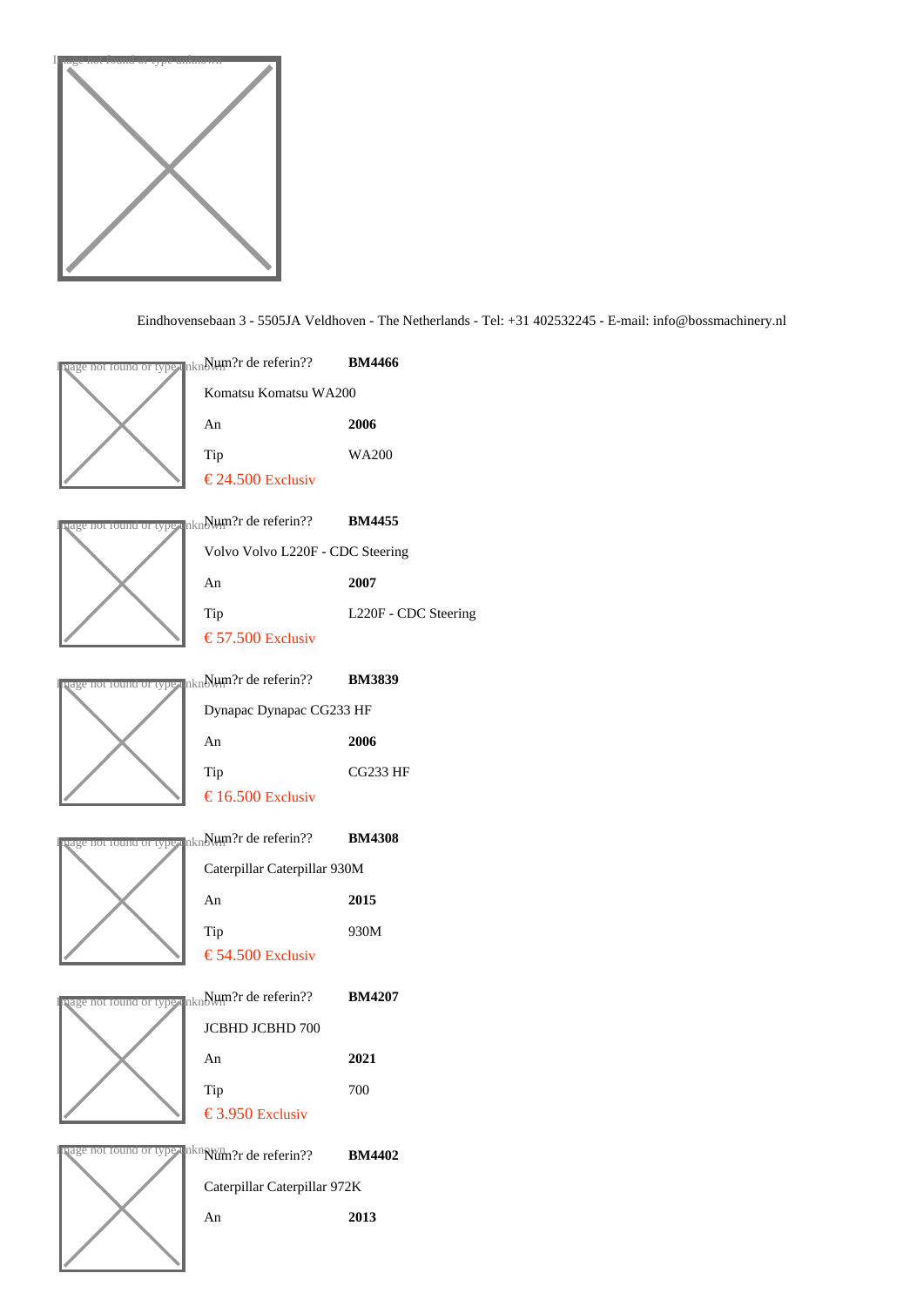#### Tip 972K  $\epsilon$  79.500 Exclusiv

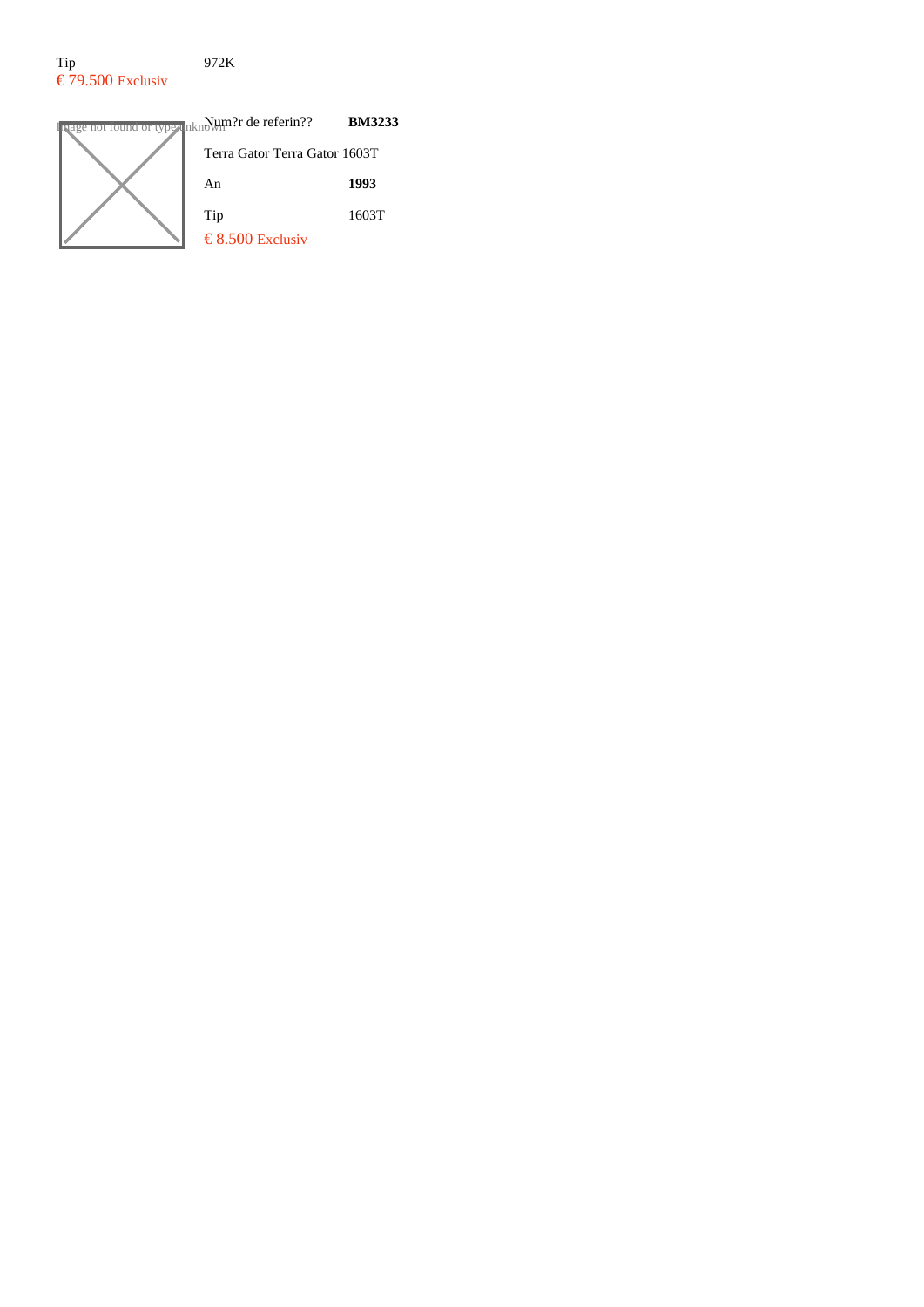



An 1991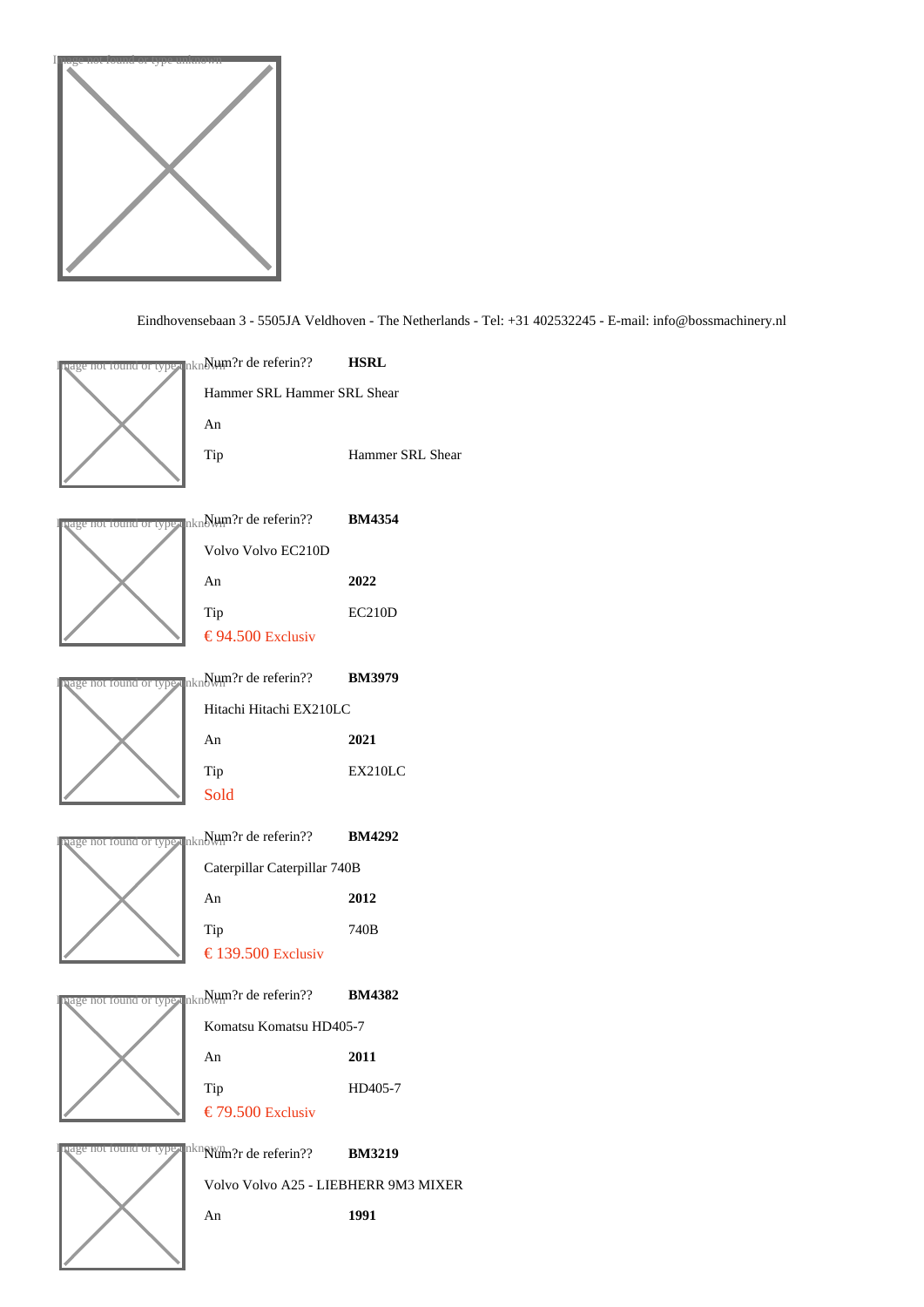Tip A25 - LIEBHERR 9M3 MIXER

## $\text{\textsterling}$  32.500 Exclusiv

| ot found or type unknown?r de referin?? | <b>BM4467</b> |
|-----------------------------------------|---------------|
| Caterpillar Caterpillar 966K            |               |
| An                                      | 2013          |
| Tip                                     | 966K          |
| € 76.500 Exclusiv                       |               |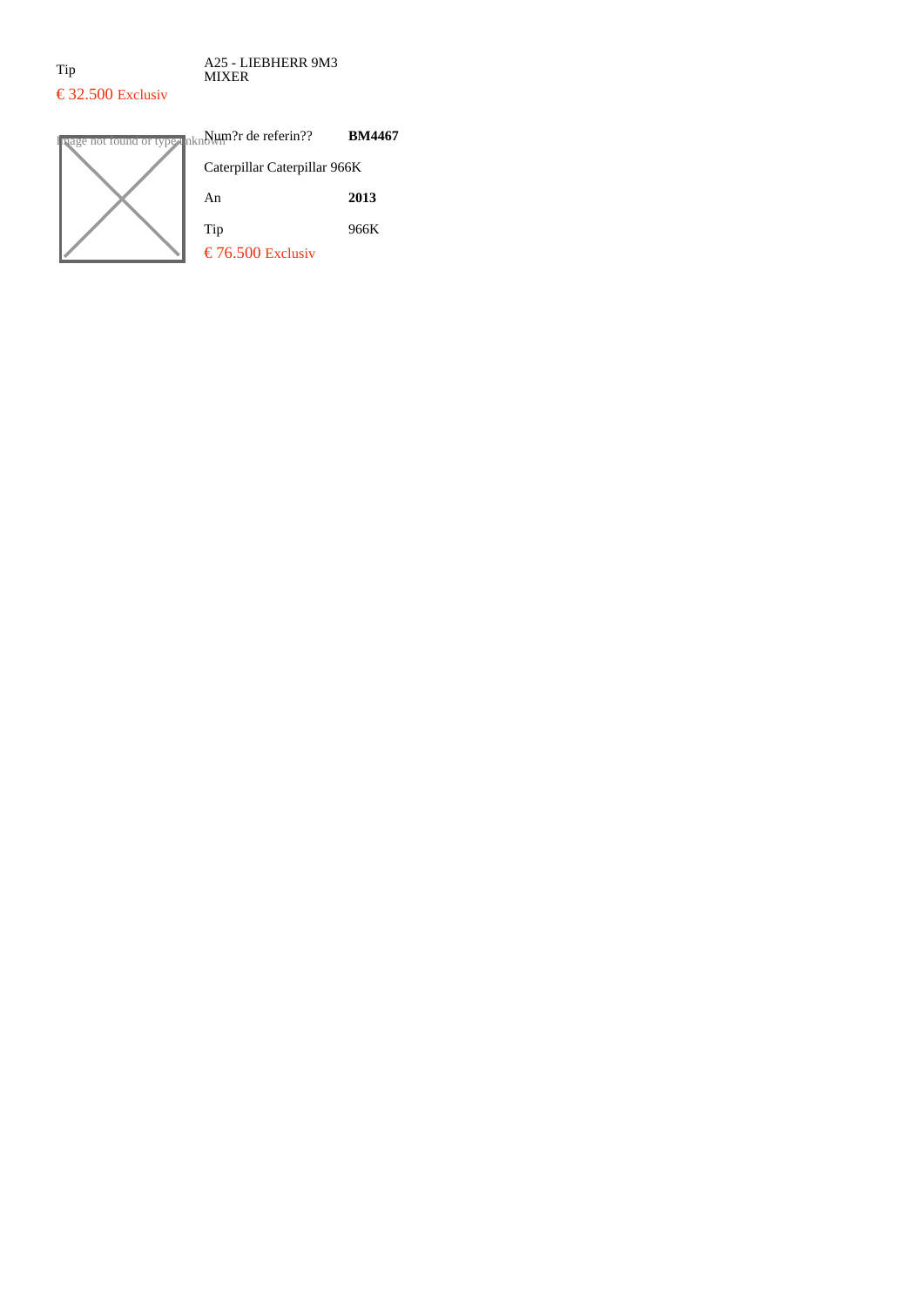

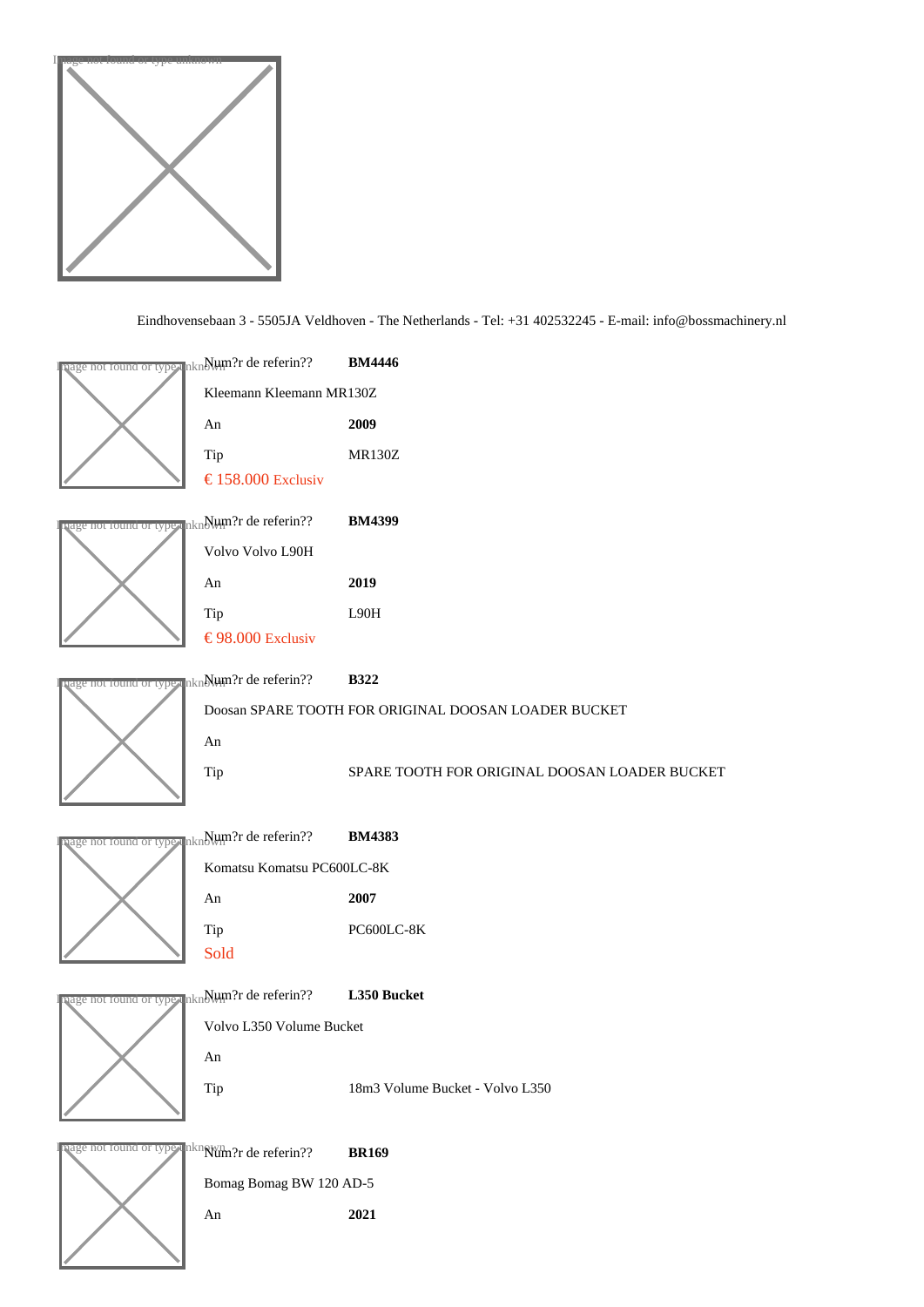### Tip BW 120 AD-5

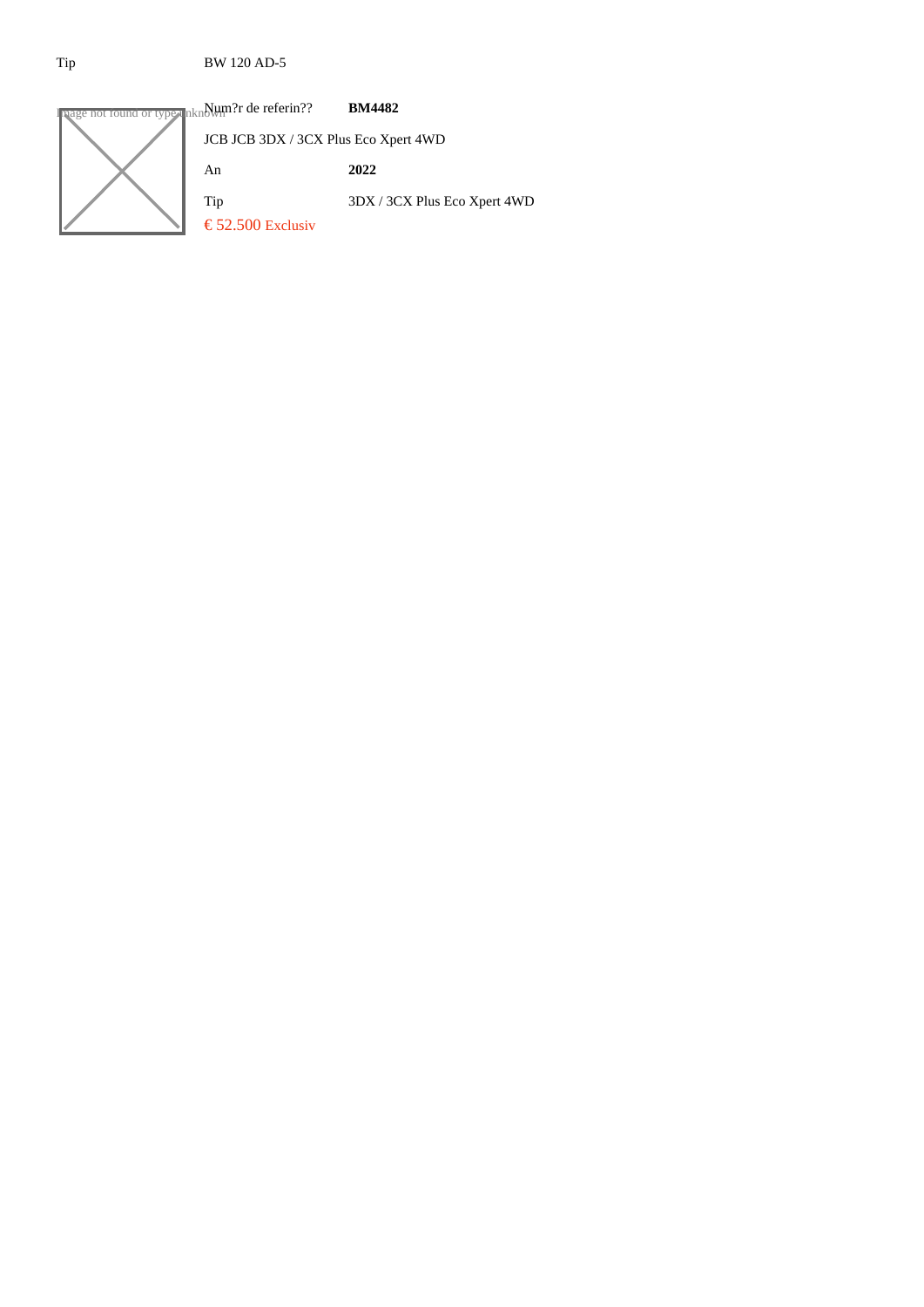

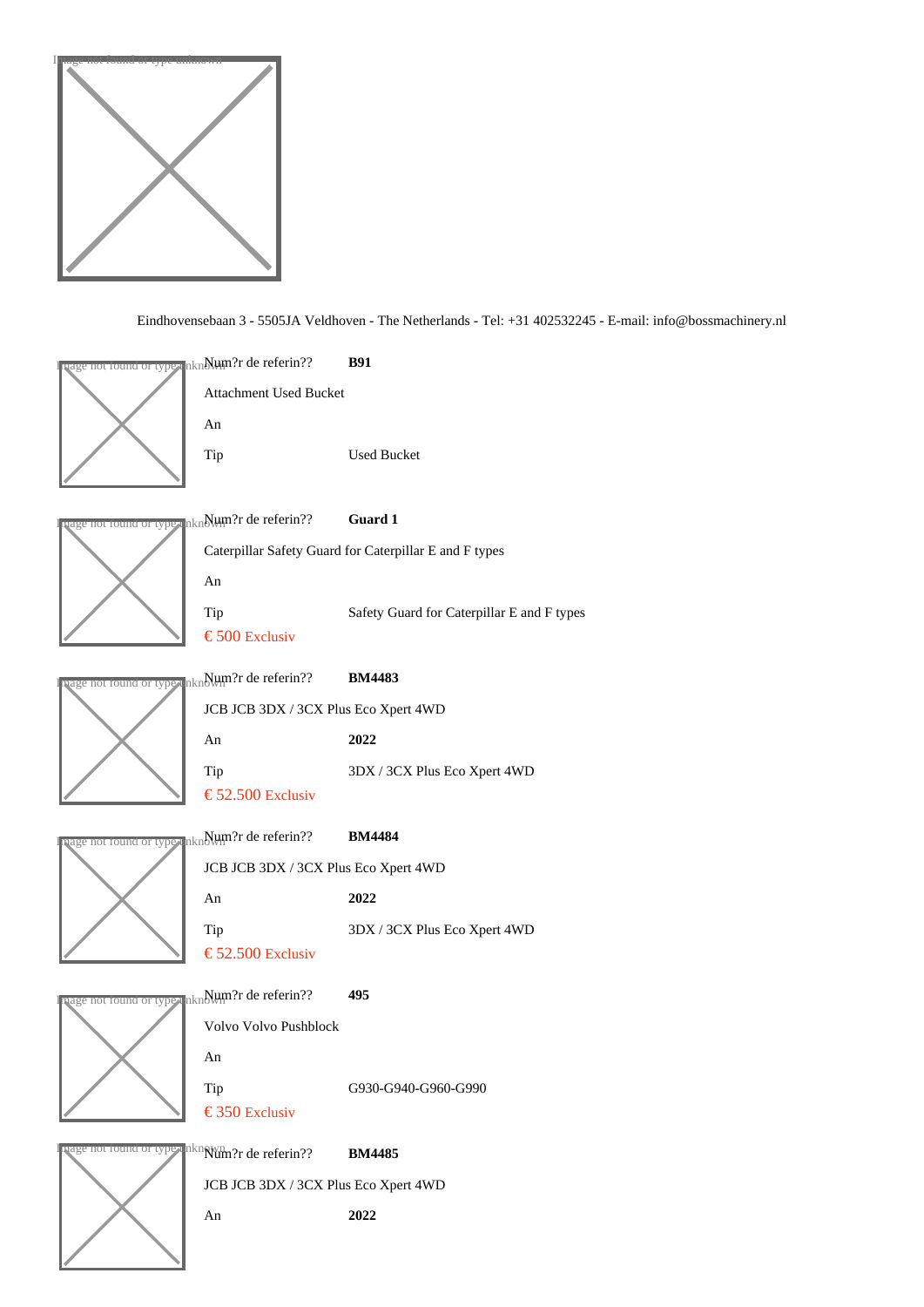Tip 3DX / 3CX Plus Eco Xpert 4WD

## $\epsilon$  52.500 Exclusiv

### Ige not found or type  $\mathbf{u}_{\text{lnkn}}$  $\mathbf{W}_{\text{min}}$ ?r de referin?? **BM4486** JCB JCB 3DX / 3CX Plus Eco Xpert 4WD An **2022** Tip 3DX / 3CX Plus Eco Xpert 4WD  $\epsilon$  52.500 Exclusiv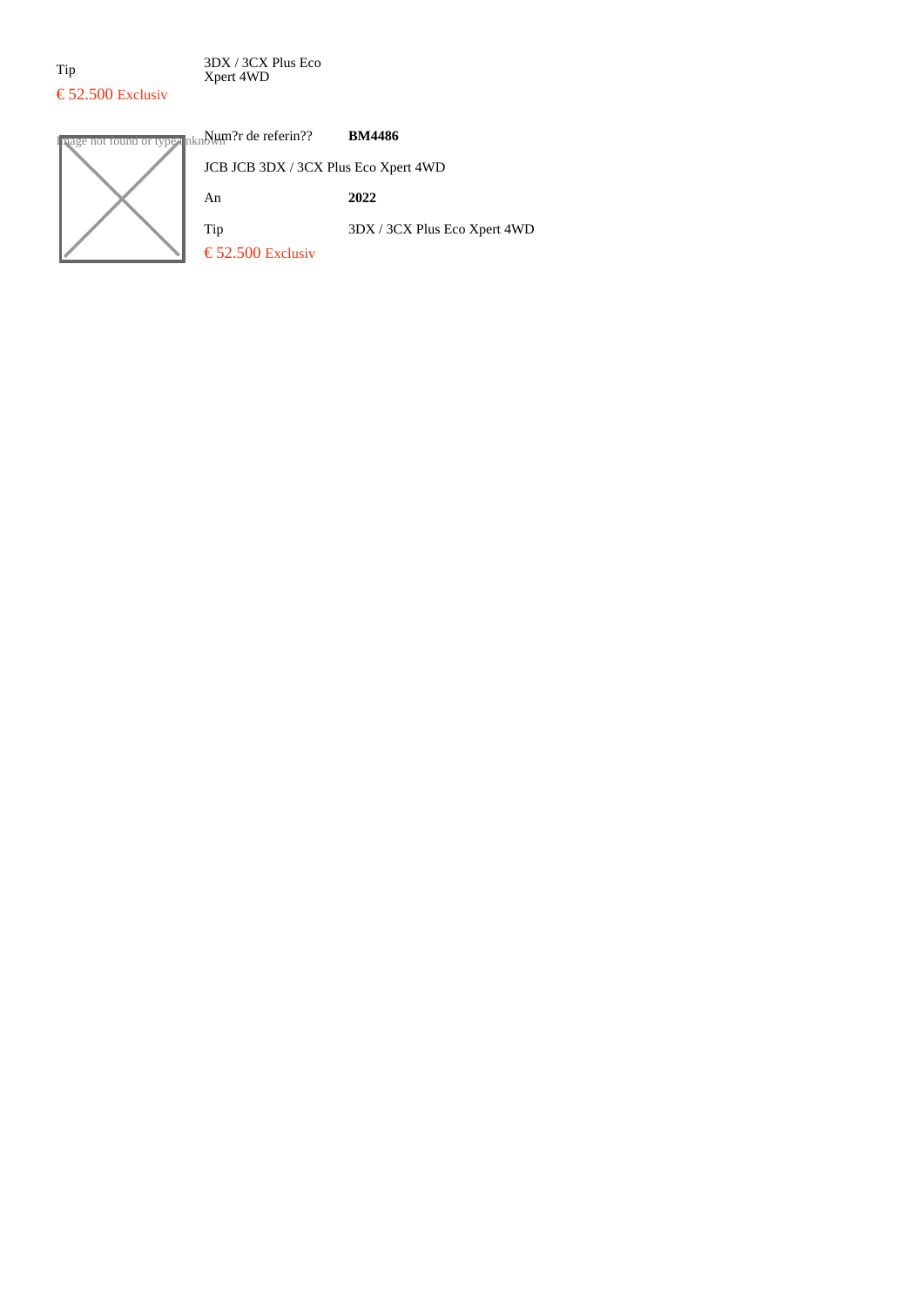

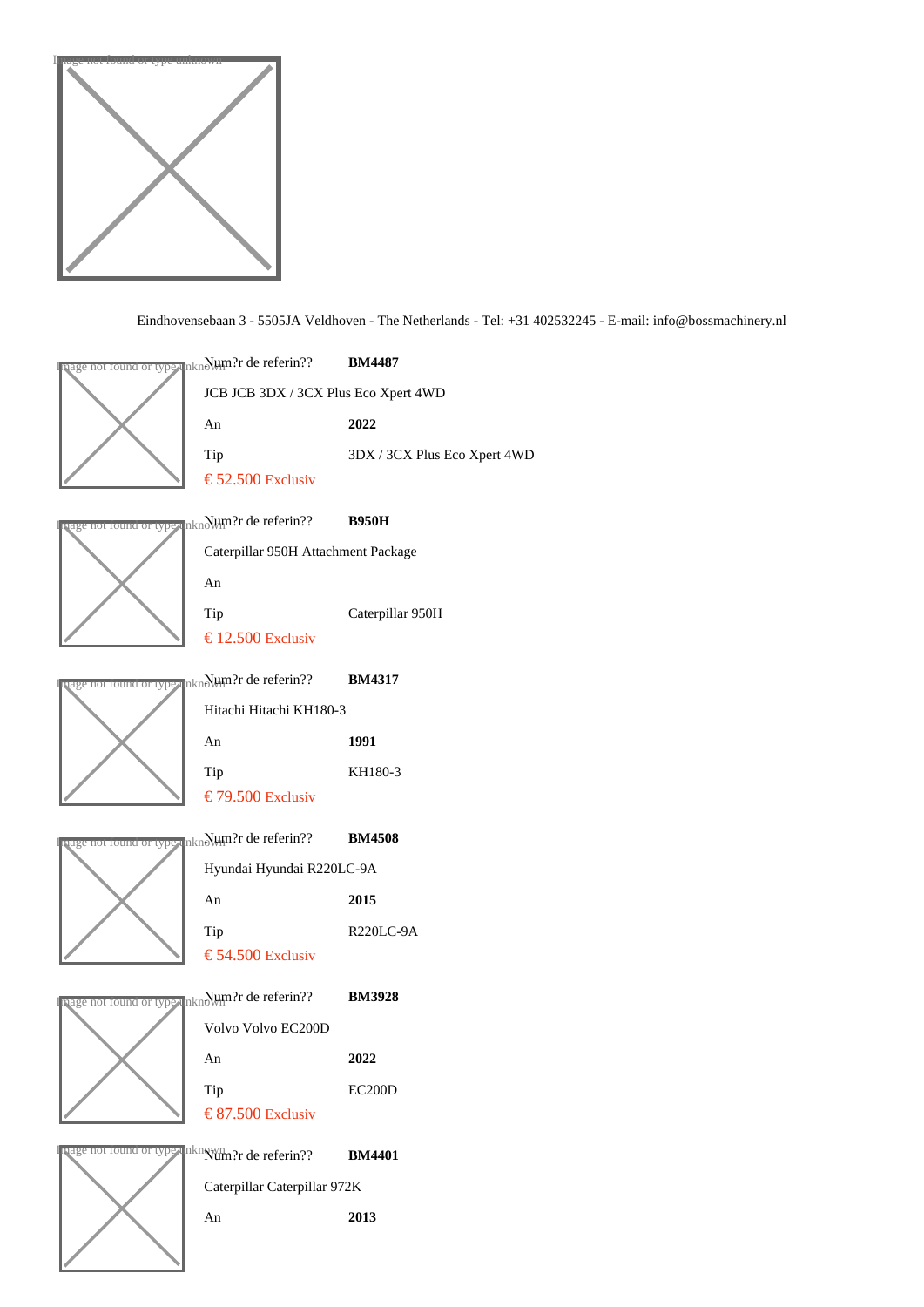#### Tip 972K  $\epsilon$  79.500 Exclusiv

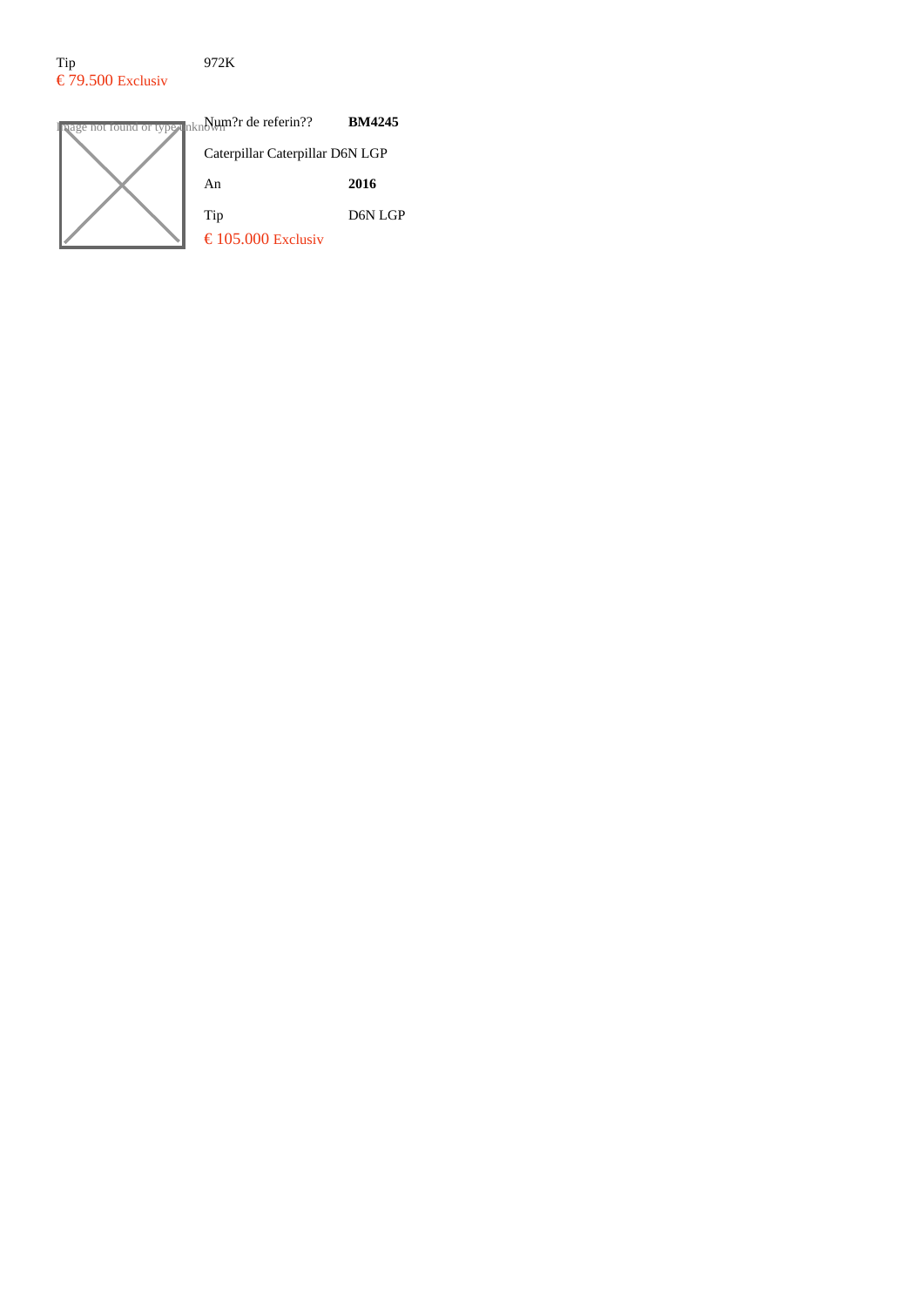

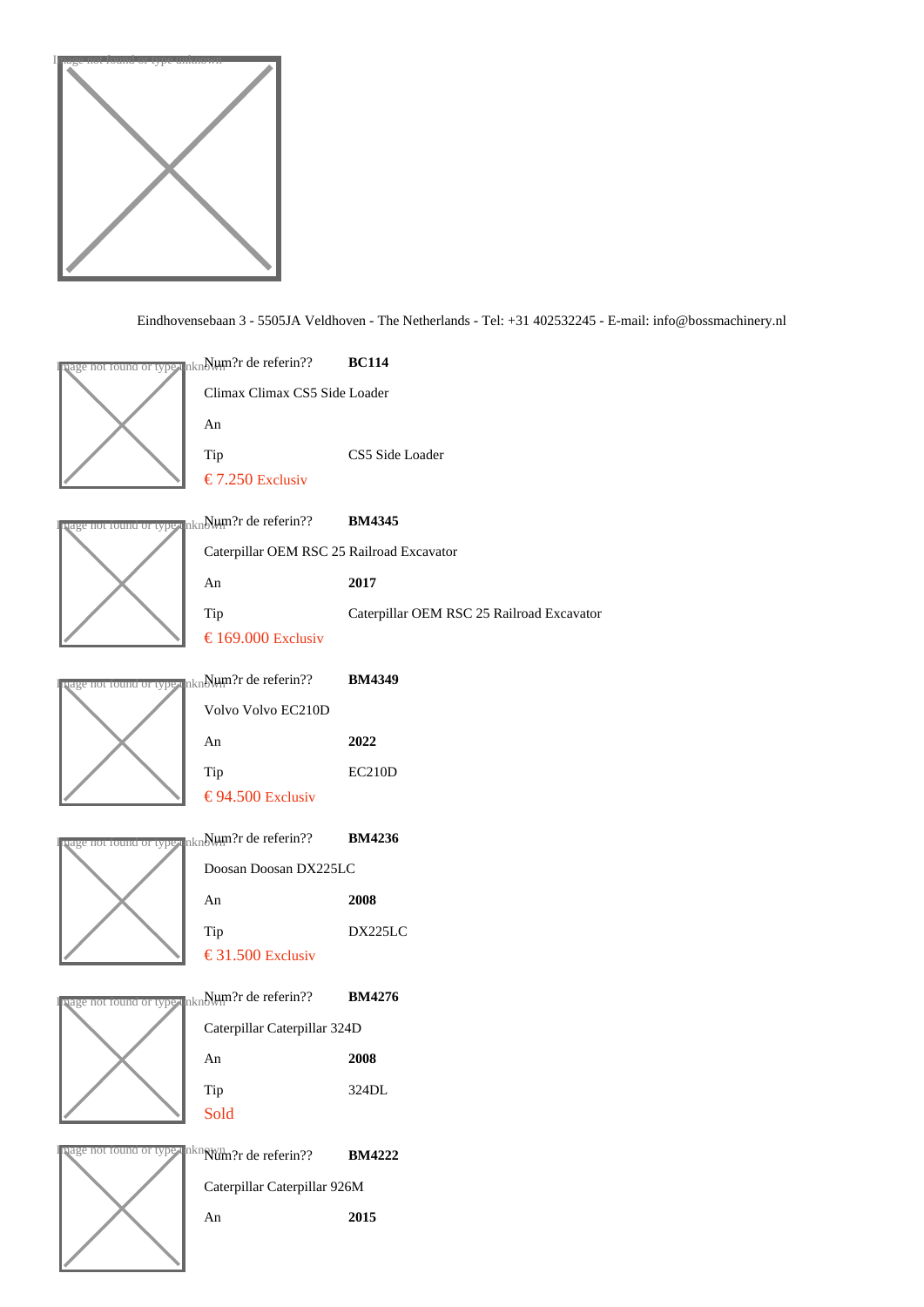### Tip 926M  $\epsilon$  52.500 Exclusiv

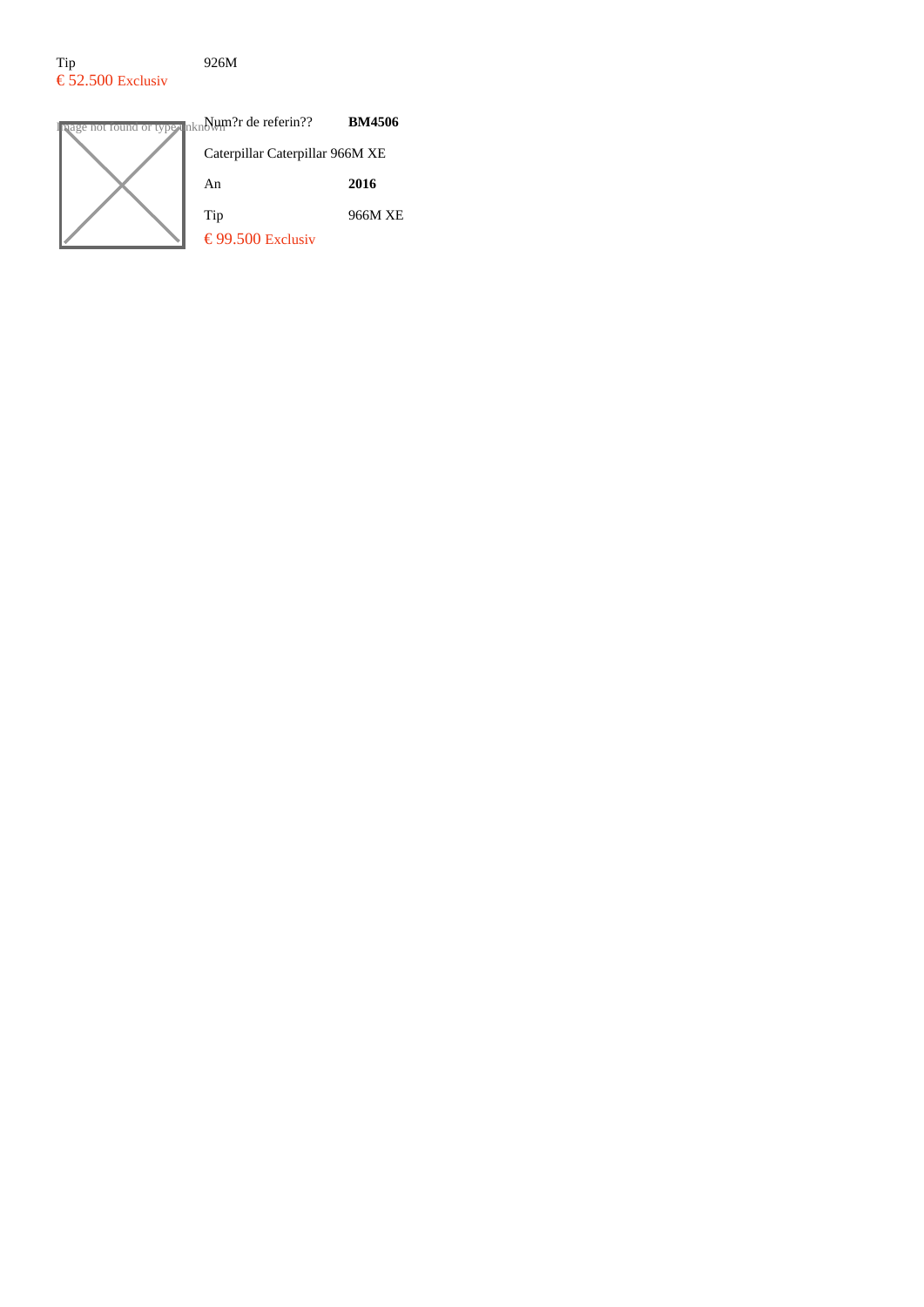

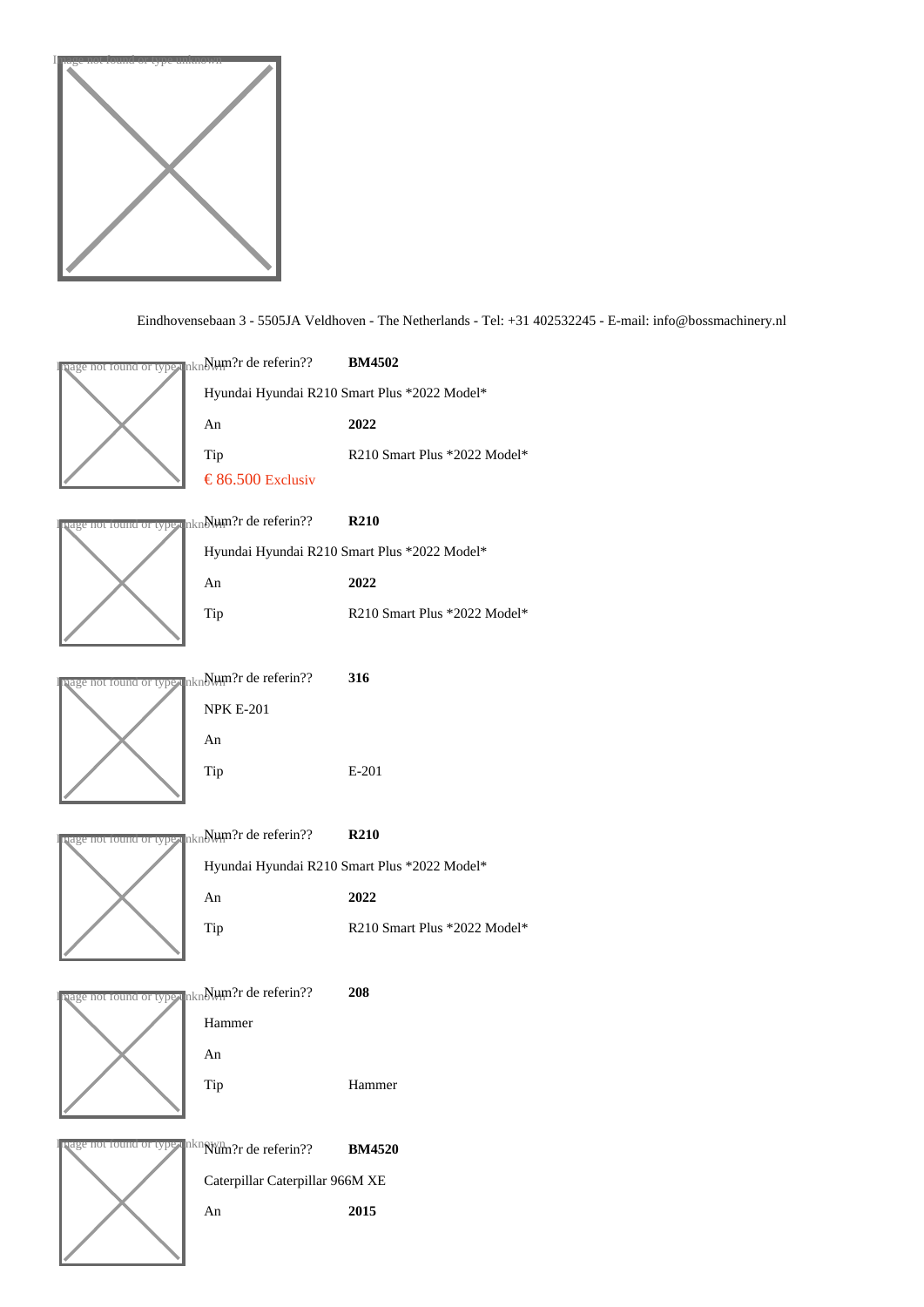### Tip 966M XE  $\epsilon$  89.500 Exclusiv

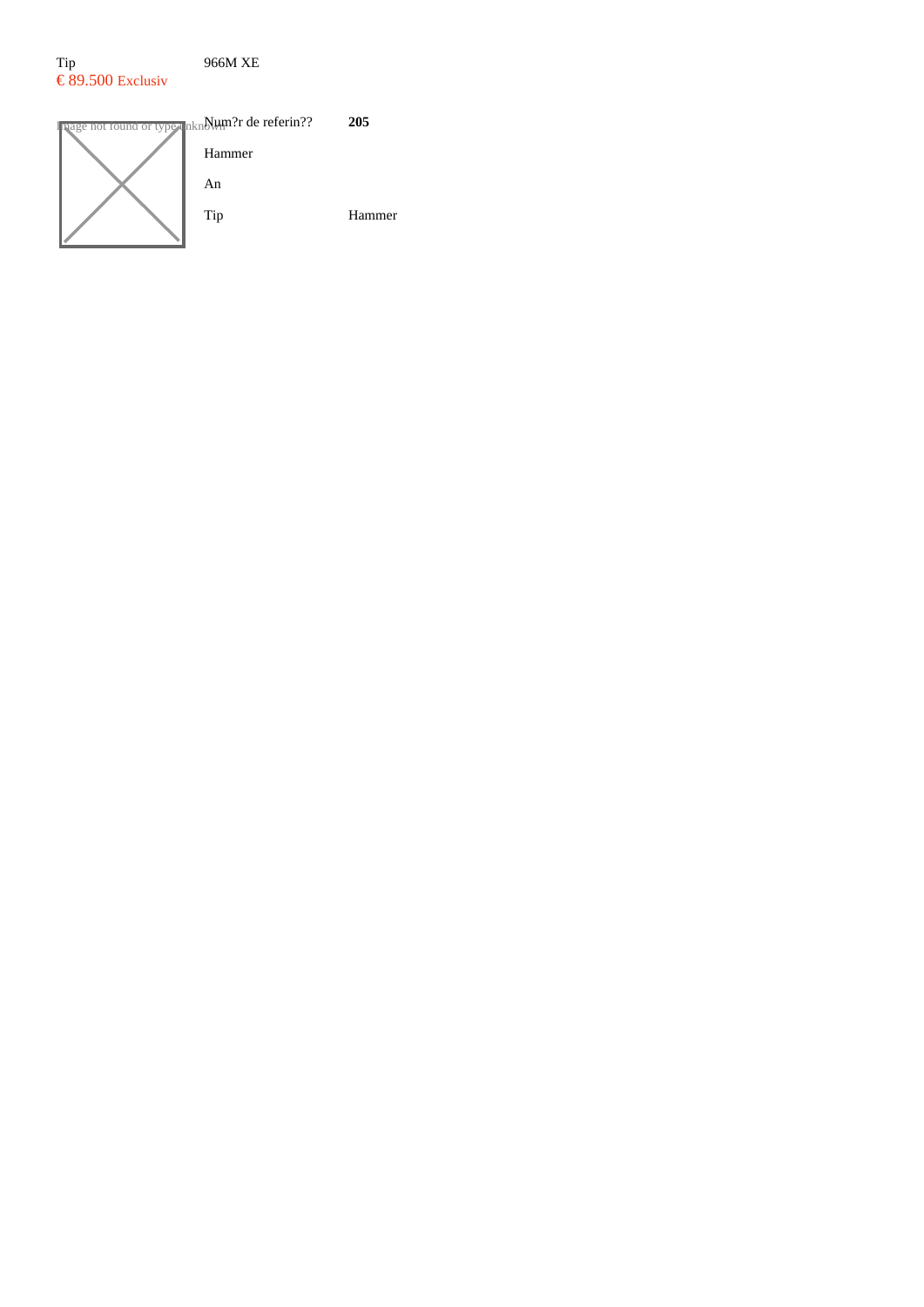

# Eindhovensebaan 3 - 5505JA Veldhoven - The Netherlands - Tel: +31 402532245 - ibfo@bossmachinery.nl

| uage nor round or type unNµm?r de referin??  BM3769                        |                       |
|----------------------------------------------------------------------------|-----------------------|
| Asphalt miller                                                             |                       |
| An                                                                         |                       |
| Tip                                                                        | <b>Asphalt Miller</b> |
| € 6.50Œxclusiv                                                             |                       |
| षुage nor round or typ <sub>¶</sub> unNµmॢ?r de referin??       BM4544     |                       |
| Case Case 450DX                                                            |                       |
| An                                                                         | 2022                  |
| Tip                                                                        | 450DX                 |
| € 20.50 Exclusiv                                                           |                       |
| งage nor round or type un Num?r de referin?? 212                           |                       |
| Tabe 200                                                                   |                       |
| An                                                                         |                       |
| Tip                                                                        | 200                   |
|                                                                            |                       |
| aage nor round or typ <sub>¶</sub> unNlum?r de referin??       BM4545      |                       |
| Case Case 450DX                                                            |                       |
| An                                                                         | 2022                  |
| Tip                                                                        | 450DX                 |
| € 20.50Œxclusiv                                                            |                       |
| ଏage nor round or tyo∉ un୍ <mark>ଷ</mark> ାଧ୍ୟକ୍ଷମିr de referin??      202 |                       |
| Deamo DML140                                                               |                       |
| An                                                                         | 2007                  |
| Tip                                                                        | <b>DML140</b>         |
|                                                                            |                       |
| vage not round or type unknum?r de referin??                               | BM4293                |
| Caterpillar Caterpillar 740B                                               |                       |
| An                                                                         | 2012                  |
|                                                                            |                       |
|                                                                            |                       |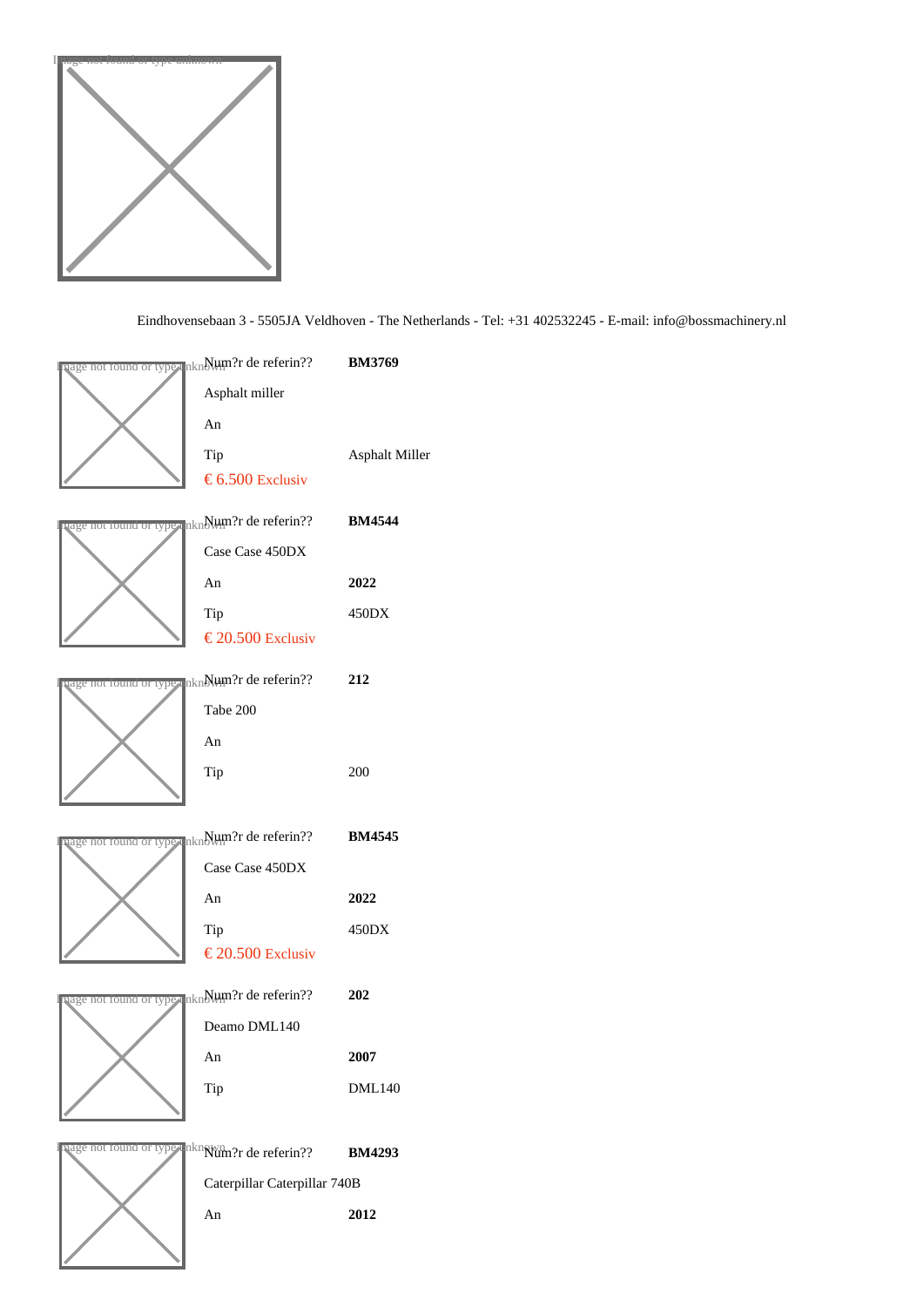# Tip 740B

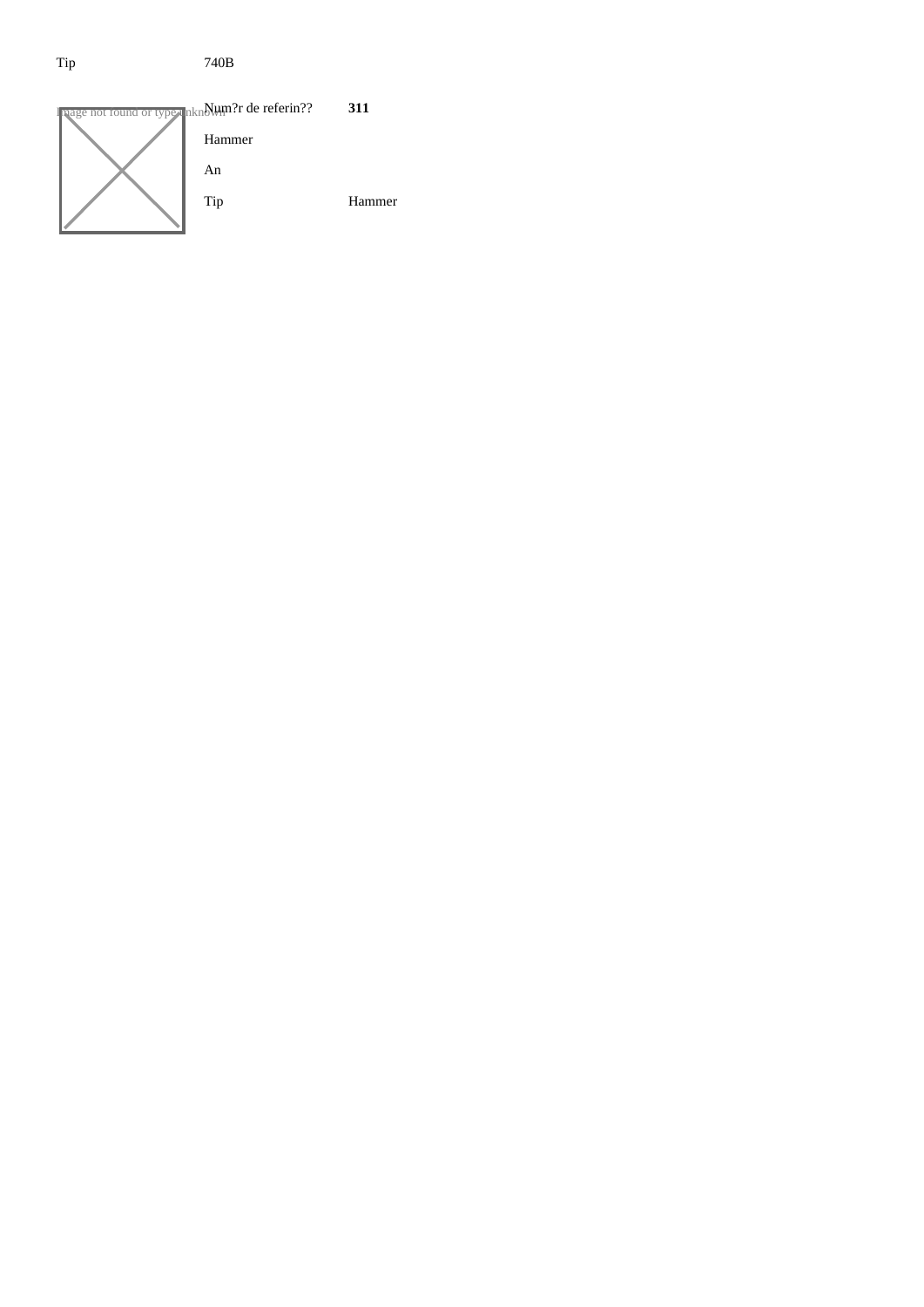

Eindhovensebaan 3 - 5505JA Veldhoven - The Netherlands - Tel: +31 402532245 - iEfo@bossmachinery.nl

|                               | <mark>qage nor round or typ</mark> e unे∰t}िय de referin??       BM4521            |                                                |  |
|-------------------------------|------------------------------------------------------------------------------------|------------------------------------------------|--|
|                               |                                                                                    | Caterpillar Caterpillar D6M LGP - GPS Prepared |  |
|                               | An                                                                                 | 1998                                           |  |
|                               | Tip                                                                                | D6M LGP                                        |  |
|                               | €44.50 Exclusiv                                                                    |                                                |  |
|                               | aage nor round or type unNlum?r de referin??  BM3823                               |                                                |  |
|                               | Volvo Volvo G970                                                                   |                                                |  |
|                               | An                                                                                 | 2007                                           |  |
|                               | Tip                                                                                | G970                                           |  |
|                               | <b>Sold</b>                                                                        |                                                |  |
|                               | aage nor round or tyo∎ unNlum?r de referin??       BM3970                          |                                                |  |
|                               | Hitachi Hitachi ZX220LC                                                            |                                                |  |
|                               | An                                                                                 | 2021                                           |  |
|                               | Tip                                                                                | <b>ZX220LC</b>                                 |  |
|                               | € 92.50 Exclusiv                                                                   |                                                |  |
|                               | <mark>प्age nor roun<del>a or type</del> un</mark> Num?r de referin??       BM4254 |                                                |  |
|                               |                                                                                    | Doosan Doosan DX140W                           |  |
|                               | An                                                                                 | 2010                                           |  |
|                               | Tip                                                                                | <b>DX140W</b>                                  |  |
|                               | € 38.00 Exclusiv                                                                   |                                                |  |
|                               | <sub>ୟସଓ</sub> not round or type unN⊎ଲ?r de referin??  BM4549                      |                                                |  |
|                               | Mustang Mustang HM1900                                                             |                                                |  |
|                               | An                                                                                 | 2022                                           |  |
|                               | Tip                                                                                | HM1900                                         |  |
|                               |                                                                                    |                                                |  |
| <b>PEDE NOT TOUNG OF LYPE</b> | unklum?r de referin??                                                              | <b>BM4543</b>                                  |  |
|                               | Caterpillar Caterpillar D6T LGP                                                    |                                                |  |
|                               |                                                                                    |                                                |  |

An 2016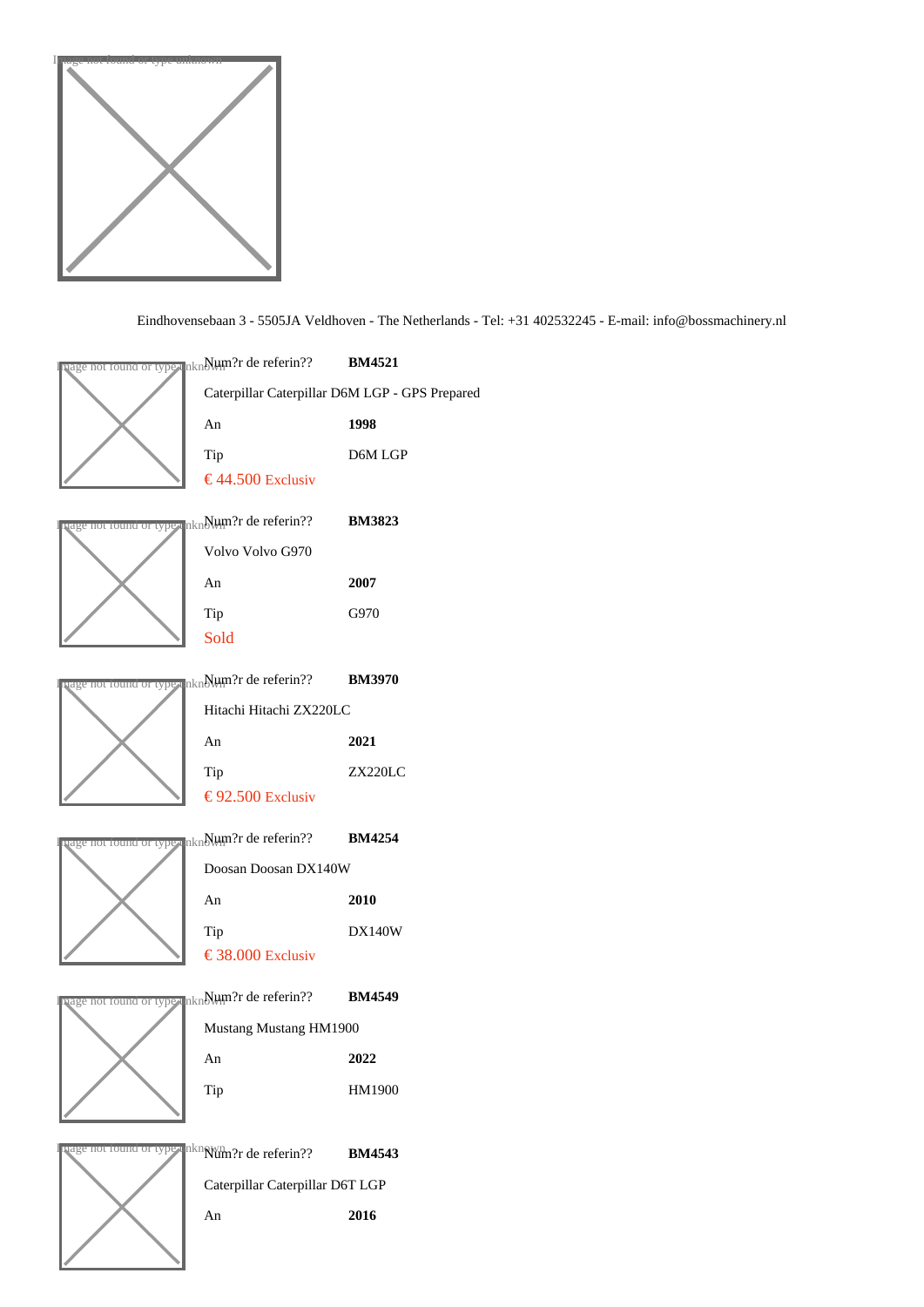# Tip D6T LGP  $\epsilon$  112.000 Exclusiv

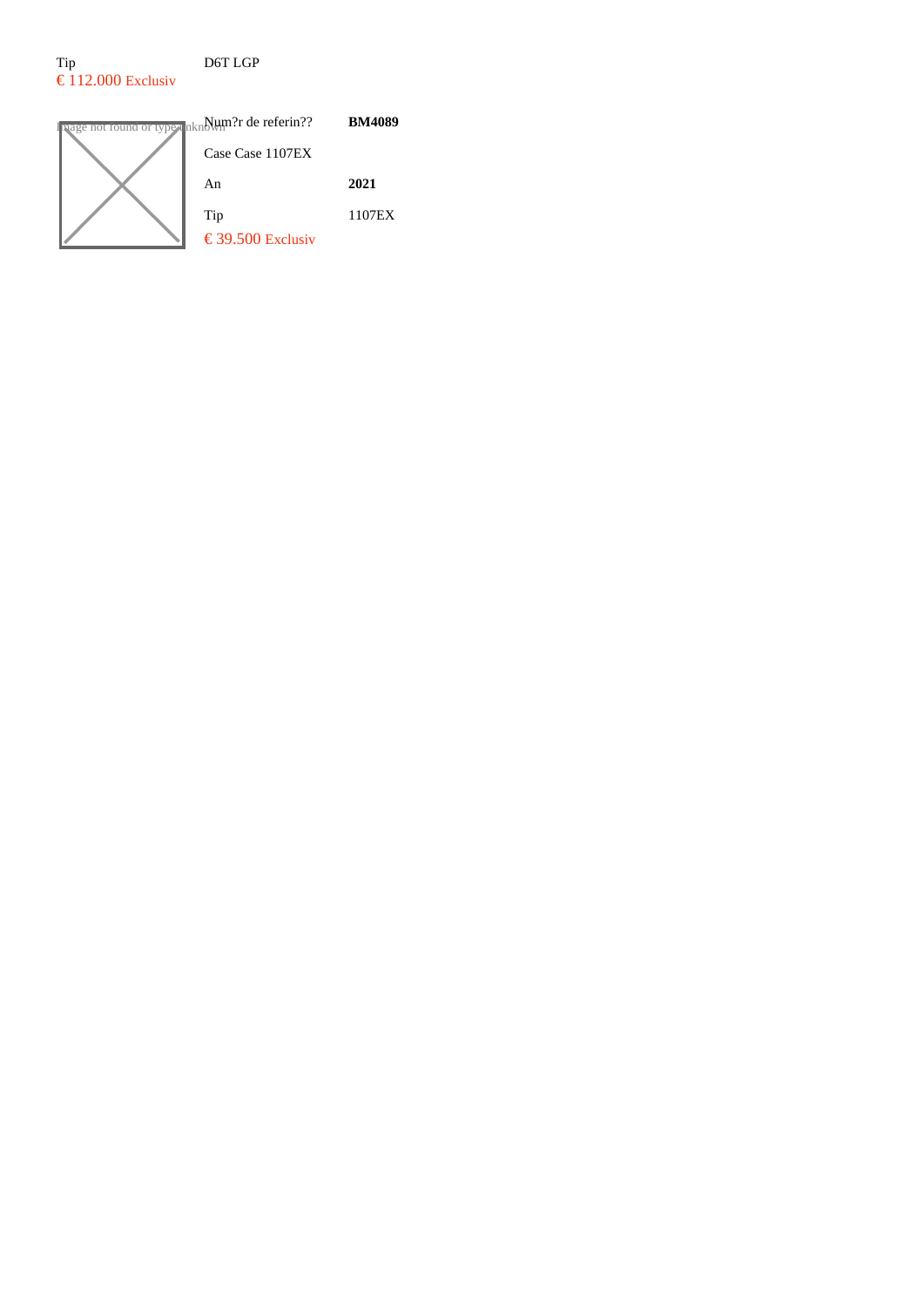

Eindhovensebaan 3 - 5505JA Veldhoven - The Netherlands - Tel: +31 402532245 - iEfo@bossmachinery.nl

|                                        | षुage nor round or typ <sub>¶</sub> unे∰t∰ी de referin??       BM4459  |                        |
|----------------------------------------|------------------------------------------------------------------------|------------------------|
|                                        | MWM MWM 215 KVA V12 Generator                                          |                        |
|                                        | An                                                                     |                        |
|                                        | Tip                                                                    | 215 KVA V12 Generator  |
|                                        | € 5.50 Œxclusiv                                                        |                        |
|                                        | षुage not found or type unे∰t∰?r de referin??       BM4090             |                        |
|                                        | Case Case 1107EX                                                       |                        |
|                                        | An                                                                     | 2021                   |
|                                        | Tip                                                                    | 1107EX                 |
|                                        | € 39.50 Exclusiv                                                       |                        |
|                                        | aage nor round or tyo≰ unNlum?r de referin??       BM4548              |                        |
|                                        | JCB JCB 205                                                            |                        |
|                                        | An                                                                     | 2022                   |
|                                        | Tip                                                                    | 205                    |
|                                        | € 77.50 Exclusiv                                                       |                        |
|                                        | uage nor round or type unN⊎m?r de referin??  BM4547                    |                        |
|                                        | Kobelco Kobelco SK220-10                                               |                        |
|                                        | An                                                                     | 2022                   |
|                                        | Tip                                                                    | SK220-10               |
|                                        | € 87.50 Exclusiv                                                       |                        |
|                                        | <sub>ୟସଓ</sub> e nor round or type un∯l⊎ଲନ୍ଧr de referin??       Forks |                        |
|                                        | Attachment Hydraulic Forks                                             |                        |
|                                        | An                                                                     | 2012                   |
|                                        | Tip                                                                    | <b>Hydraulic Forks</b> |
|                                        |                                                                        |                        |
| <b><u>PELICE NOT TOUNG OF TYPE</u></b> | unklum?r de referin??                                                  | <b>BM4504</b>          |
|                                        | Caterpillar Caterpillar 972M                                           |                        |
|                                        |                                                                        |                        |

An 2018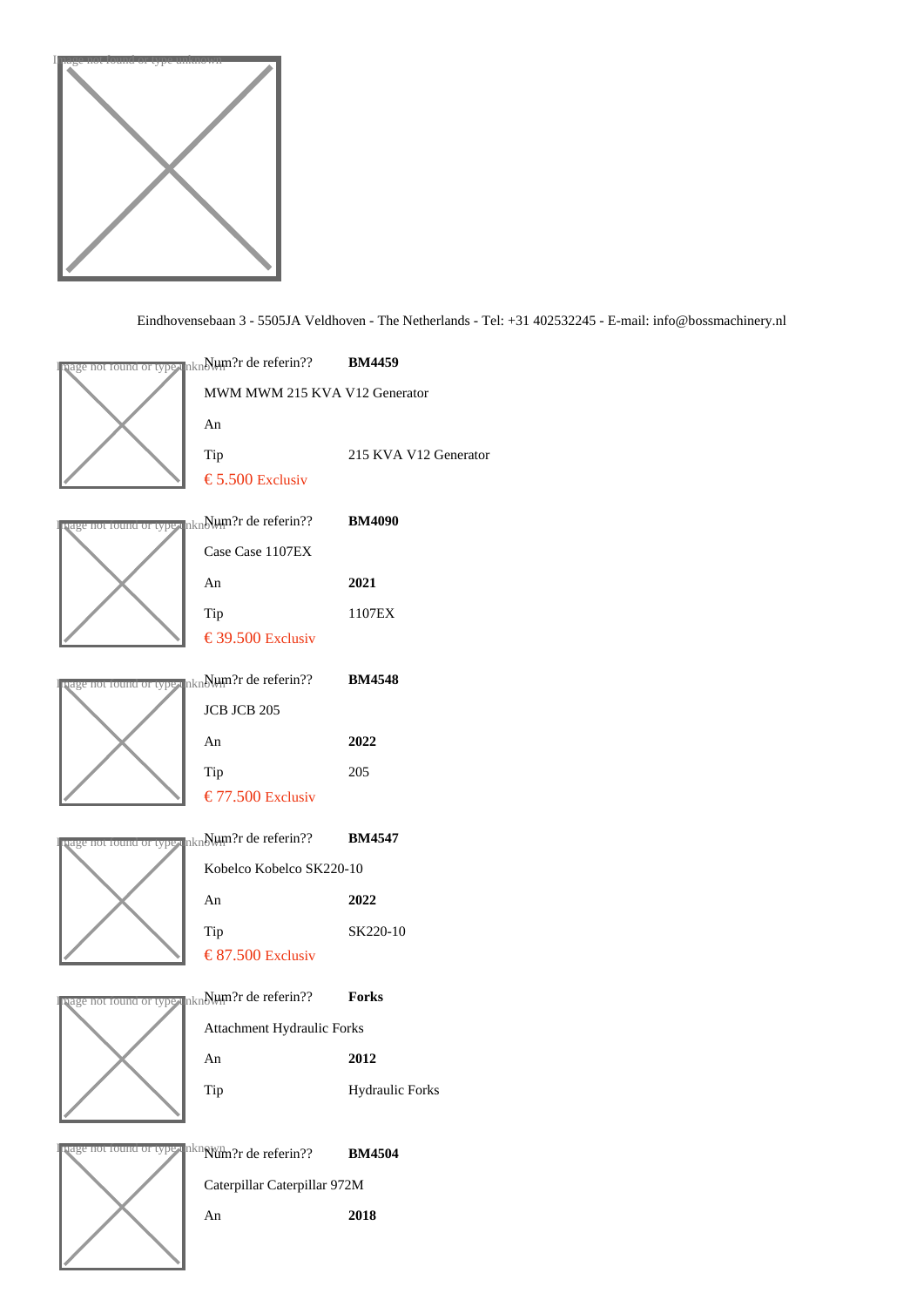# Tip<br>Sold

#### 972M

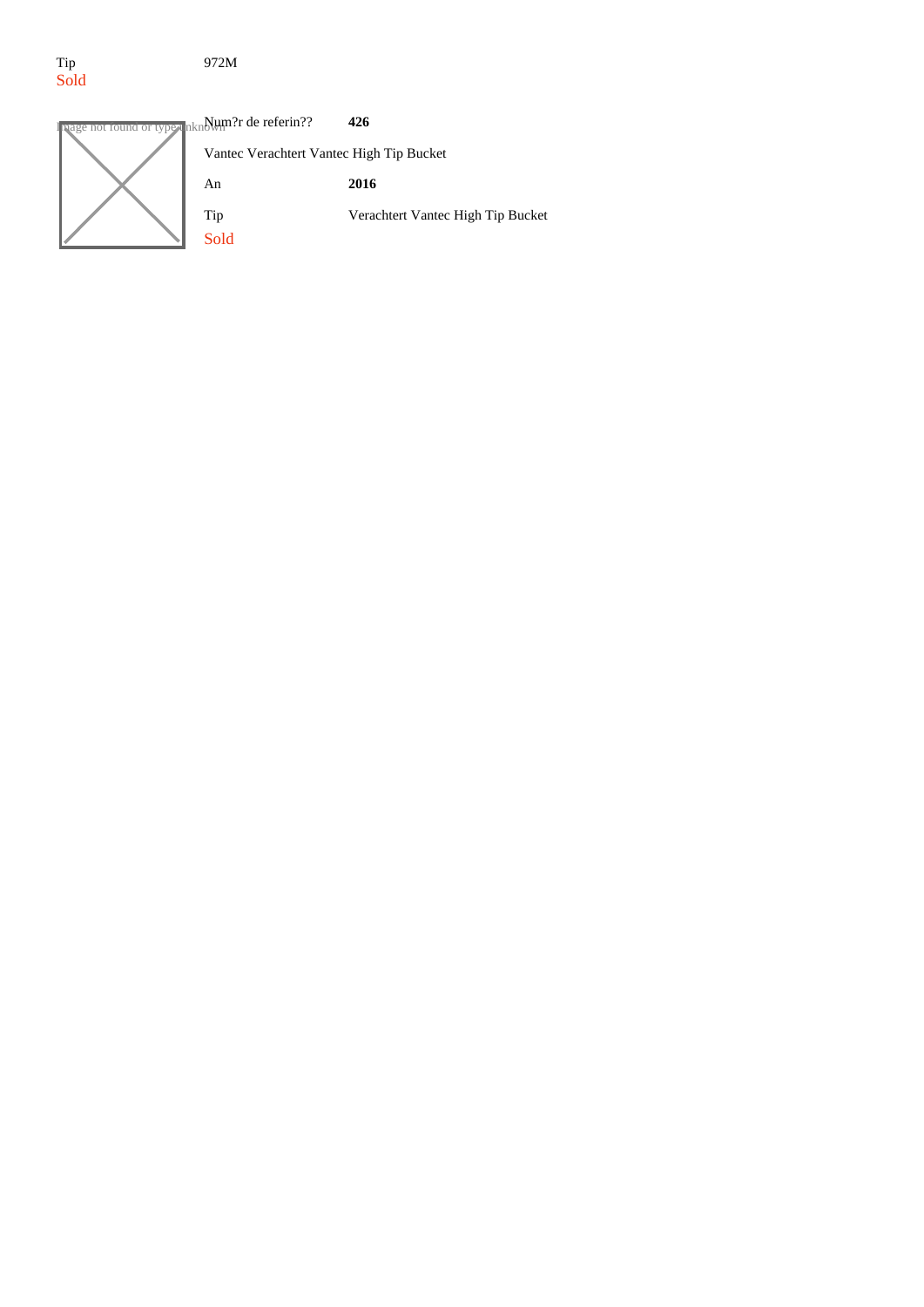

Eindhovensebaan 3 - 5505JA Veldhoven - The Netherlands - Tel: +31 402532245 - ibfo@bossmachinery.nl

| uage nor <del>round or type</del> unNµm?r de referin??  BM4507                                               |                   |
|--------------------------------------------------------------------------------------------------------------|-------------------|
| Steyr Steyr 4105 Multi                                                                                       |                   |
| An                                                                                                           | 2016              |
| Tip                                                                                                          | 4105 Multi        |
| €44.50 Exclusiv                                                                                              |                   |
| षुage nor round or typ <sub>¶</sub> unे. Hum?r de referin??       BM4413                                     |                   |
| <b>Terex Terex TA40</b>                                                                                      |                   |
| An                                                                                                           | 2006              |
| Tip                                                                                                          | <b>TA40</b>       |
| € 51.50 Exclusiv                                                                                             |                   |
| <sub>lage nor round or tye⊪ un.Wum?r de referin??  B70</sub>                                                 |                   |
| <b>Attachment New Bucket</b>                                                                                 |                   |
| An                                                                                                           |                   |
| Tip                                                                                                          | <b>New Bucket</b> |
|                                                                                                              |                   |
| aage not found or type unNHM?r de referin??  BC108                                                           |                   |
| Volvo Volvo L60F                                                                                             |                   |
| An                                                                                                           | 2008              |
|                                                                                                              |                   |
| Tip                                                                                                          | L60F              |
| € 48.50 Exclusiv                                                                                             |                   |
|                                                                                                              |                   |
| <sub>tage nor round or typ<sub>ई</sub> unे. Hum?r de referin??       BM4408</sub><br><b>Terex Terex TA35</b> |                   |
| An                                                                                                           | 2004              |
| Tip                                                                                                          | <b>TA35</b>       |
| € 49.50 Exclusiv                                                                                             |                   |
| aage not round or type unklum?r de referin??                                                                 | <b>BM4409</b>     |
| <b>Terex Terex TA35</b>                                                                                      |                   |
| An                                                                                                           | 2001              |
|                                                                                                              |                   |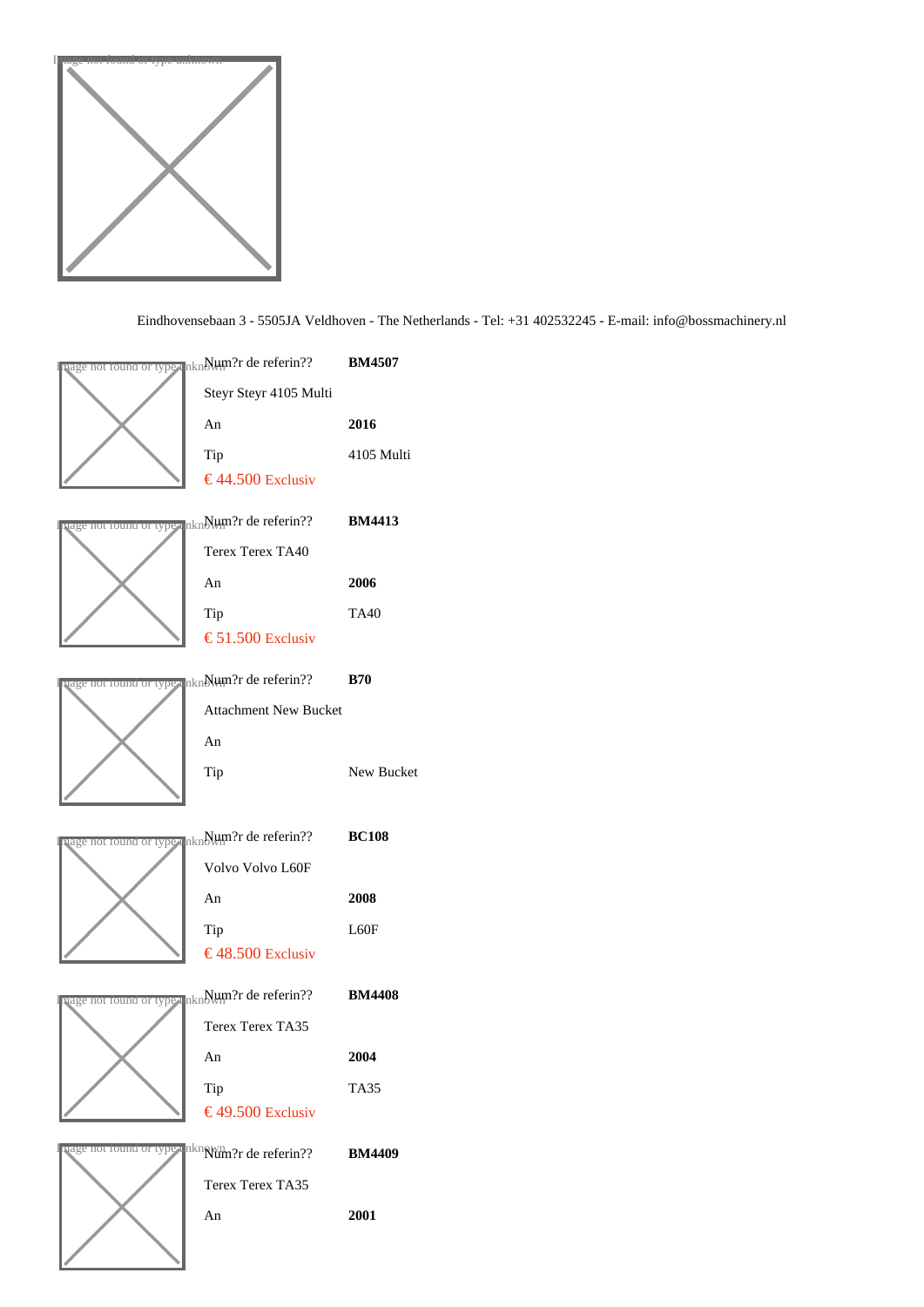### Tip TA35  $\epsilon$  48.500 Exclusiv

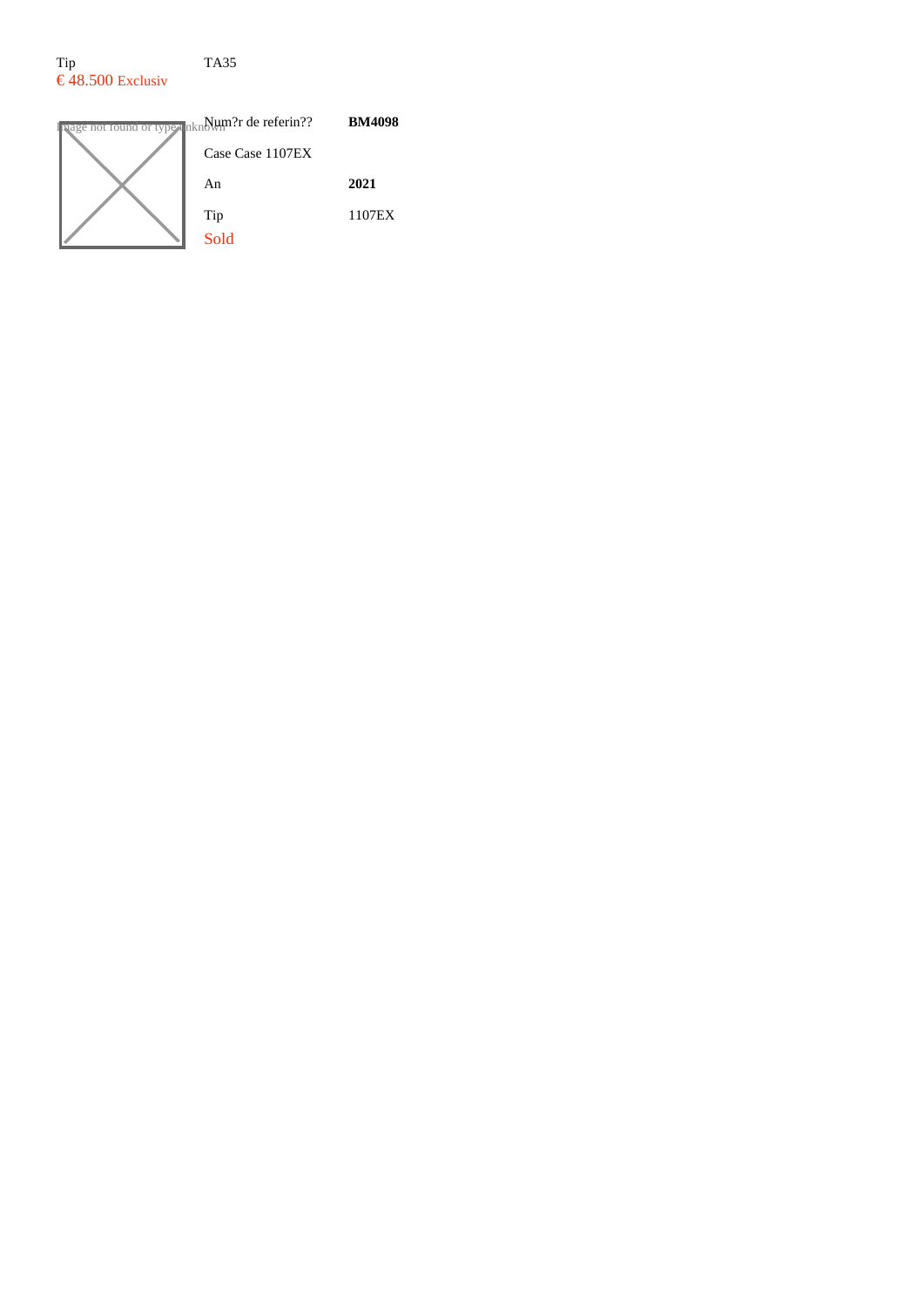

# Eindhovensebaan 3 - 5505JA Veldhoven - The Netherlands - Tel: +31 402532245 - ibfo@bossmachinery.nl

|                               | aage nor round or type un∰⊎m?r de referin??                     | <b>BM4407</b> |
|-------------------------------|-----------------------------------------------------------------|---------------|
|                               | <b>Terex Terex TA35</b>                                         |               |
|                               | An                                                              | 2004          |
|                               | Tip                                                             | <b>TA35</b>   |
|                               | € 49.50 Exclusiv                                                |               |
|                               | aage norround or type un∰⊎m?r de referin??  B246                |               |
|                               | bucket                                                          |               |
|                               | An                                                              |               |
|                               | Tip                                                             | bucket        |
|                               |                                                                 |               |
|                               | <sub>lage nor round or typ⊪ unNl⊎m?r de referin??  BM4099</sub> |               |
|                               | Case Case 1107EX                                                |               |
|                               | An                                                              | 2021          |
|                               | Tip                                                             | 1107EX        |
|                               | € 39.50 Exclusiv                                                |               |
|                               |                                                                 |               |
|                               | aage nor round or typ⊪ unNlum?r de referin??                    | <b>BM4198</b> |
|                               | Volvo Volvo G940                                                |               |
|                               | An                                                              | 2007          |
|                               | Tip                                                             | G940          |
|                               | <b>Sold</b>                                                     |               |
|                               | vage nor round or type un∯lum?r de referin??       B258         |               |
|                               | <b>Bucket</b>                                                   |               |
|                               | An                                                              |               |
|                               | Tip                                                             | <b>Bucket</b> |
|                               |                                                                 |               |
| <u>vage not round or type</u> | unklum?r de referin??                                           | <b>BM4100</b> |
|                               | Case Case 1107EX                                                |               |
|                               | An                                                              | 2021          |
|                               |                                                                 |               |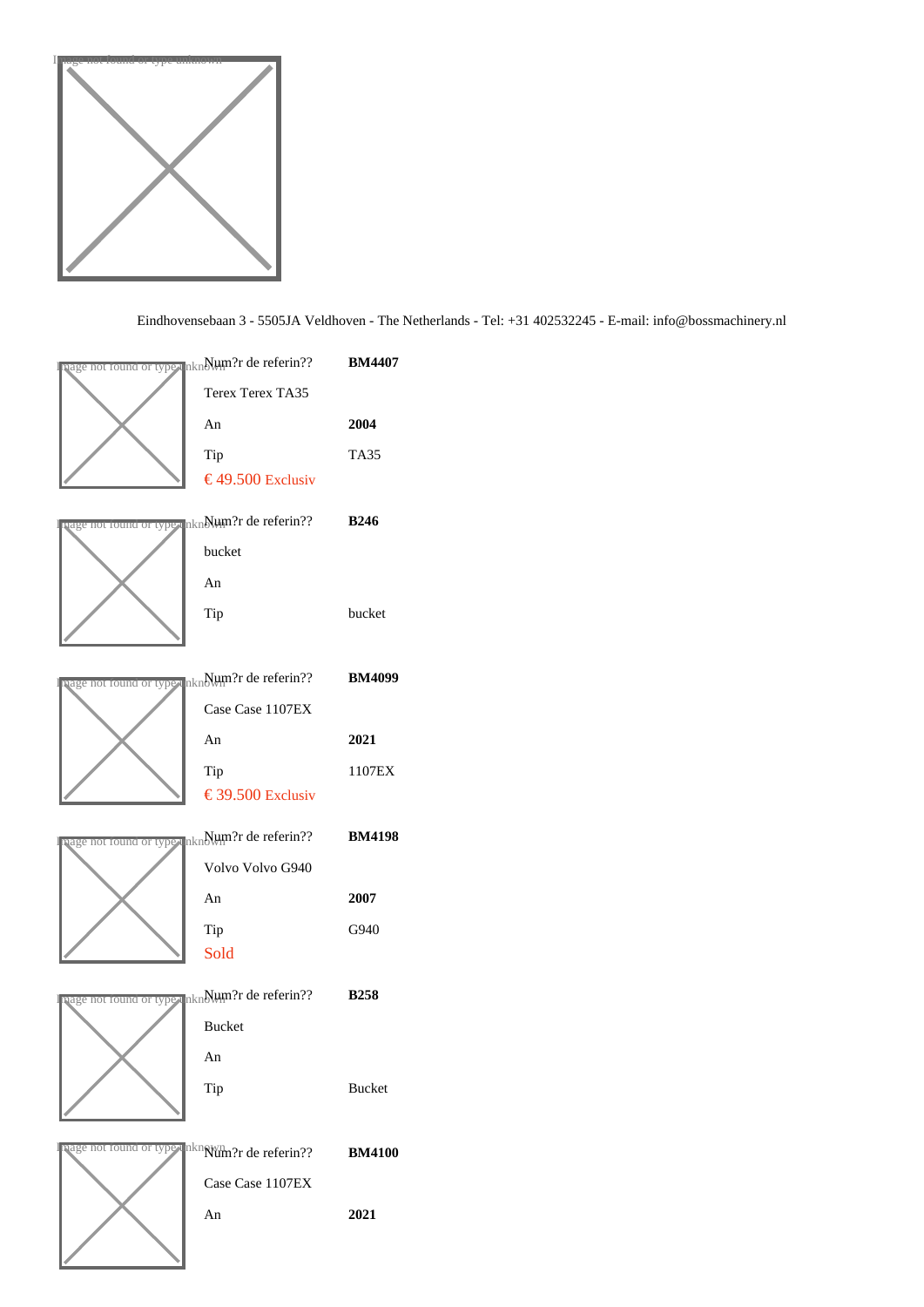# Tip 1107EX  $\epsilon$  39.500 Exclusiv



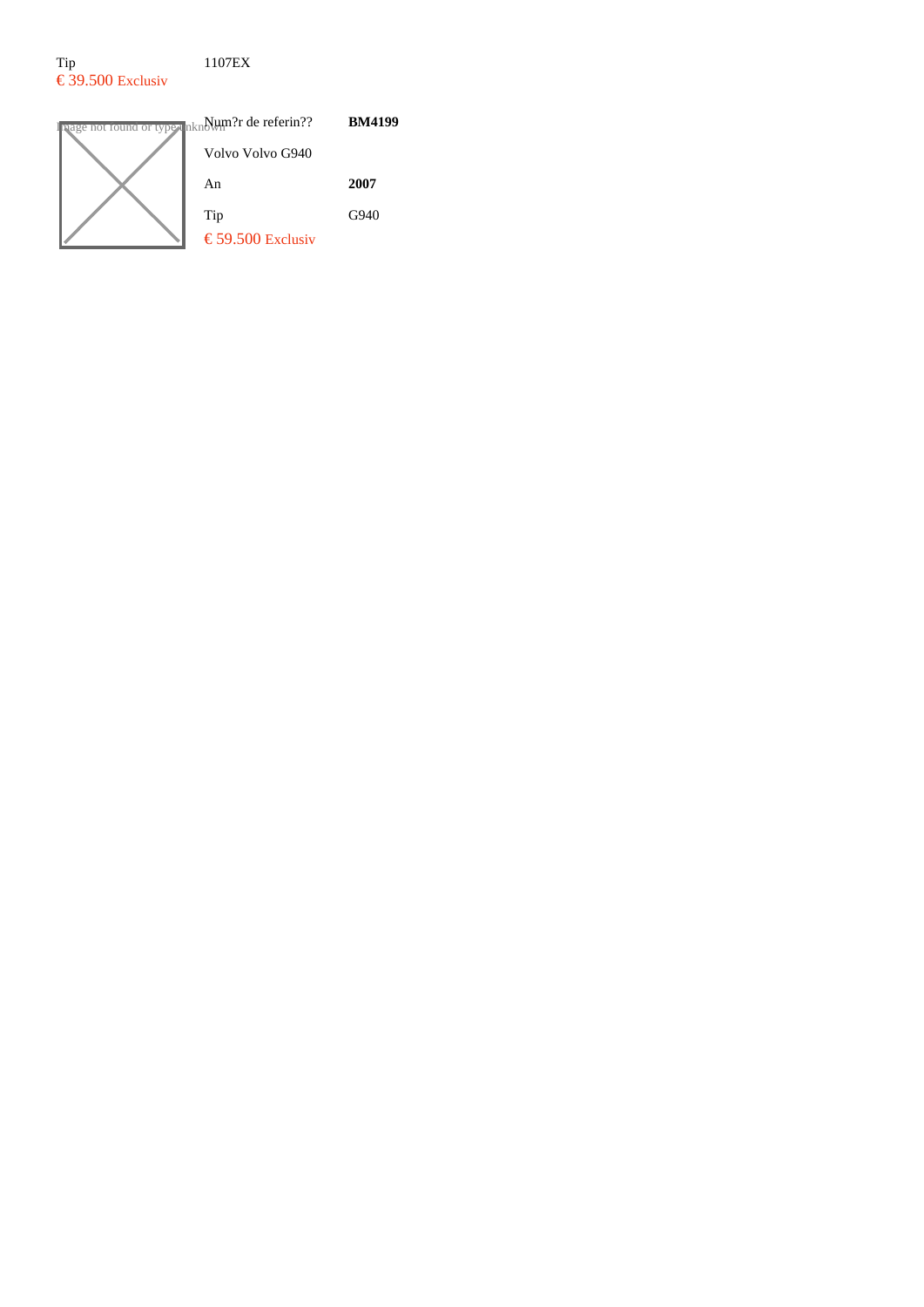

Eindhovensebaan 3 - 5505JA Veldhoven - The Netherlands - Tel: +31 402532245 - infore thossmachinery.nl

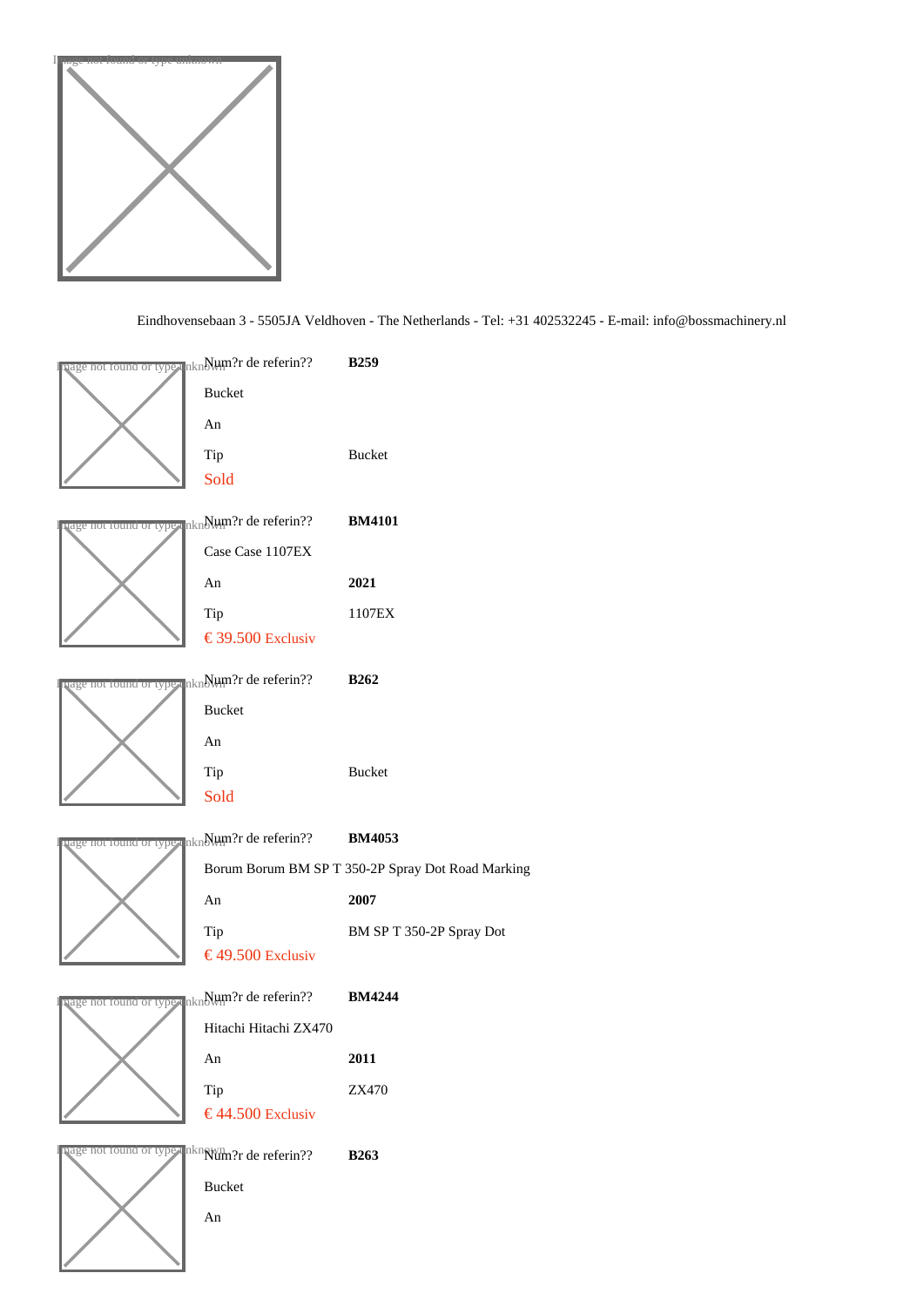# Tip Bucket

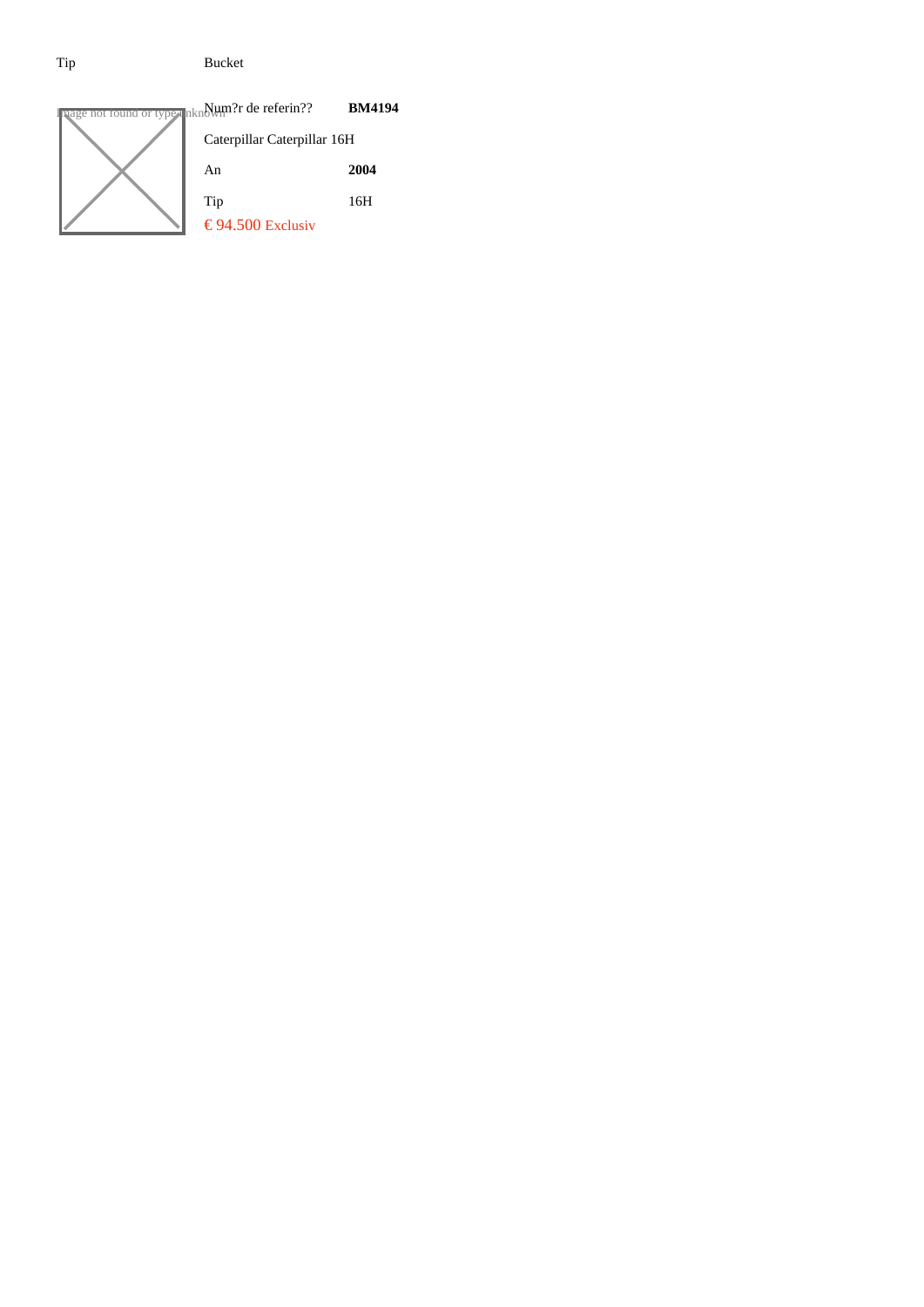

#### Eindhovensebaan 3 - 5505JA Veldhoven - The Netherlands - Tel: +31 402532245 - iafo@bossmachinery.nl

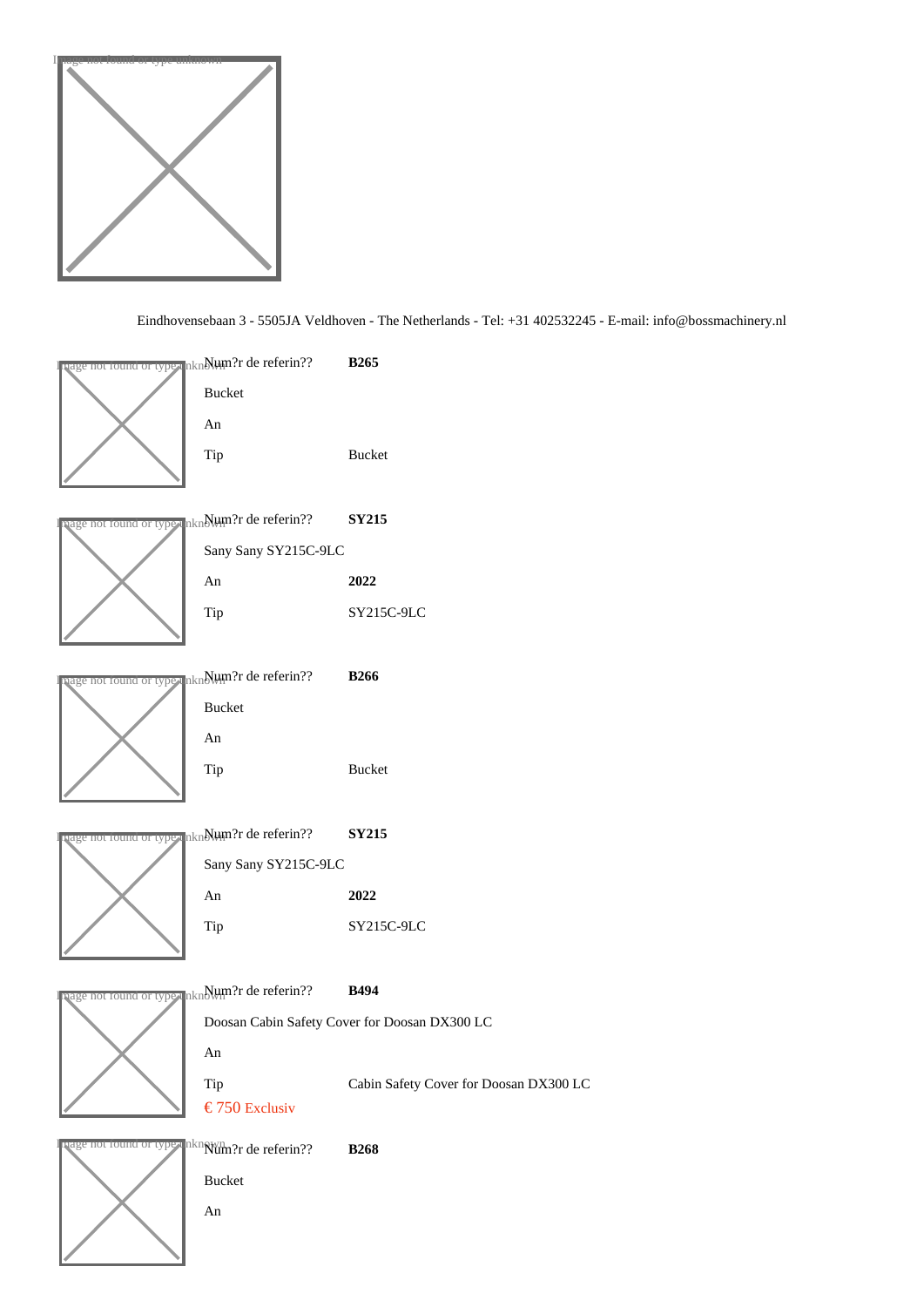# Tip Bucket